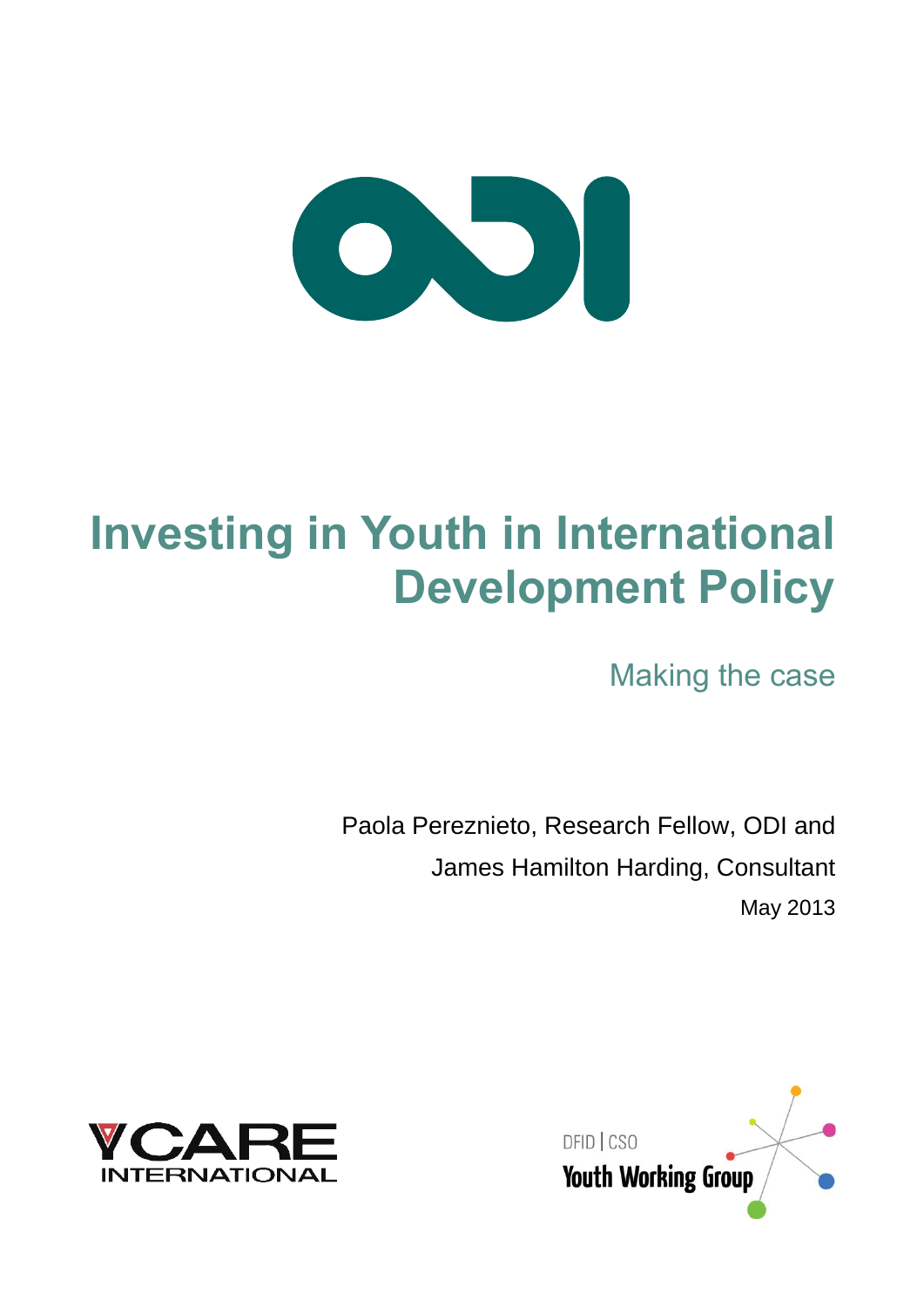The authors would like to thank all the following for their useful comments and insights on earlier drafts of this report:

- Chelsea Ricker, IPPF
- David Woollcombe, Peace Child International
- Esther Eshiet, The Bridge Leadership Foundation
- Hannah Smith, Restless Development
- Helen Jones, CYEC
- James Edleston, British Youth Council
- Kate Adams, War Child
- Nicola Ansell, Brunel University
- Paula Lucci, Overseas Development Institute
- Sarah Huxley, Action Aid
- Victoria Forsgate, Restless Development

We would like to thank and acknowledge in particular the useful comments and valuable support from Tom Burke, Y Care International.

This project was commissioned and financially supported by Y Care International on behalf of the DFID/CSO Youth Working Group. It was co-funded by the DFID PPA Consortium led by Restless Development, with War Child and Youth Business International.





The Prince's<br>Youth Business<br>International

Overseas Development Institute 203 Blackfriars Road, London, SE1 8NJ Tel: +44 (0)20 7922 0300 Fax: +44 (0)20 7922 0399 www.odi.org.uk

Disclaimer: The views presented in this paper are those of the author(s) and do not necessarily represent the views of ODI or our partners.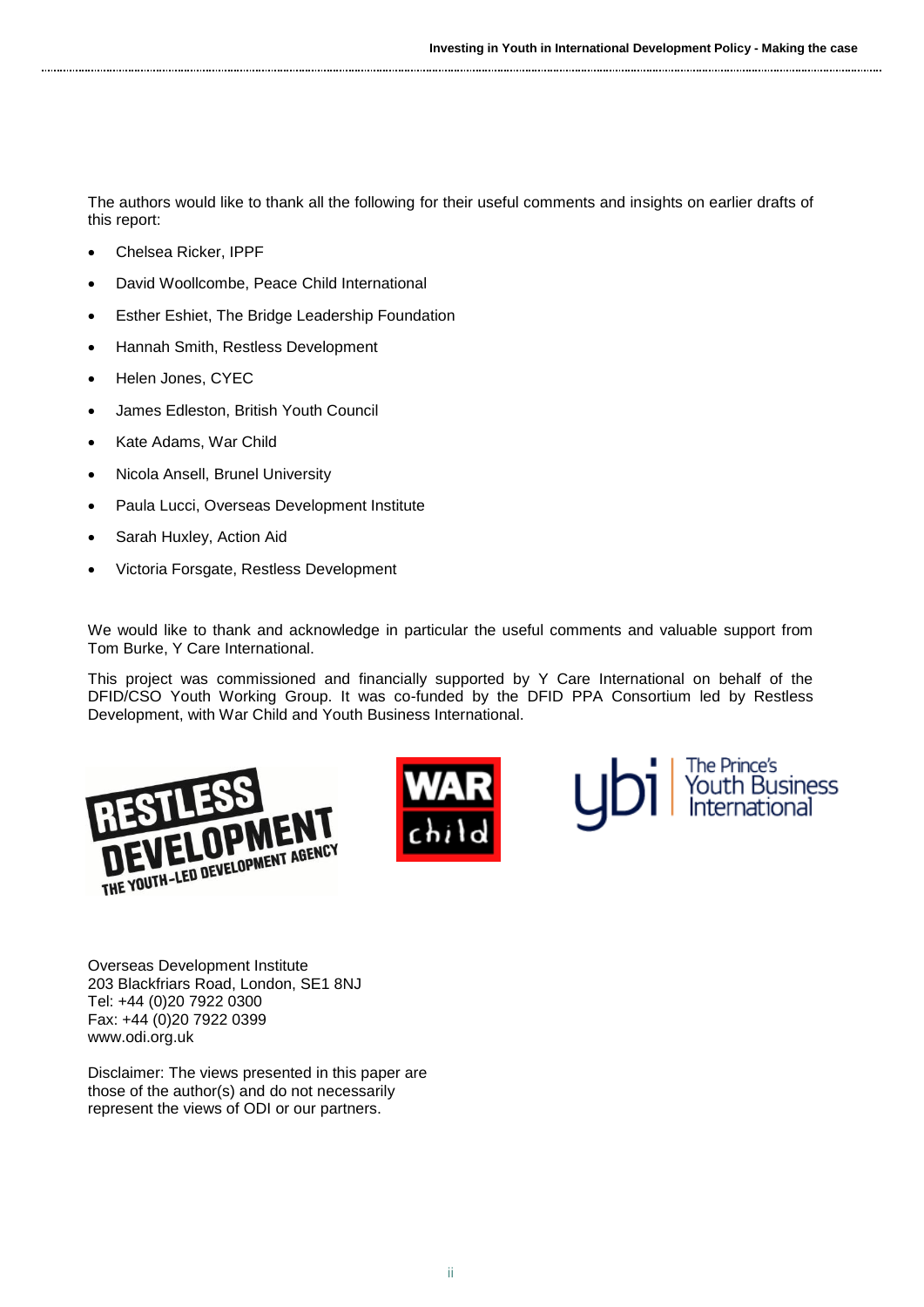## **Contents**

| <b>Executive Summary</b>        |                                                | iv |
|---------------------------------|------------------------------------------------|----|
| 1                               | <b>Introduction</b>                            | 1  |
| $\mathbf{2}$                    | Youth and international development priorities | 5  |
| 2.1                             | Youth and the new aid landscape                | 5  |
| 2.2                             | UK's development priorities                    | 7  |
| 3                               | Why invest in young people?                    | 13 |
| 3.1                             | Post-primary education                         | 14 |
| 3.2                             | Work                                           | 16 |
| 3.3                             | Sexual reproductive health and healthy lives   | 19 |
| 3.4                             | Sustainability                                 | 20 |
| 3.5                             | Conflict and crime                             | 21 |
| 3.6                             | Civic engagement                               | 22 |
| 4                               | Youth and the post-2015 agenda                 | 24 |
| 5                               | <b>Conclusions and policy recommendations</b>  | 28 |
| 5.1                             | Conclusions                                    | 28 |
| 5.2                             | Recommendations                                | 28 |
| <b>References</b>               |                                                | 30 |
| <b>Appendix 1: Interviewees</b> |                                                | 33 |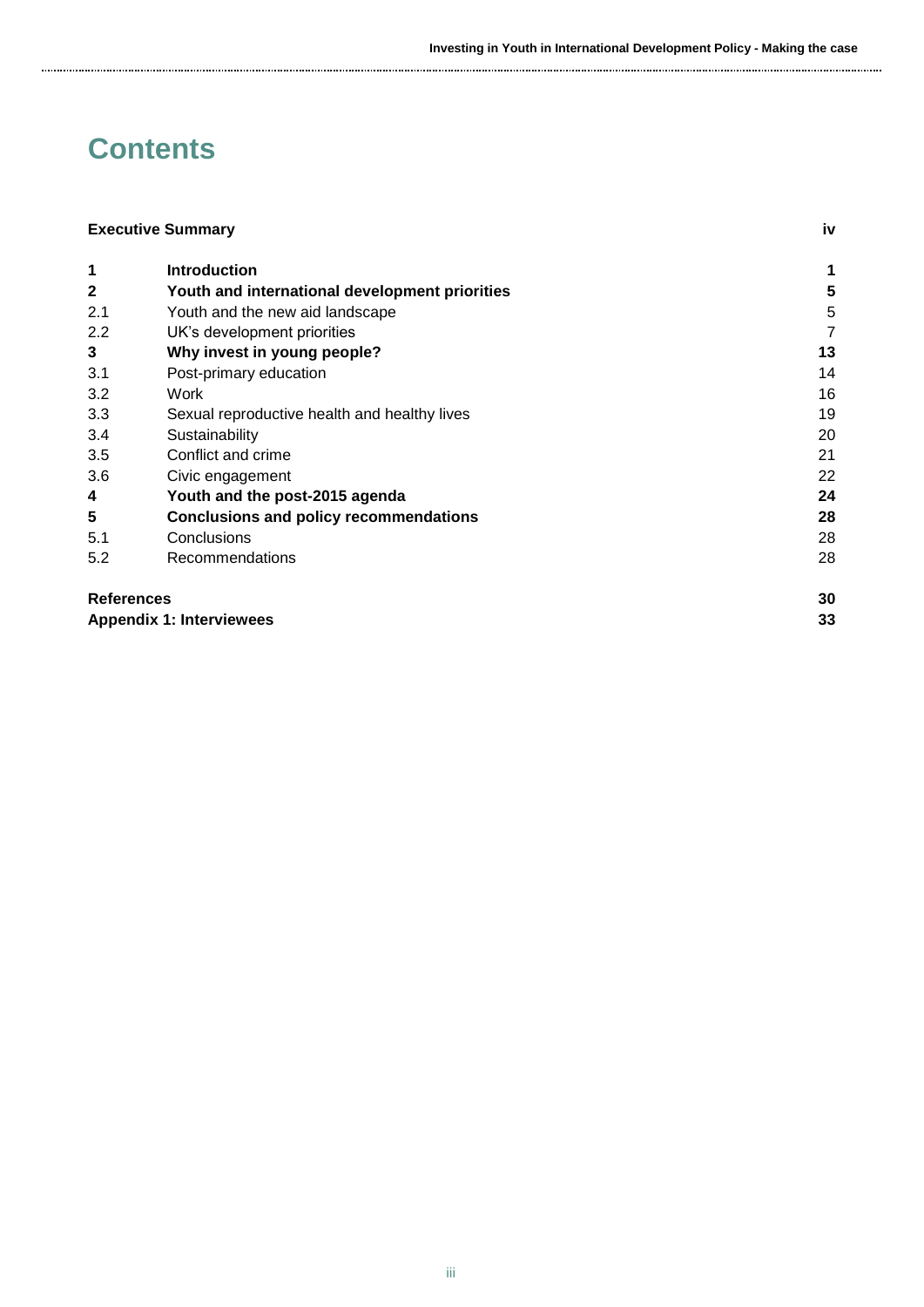## <span id="page-3-0"></span>**Executive Summary**

Young people account for nearly one third of the current global population. Today's youth generation is the largest cohort of young people ever; 1.2 billion people aged 15 ‐ 24 (Beyond 2015, 2013). Just fewer than 90% live in developing countries and close to half of these young people live in poverty, on less than USD 2 per day (UNFPA, 2010). Many countries in the developed world – particularly in Africa, the Middle East and South Asia, are experiencing a 'youth bulge,' which is defined as a peak in the share of persons aged 15-24 in the population. As the international community assesses its progress toward achieving the Millennium Development Goals (MDGs) and prepares the post-2015 agenda, there is a one-off window, whereby concerted international effort can enable developing countries to reap a 'demographic dividend' from educated, healthy and gainfully employed young people, and can achieve substantially higher rates of economic growth. After 2015, the 'youth bulge' in developing countries will likely plateau, so action is needed now to take advantage of the enormous potential generated by these youthful populations.

This report gathers evidence from previous research, key expert interviews and case studies to make a strong case for why the United Kingdom Government (UK) and other international development actors should apply a youth lens to all their development policies. With a focus on the need for entrenched mechanisms of youth participation in the design, implementation and evaluation of development policy, this report lays out the human rights, social and economic benefits of investing in youth. Investment in young people is an effective way to meet development priorities in an era of global contraction in development assistance and the reallocation of much international aid to security and conflict prevention.

### **Youth and International Development Priorities**

As a major international donor and a leader in international development, the UK and other donor countries, such as the United States and Germany, have the opportunity to work together to build a global consensus around placing young people at the centre of international development strategy. Engaging young people is essential to the UK meeting its current goals of encouraging wealth creation and sustainability to enable communities and countries to rise out of poverty, as well as ensuring the durability of UK investment toward key objectives including achieving value for money in development spending, fostering conflict reduction and peace-building, improving the lives of adolescent girls and young women, and engaging the private sector in building infrastructure and developing economies (DFID, 2011b). For example, an analysis of Latin American and Caribbean youth (Cunningham, et al., 2008) estimates that risky youth behaviour (including school dropout) reduces economic growth in the region by up to 2%. Similarly, youth, especially young women, are particularly vulnerable when the economy is weak and governance is poor (Sommers, 2006), but when youth are well integrated into society and have opportunities to earn a living, their creativity to produce fresh ideas for good governance and rights to participation, accountability and transparency is the bedrock of building peace and resilience. Donors should follow a lifecycle approach that emphasizes maintaining the durability of gains achieved from investment in key areas such as maternal mortality, childhood nutrition and early education by focusing on the growth of risks, opportunity and responsibility among youth and young adults.

The UK Department for International Development (DFID) has stated that the private sector has an important role to play in enabling poverty alleviation and prosperity by creating jobs, increasing trade, generating tax revenue and providing goods and services (DFID, 2011c). This is compatible with the interests of many young people who are in need of meaningful participation, productive work and entrepreneurship opportunities. The UK, and DFID in particular, is in a position to assist developing countries in addressing the mismatch between skills and education, on the one hand, and employers' requirements, on the other hand, which is a major contributing factor to high levels of youth unemployment. The UK government has an important role in ensuring that private sector involvement and trade is conducted in a fair and equitable way by supporting adequate work conditions, minimum levels of social protection, and compliance with environmental standards.

#### **Why invest in young people?**

This report focuses on six distinct but interrelated areas in which young people face particular risks but also where targeted investment can effectively convert the potential of the youth bulge and demographic dividend into concrete benefits for young people today. As young people transition from youth into adulthood, enter the workforce, care for older generations and raise children of their own, these benefits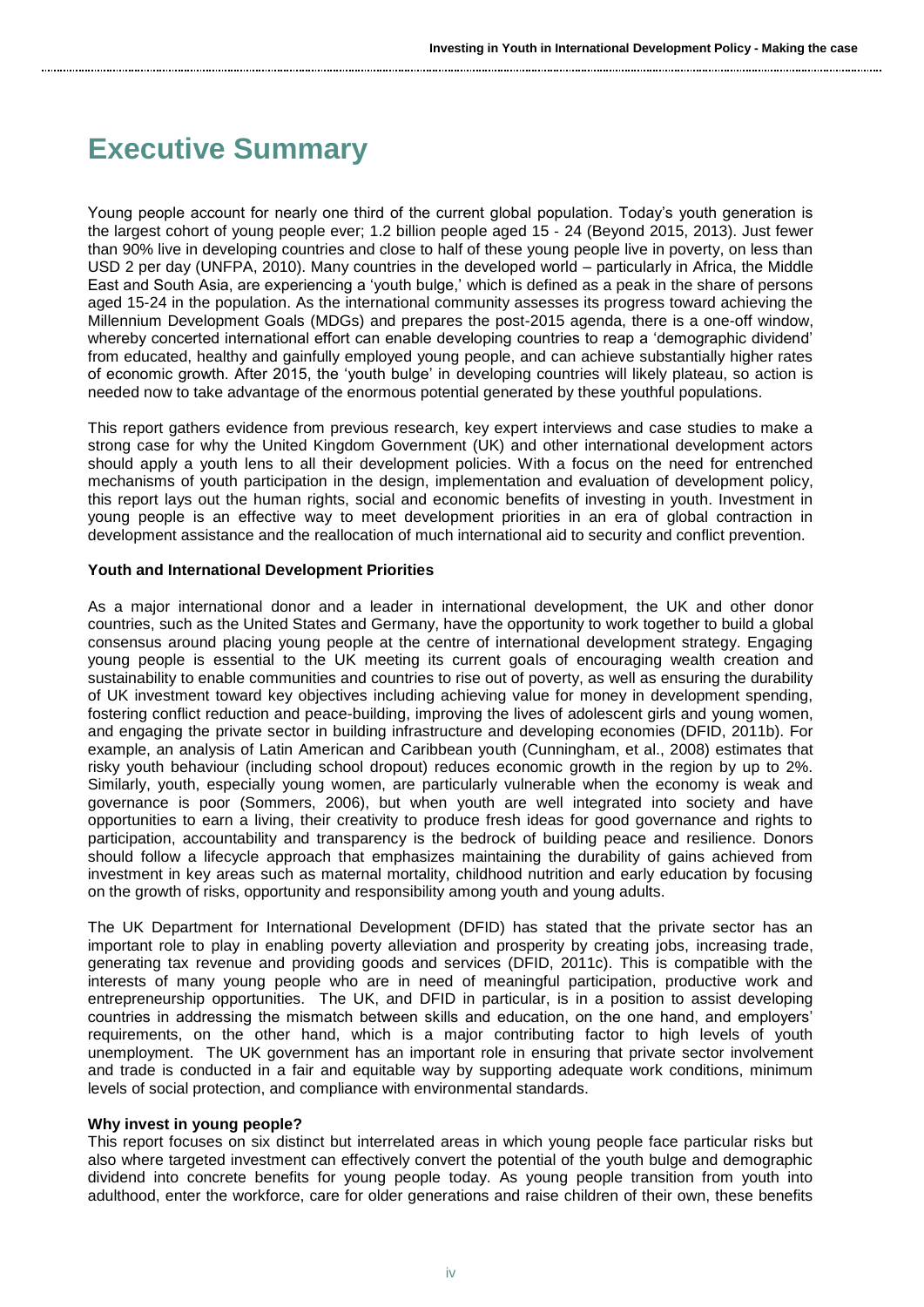will radiate through their communities, ensuring sustainable progress toward local and national development goals. The six areas proposed for targeted investment are post-primary education; work and livelihoods; sexual and reproductive health and healthy lives; environmental sustainability; conflict and crime; and civic engagement. Investment in each area both supports and is dependent on progress in the others.

High-quality education is recognised as the best method of building the skills required to meet labour market challenges (UN-DESA, 2011). Beyond achieving decent work, however, quality and comprehensive education is also an effective means of building resilience amongst youth, enabling them to better contribute to the development of their communities with benefits for health, gender equity, and social stability. Similarly, donor investment in supporting employment opportunities for young people helps break the cycle of poverty, not just through wages, but also through improving social access and inclusion, in turn preventing the emergence of conflict and instability (World Bank, 2012b).

In adolescence and early adulthood, young people face increasing risks associated with increased tobacco, alcohol and drug use, and unprotected or exploitative sex. Young women especially face increased gendered risks such as forced or early marriage or pregnancy. These challenges are reciprocally related to lack of opportunities and quality education and can be important locations for intervention. According to Chabaan and Cunningham (2011), supporting girls to complete the next level of education would lead to significant lifetime earnings that translate into higher GDP.

Climate change presents young people with similar challenges to the rest of the population, such as threats to livelihoods and physical wellbeing, but young people face particular risks as well. For example, young men are the most likely to migrate in response to changing climate conditions, raising their vulnerability to unstable and unsafe working and living circumstances. Young people, however, are also well placed to take advantage of opportunities presented through interventions like climate finance and an increasing level of investment in green growth.

Most young people do not become involved in violence. However, there is evidence of strong linkages between poverty, lack of opportunities, inadequate education, and violence amongst youth, resulting in a negative cycle that entrenches the disadvantages of marginalised youth (McLean Hilker and Fraser, 2009). Investments that help young people meet their socio-economic needs, including those for equity, better governance, greater social cohesion, higher-quality education and more income generating opportunities can help young people become agents of active partners in peacebuilding, increasing national security and reducing the chance of civil disorder nationally and globally. To allow young people to maximise their potential for their own and for their communities' benefit, national governments and international policy makers must recognise young people's role as the future of our societies. Young people's engagement in policymaking can be inhibited by traditional, customary and legal structures that do not value youth perspectives. Capitalising on the youth dividend is not just a question of mobilising available labour, but relying on youth to guide the way toward opportunities for peace, growth and development. Young people have direct experience of the current context of rapidly changing social and political relations as well as the increasing speed and availability of information. The post-2015 agenda is a chance to learn lessons from the marginalisation of today's youth and put in place mechanisms that can enable them to provide greater opportunities for their successors.

#### **Recommendations**

The central role of young people in development should be acknowledged and promoted through the creation of enabling environments for youth participation. Social protection is a useful policy tool toward this end that has not yet been adequately mobilised for the explicit benefit of young people. The UK should advocate for youth-focused targets and indicators to be included in the post-2015 development agenda, supported by improved data collection and disaggregation along key vectors of inequality, including age. DFID should lead this process by instituting a youth lens across design, implementation and evaluation of projects, partnerships and funding.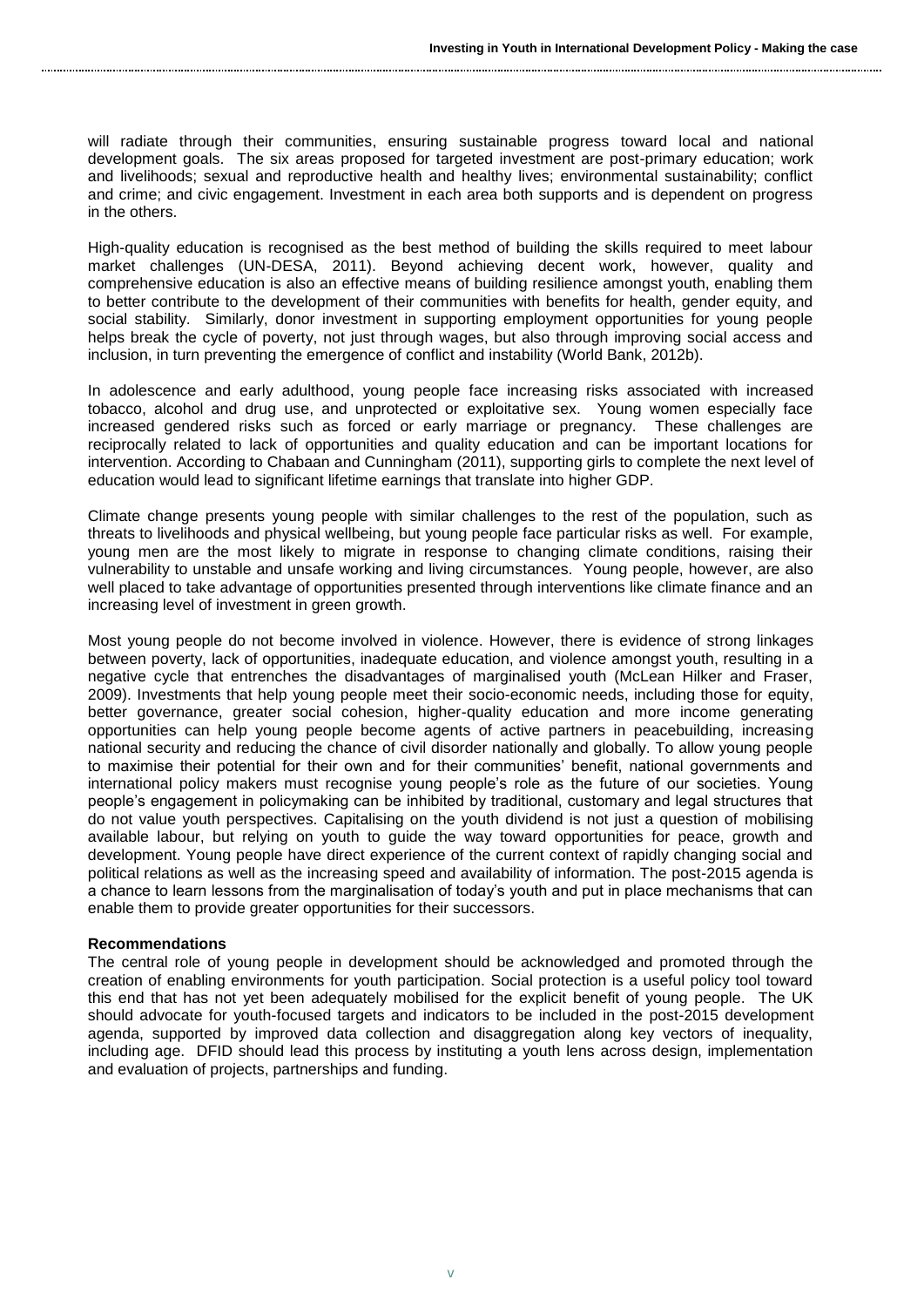# **1 Introduction**

-

Investing in young people can generate significant social and economic returns, making it an effective use of technical and financial development assistance. Investment should be channelled to areas that can improve the lives of young people, their communities, and their countries. Changes stemming from interventions to improve the lives of young people in one area can ripple out from the local to the global level. Some of the necessary improvements include: better post-primary education, more work opportunities, expansion of access to sexual and reproductive health services and more generally to a healthy life, advances toward sustainability, a reduction of conflict and crime, and enhancement of young people's civic engagement. This paper makes the case for investing in young people by highlighting the evidence of how investment in these areas can have a positive effect on human, social, economic, and environmental development.

Although youth is a time of transition from the dependence of childhood to the independence of adulthood, it is also characterized by a growing awareness of our interdependence as members of a community. Youth is a fluid category, the definitions of which vary across states, cultures and the international organisations that serve them. The United Nations Population Fund (UNFPA), for example, defines young people as those aged 10 to 24. In Ghana, the National Youth Policy defines youth as persons between 15 and 35. These different definitions reflect distinct understandings of this lifecycle stage, which is marked by significant transitions in education, work, and social relationships. In different cultural contexts, particular transitions have greater or less significance as markers of adulthood. For example, in some cultural contexts, young people who are unmarried and childless are not seen as full adults (Antoine et al., 2001, in Cling et al., 2007; Dhillon et al., 2009). In other societies, age, employment and setting up one's own household are more significant markers. However, these varied conceptualizations complicate data analysis and comparison. For the purpose of this report, we utilise the UN's definition of youth as persons between the ages of 15 and 24. Within this group, we also recognise a distinction between two cohorts: adolescents (15-19) and young adults (20-24), each with its own particular psychosocial, health, educational, economic and social challenges.

Today's generation of young people aged 15-24 is the largest ever, 1.2 billion (Beyond 2015, 2013). Further, youth aged 10 – 24 account for nearly a third of the world's population and just under 90% live in developing countries. This share is likely to increase in the next 20 years as fertility rates in the developing world continue to be high. So young people are a significant share of the population today, and will continue to be so in the coming decades. Close to half of these young people live in poverty, on less than USD 2 per day (UNFPA, 2010). So, despite their share of the population, young people do not get a fair share of resources.

Many countries in the developing world – particularly in Africa, the Middle East and South Asia, are experiencing a 'youth bulge,' which is defined as a peak in the share of persons aged 15-24 in the population. The world as a whole reached this demographic milestone around 1985. However, for the group of least developed countries, the youth bulge appeared more recently, around 2005, and the total share of youth in the population is expected to remain above 20% through 2015 (Ortiz and Cummins, 2012). This is a one-off window, whereby countries can reap a 'demographic dividend' from their educated, healthy and gainfully employed young people, and can achieve substantially higher growth rates. For example, the youth dividend is considered to have accounted for one-third of the growth of the Tiger economies<sup>1</sup> from the 1960s to the 1990s (Bloom and Canning, 2003, in UN DESA, 2007). After 2015, the 'youth bulge' in developing countries will likely plateau, so action is needed now to take advantage of the enormous potential generated by these youthful populations.

As young adults enter working age, the country's dependency ratio — that is, the ratio of the non-working age population to the working age population — will decline. If the increase in the number of working age individuals can be fully employed in productive activities, average income per capita in these countries will increase, which should generate additional economic and social benefits. This 'demographic dividend'

<sup>&</sup>lt;sup>1</sup> 'Tiger economies' is a term used in reference to the highly developed economies of Hong Kong, South Korea, Singapore, and Taiwan. These nations and areas were notable for maintaining exceptionally high growth rates (in excess of 7% a year) and rapid industrialisation between the early 1960s and 1990s.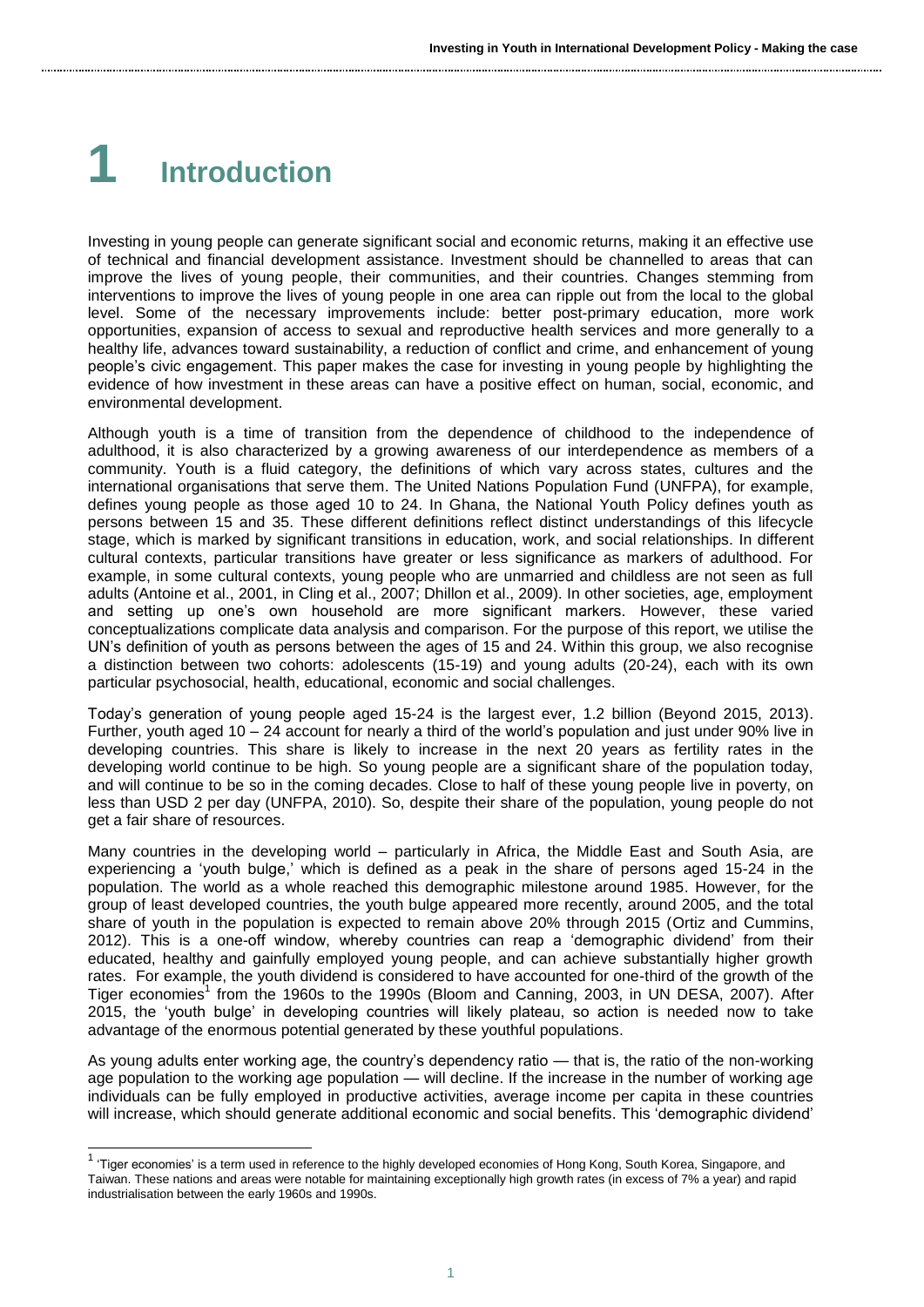can be significant particularly if the energy and drive of young people is directed toward positive social transformation and economic growth. However, the youth labour force is growing the fastest in the regions where few opportunities for paid work exist or where working poverty is widespread. For example, in sub-Saharan Africa, an average of 2.1 million young people will be entering the labour market every year between 2011 and 2015, while in South Asia the youth labour force is projected to grow by an average of 465,000 each year over the same period (ILO, 2012a). To make significant progress in transforming the economic and social realities of the developing world, national governments and international development actors must harness the demographic dividend by promoting pro-employment growth policies.

## **Box 1: Snapshot: Young People and Development**

- In 2012, almost 75 million young people were unemployed worldwide. A further 621 million young people were 'Not Employed or in Education or Training' (NEETs) (World Bank, 2013) with more than 6 million withdrawing from the workforce in 2012 due lack of work opportunities resulting from the global economic crisis. In a study of 24 developing countries, the share of NEETs is currently 12.4% of young men and 28.1% of women, and rising (ILO, 2012b; USAID, 2012).
- More than 200 million young people earn less than USD 2 per day (ILO, 2012b). Young people, particularly in developing countries, are concentrated in informal or precarious work with poor conditions and few benefits.
- Young people have a higher likelihood of being among the working poor than adults. Based on the latest estimates for 52 countries with available data, youth accounted for 23.5% of the total working poor but accounted for only 18.6% of non-poor workers (ILO, 2011).
- Young people aged 15-24 are 33% less likely to have a bank account than adults aged over 25 (USAID, 2012).
- $\bullet$  Interpersonal violence kills an estimated 430 young people aged 10-24<sup>2</sup> every day, and for each death, another 20 to 40 require hospital treatment for violence-related injuries, with a significant cost to public health systems (WHO, 2012)
- 34% of women aged 20-24 in the developing world were married before age 18 and 16 million girls aged 15-19 give birth every year, the vast majority in developing countries, accounting for 11% of all births worldwide (WHO, 2011). Maternal deaths related to pregnancy and childbirth are the leading cause of mortality for girls aged 15 to19 worldwide, accounting for 700,000 deaths each year (UNFPA, 2010). Stillbirths and newborn deaths are 50% higher among infants born to adolescent mothers than among those born to mothers aged 20-29 years (WHO, 2012).
- Worldwide, young women under the age of 20 make up 70% of all hospitalizations resulting from unsafe abortion complications, and they comprise 40% of unsafe abortions and 45% of abortionrelated deaths (Plan, 2007).
- Youth aged 15 to 24 accounted for 40% of all new HIV infections among adults in 2009 (WHO, 2012).
- 70% of people under 25 in developing countries, 1.9 billion, do not have internet access (USAID, 2012).
- By the end of the century, 41% of the world's youth will be African. Africa is the only continent with a significantly growing youth population (Mo Ibrahim Foundation, 2012).
- 20% of adolescents in any given year will experience a mental health problem, most often depression or anxiety, with implications for individual, family and community life.

While sharing many common aims and characteristics, 'young people' are very diverse, with distinct needs and interests shaped by their gender, context, ability, wealth, and stage of the lifecycle. Young people have distinct needs at each stage as they increasingly engage in their communities and go through a series of major transitions: from school to work, from dependence to autonomy, and into sexual maturity. Programmes to capture the potential of young people must account for this diversity of experience, and in so doing, development partners can help young people to realise their rights and increase the likelihood of transforming their own situations and that of their communities.

Investment in youth generates the greatest returns when started in early childhood and continued through the transition from adolescence into young adulthood. Experts interviewed for this paper agreed that

-

 $^2$  While this paper uses the UN definition of young people aged 15-24 for most of the analysis, this paper draws on a diversity of data that uses different age ranges, so we explicitly indicate this when appropriate.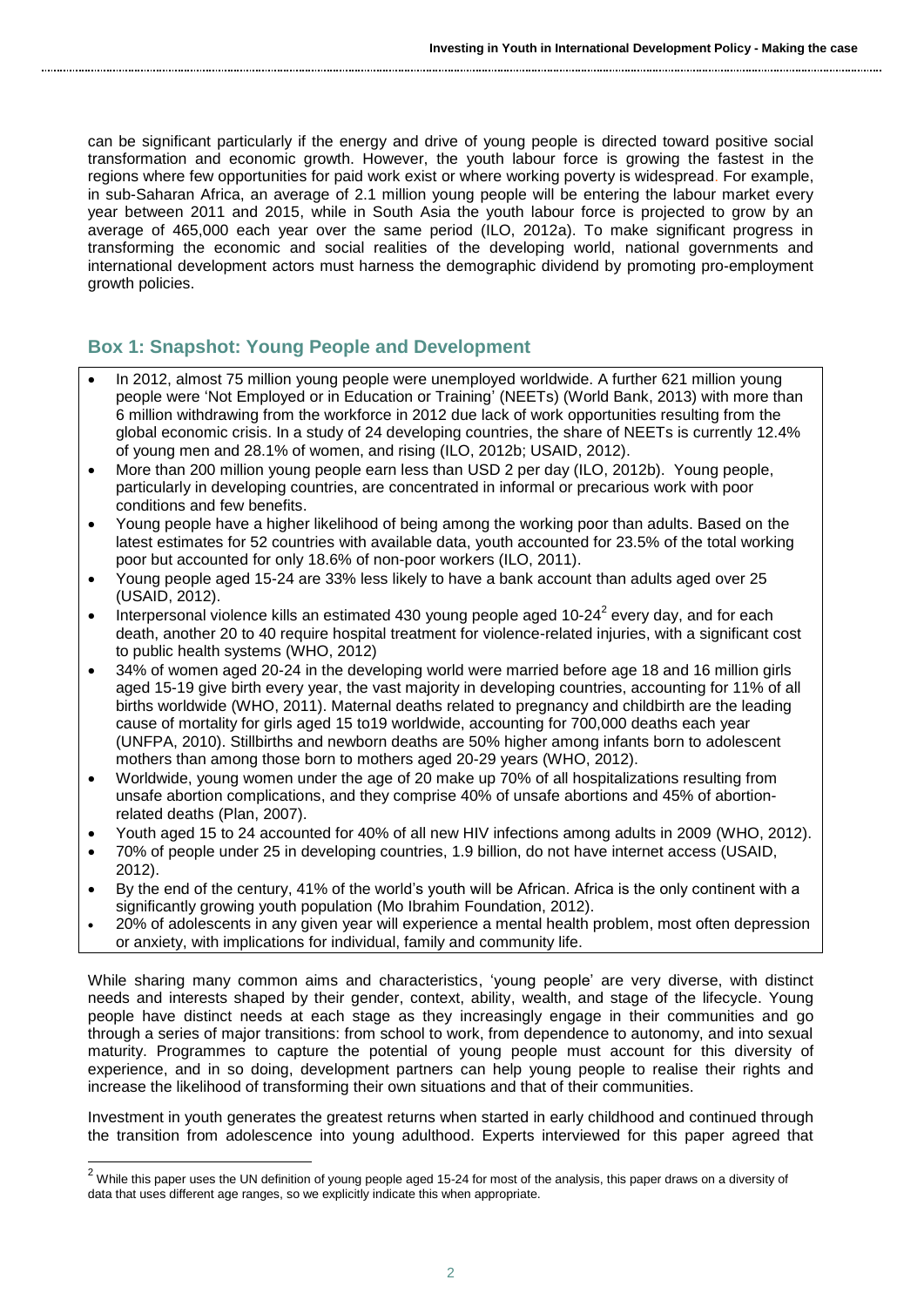younger youth are more capable of absorbing new information, are more adaptable, and can learn more things, more quickly than adults.

Thus, investing in children and young people is an effective development strategy, because it generates changes that will last throughout their lifetime, with higher absolute returns than investing only in older adults. For example, investing in measures to promote employment for young people is a good way to support older generations. Young people generating income and contributing to the economy can strengthen the tax base, and thus increase fiscal resources that are needed to finance social welfare systems for the elderly. In countries where informal social protection mechanisms operate whereby the elderly are cared for by their families, young people who have a secure livelihood will be better able to provide support. Many young men and young women, particularly in developing countries in which pregnancies and marriage happen at a younger age, are themselves heads of household with children, so generating an environment with livelihood opportunities for them is a way to improve the chances their children will have as they grow. The benefits of investing in young people also reduce the human and economic costs resulting from school abandonment and risky behaviours such as unprotected sex and substance abuse, which occur more frequently during this transitional period of life. According to W. Cunningham (interview, February, 2012), failure to create better enabling factors for people before they are 25 years of age – such as youth-focused labour policies, accessible and relevant post-primary education, information about sexual and reproductive health and rights (SRHR) - misses this transitional period, when much can be accomplished. Interventions later in life yield lower returns, and they are more costly and difficult to implement because:

- young people are already out of school
- they are likely to have had unwanted pregnancies and be adolescent parents
- most young people in this situation have low-income jobs.

Combating youth poverty by investing in their education, health and citizenship bears fruit as they age, through increased productivity, lower health costs, and enhanced social capital. Every USD1 of investment in education generates between USD 10 and USD 15 of economic growth premium over a working lifetime of 18 to 22 years (UNESCO 2012). Developing young peoples' capabilities and strengthening their resilience – through technical assistance, knowledge-sharing and civil society support — is essential to improve their situation and that of their societies, which, in turn, will become more resilient to unforeseen shocks. The current failure of policymakers to invest in youth risks an entrenchment of poverty for generations to come (UNPFA, 2010).

Investment should not only be financial, but it should also support mechanisms for youth participation from the local to the international level. It should forge partnerships and a political dialogue that pays closer attention to young people's needs and the benefits of focusing policy attention on them. Gains in this area might not be easily measured financially, but creating the spaces and building the capacities for well-informed youth participation has many other benefits. Evidence indicates that political participation in adulthood is largely determined by participation in youth. Young people learn political beliefs and behaviour from those around them, and over time these orientations become habits (Macedo, 2005). To promote stronger democratic institutions and good governance from the grassroots to international organisations, it is essential to promote active and informed participation from a young age. Further, active citizenship can broaden the access of previously excluded groups to opportunities for growth and higher living standards, particularly in the case of women and young people. In Nepal, participants in the Women's Empowerment Program were more likely than nonparticipants to initiate community development activities and campaigns against domestic violence, alcohol, and gambling. Additionally, they had more influence on household expenditures, and were more likely to support their daughters' schooling (World Bank, 2007). Thus, youth participation at all levels can have important individual and social dividends. Developing young peoples' capabilities and strengthening their resilience through technical assistance, knowledge-sharing and backing the development of civil society is crucial to improve their situation and that of their communities.

The international community is currently assessing its progress toward achieving the Millennium Development Goals (MDGs) and preparing the post-2015 agenda. At the latest UN High-Level Panel meeting in Bali, Indonesia in March 2013, agreement was reached to promote a single and coherent post-2015 development agenda that integrates economic growth, social inclusion and environmental sustainability to reduce poverty. There was also a call for a global partnership — including governments, international agencies, the private sector, NGOs and civil society organizations (CSOs) representing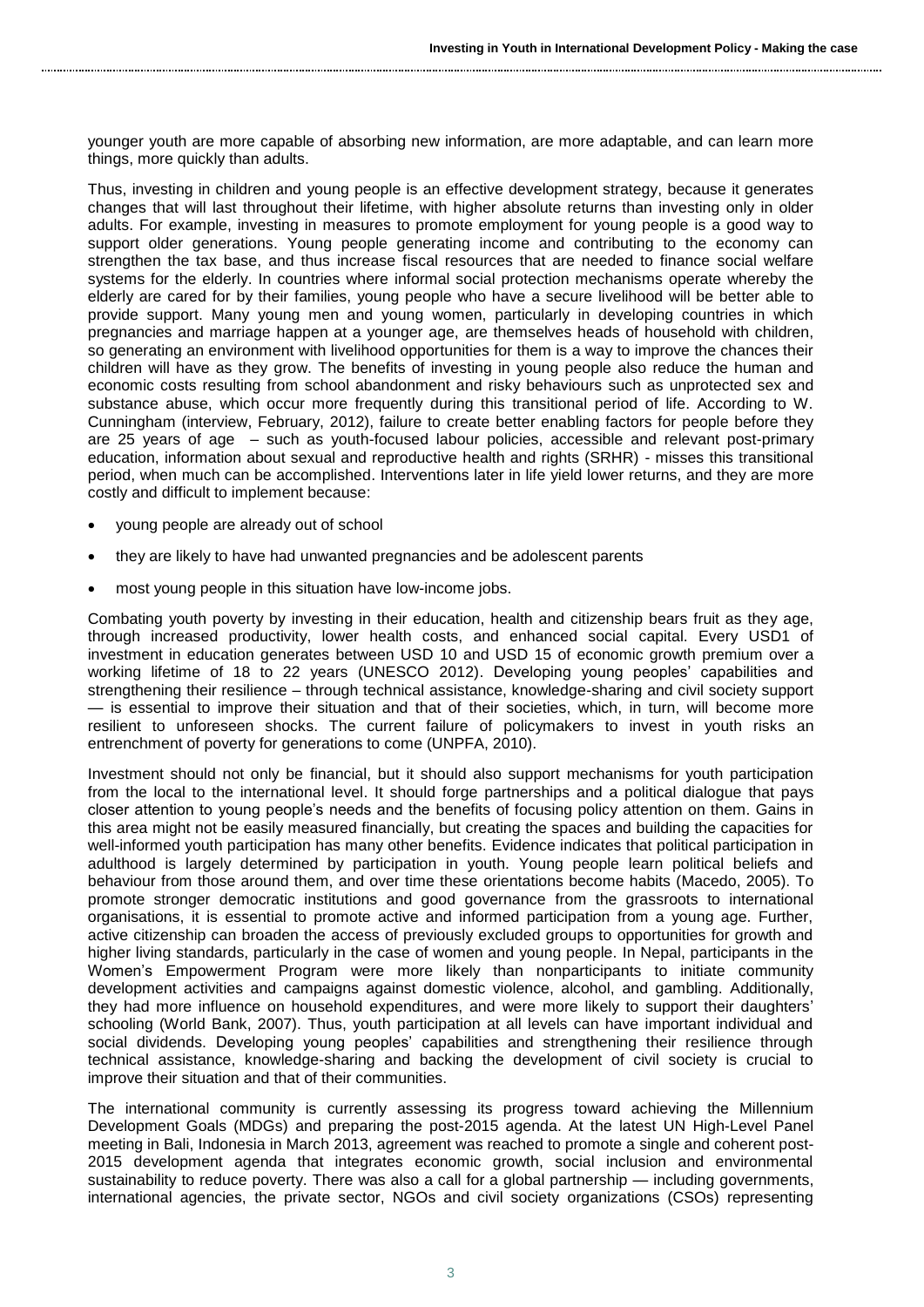vulnerable groups such as youth, women, ethnic minorities — that 'enables a transformative, peoplecentred and planet-sensitive development agenda which is realized through the equal partnership of all stakeholders' (HLP, 2013).

This opens an important platform for young people to inform the discussions based on evidence from youth-focused research, activism and project work over the next few years. Youth representatives have already been active in the post-2015 consultation processes, and during the Bali Youth Multi-Stakeholder meeting, they called upon stakeholders to ensure that young people are engaged at the heart of the post-2015 process, including the planning, implementation and monitoring stages. Further, in December 2012, the Bali Global Youth Forum of United Nations Member States, youth groups, individual youth participants, NGOs, private sector institutions and other stakeholders, as well as thousands of virtual participants, developed a ground-breaking declaration, with over 70 recommendations under the overarching themes of staying *healthy; comprehensive education; families, youth rights and wellbeing, including sexuality; transitions to decent work; and leadership and meaningful participation* (ICPD, 2012).

In addition to being priority themes in the Bali Declaration, 'leadership and meaningful youth participation' cut across all other areas of development. Young people must be meaningfully included in the development process at all levels, in all sectors, and in proportion to their numbers and diversity. The Bali Declaration therefore calls for meaningful investment in young people, intending not only to provide more financial and technical resources allocated to youth, but also to involve and empower young people, including marginalised groups to meaningfully participate in decisions about the distribution of these resources. This will lead to informed, strategic support for the issues and initiatives that matter most to young people.

This report gathers evidence from previous studies, and our analysis of it makes a strong case for why the UK Government and other international development agencies should bring a youth-lens to their development policies. It illustrates how investment in young people is an effective way to meet development priorities in an era of global contraction in development assistance and the reallocation of much international aid to security and conflict prevention. It highlights the human rights, social and economic benefits of investing in youth in a context of global contractions in development assistance or its reallocation to new priorities – particularly security and conflict prevention. The UK government's recent fulfilment of its commitment to allocate 0.7% of its gross domestic product (GDP) to overseas development assistance (ODA) despite the negative trend in spending on ODA provides an opportunity for higher investment in youth which aligns well to the UK's development objectives without having to reduce spending in other areas. This approach can serve as an example for other international development agencies. Simply put, investing in youth is a cost-effective means of realising significant economic, social, and human rights improvements.

Our analysis is based on a comprehensive review of the literature on youth gleaned from academic sources, development agencies, NGOs, and online resources. A number of interviews with key informants, including practitioners and academics, were conducted to complement the analysis (see Appendix 1). A few case studies have been included to illustrate specific points and to ensure that the 'voice' of young people is expressed in the report. For this purpose, we have integrated some of the results from the global post-2015 consultation with young people led by the DFID/CSO Youth Working Group (DFID-CSO, 2013).

The next section of the report provides an overview of the international development context, focusing particularly on the UK government's priorities and how young people can be seen as central to their achievement. Section three provides the arguments and the evidence for investing in youth, detailing the benefits in seven interrelated areas for action and investment. Section four analyses how youth can be visible in the post-2015 agenda, given the opportunities and challenges that they will be facing over the next 20 years. Section five provides the conclusions and policy recommendations.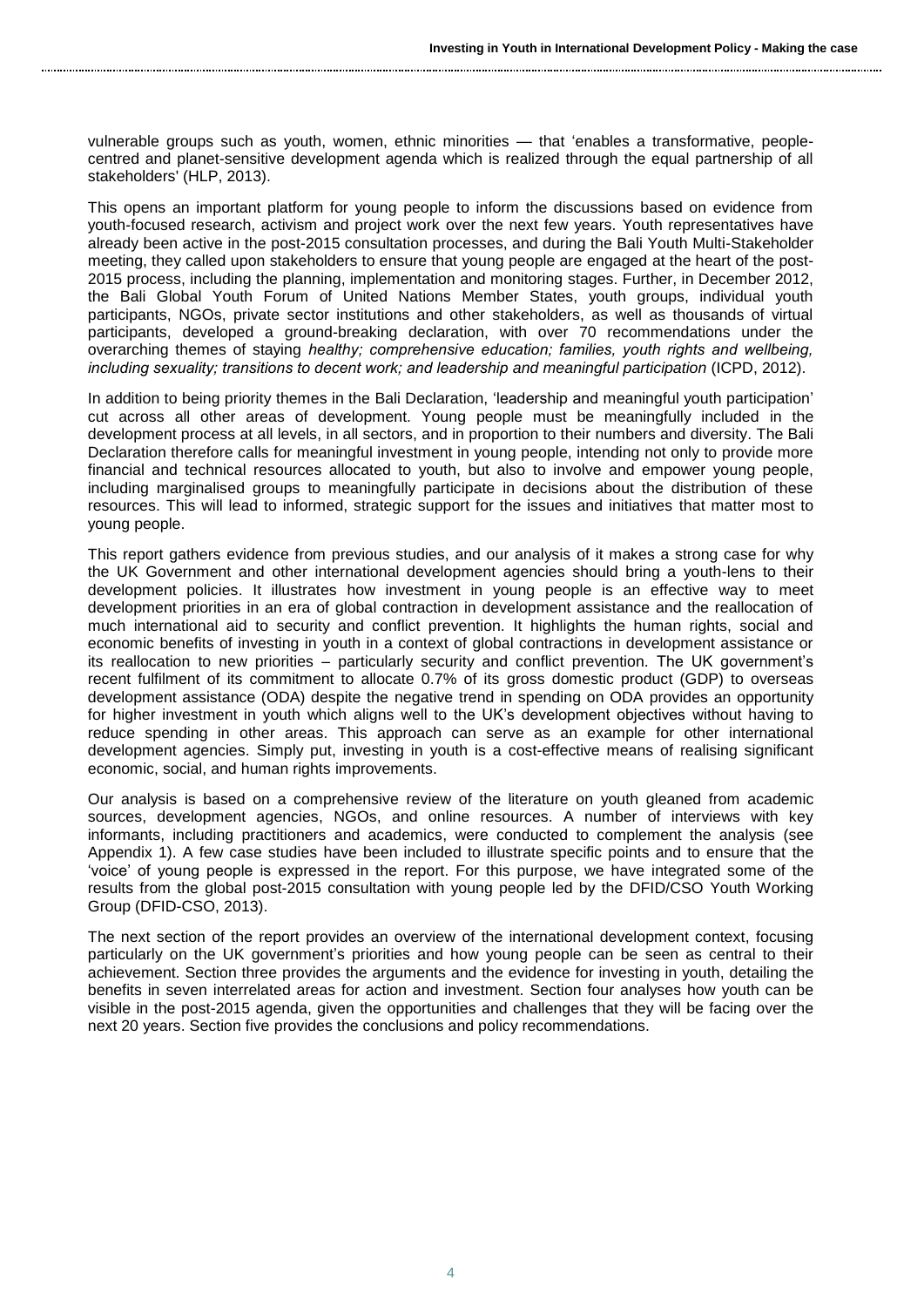## **2 Youth and international development priorities**

## 2.1 Youth and the new aid landscape

Young people do not exist in a vacuum. To situate 'youth' at the centre of international development priorities, it is important to first understand the current aims of development cooperation. For this purpose, we draw on recent reflections from a high-level conference, 'Development Policy in a Changing World<sup>3</sup>' as summarised by Maxwell (in Norton and Rogerson, 2012).

Among international aid organisations and policy-makers, there is strong support for poverty reduction, human development, and sustainability to remain the long-term objectives of development assistance. There is a growing emphasis on rights, particularly in the context of gender relations. There is also growing consensus that elimination of discrimination and the push for equality are essential to fostering empowerment and, ultimately, reducing poverty. These outcomes are underpinned by good governance and democratic values, likewise key objectives of development. 'Resilience' is an emerging priority, linked particularly to sustainability issues, especially in relation to natural and manmade disasters, and more generally to the creation of sustainable livelihoods

There is a growing challenge from developing countries (led by middle-income countries such as BRICS) to the concept of 'development' as a dependency relationship between rich and poor countries, with calls for more equal partnerships between developed and developing countries, as discussed at the High Level Forum on Aid Effectiveness in Busan, and more recently during the Bali High Level Panel on the post-2015 agenda. Furthermore, new partnerships for development are increasingly going beyond government-to-government relationships to include civil society groups, organisations of vulnerable and marginalised people, and the private sector.

Alongside the conceptual drivers of development cooperation, the aid landscape has changed dramatically over the last decade. In 2000, development assistance was overwhelmingly provided by traditional donors (bilateral agencies in Development Assistance Committee<sup>4</sup> (DAC) member countries and multilaterals such as The World Bank), but today this is being complemented by the growth of other forms of funding, including that from non-DAC donors (such as China and Brazil), climate finance funds, social impact investors, philanthropists, global funds, and financial institutions providing less concessional loans (Greenhill, et al., 2013). The changed landscape is leading to different ways of working for governments, traditional donors and the international aid effectiveness community. Investments in young people in the future must match this changed reality.

Young people are instrumental in the continued fight against poverty thanks to both their share in the population of developing countries (youth bulge) and the enormous economic potential (youth dividend) that can be realised through their full employment in the workforce. Gainfully employed young citizens are more likely to demand good governance and accumulate the capacities necessary to foster social cohesion. Youth movements and activists are increasingly channelling their productivity toward supporting their communities and countries – benefitting older and younger generations – and in so doing becoming strong partners in sustainable, rights-based development. In particular, fostering young peoples' meaningful participation though institutionalised support mechanisms is critical for them to become stronger actors in development.

Recognising the new aid landscape, donors, national governments, youth activists and practitioners must remain open to possible avenues to support youth in developing countries. Investment mechanisms could increasingly include the private sector, which can be encouraged to support on-the-job training, technical and vocational training, value chains and trade opportunities for young people working in different sectors

 3 Materials can be found at: http://um.dk/en/danida-en/about-danida/danida-50-years/development-policy-in-a-changing-world/highlevel-conference/. 4

The Development Assistance Committee is an international forum of many of the largest funders of aid, comprised of 25 OECD members.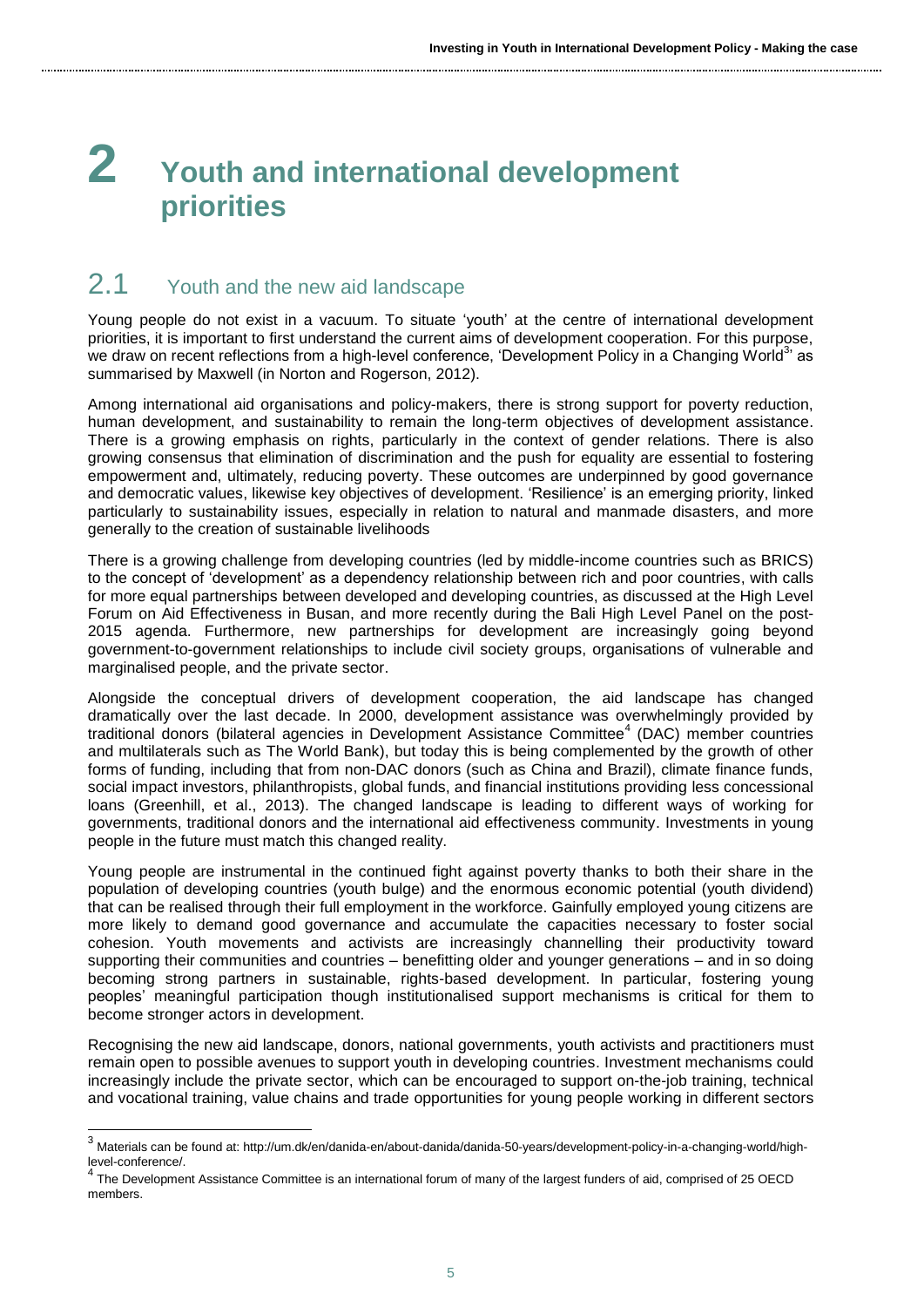of the economy, including agriculture and small business ownership. Donors, national governments, international organisations, and national civil society groups also play a key role in promoting young people's rights. They must also expand their funding and capacity-building of young leaders and create clear pathways to meaningful participation in governance at local, national, regional, international and intergovernmental levels. In addition to financing key policy and programmatic areas for young people in the medium term, international development agencies have a role to play in fostering those new partnerships and ensuring they meet solid rights and equity standards. Some progress has been made on this front, such as DFID's private sector partnerships to promote youth employment and entrepreneurship. However, more could be done by increasing the visibility of the youth agenda within development agencies. This agenda is currently not mainstreamed, as is the case of gender, though issues linked to youth cut across thematic areas supported by donors. Despite the fact that many international agencies have a youth policy or strategy, the dearth of specific objectives and clear indicators linked to useful partnerships limits progress toward better outcomes for youth policy and programming.

The remainder of this section illustrates why investment in youth should be central to the UK's development agenda. While the analysis is UK-focused, many of the arguments are relevant for other international development agencies that share similar interests and priorities, particularly in the context of the changing international development climate. As such, messages from that section should resonate beyond DFID and the FCO.

## **Box 2: Youth policy in selected international development agencies**

### **USAID**

In late 2012, USAID released a policy paper titled 'Youth in Development: Realizing the Demographic Opportunity'. USAID aims to empower young people to make economic, social and political contributions that can "[lift] countries out of poverty, [ensure] greater stability and [promote] healthier societies" (USAID, 2012). Applying a two-pronged approach of mainstreaming youth across all sectors and providing direct funding for youth-focused projects, the policy prioritises (1) youth economic participation, (2) civil stability and (3) a stronger youth voice in producing policy and accessing institutions. USAID aims to provide for young people's basic needs, protect youth's rights and safety, and build young people's capabilities to become 'informed, healthy and productive citizens'. To achieve these goals, USAID has set up a framework to support youth-led organizations and involve youth in all stages of the programme cycle, including policy development, programme design, implementation, and evaluation.

## **Federal Ministry for Economic Cooperation and Development (BMZ)**

BMZ's 2011 position paper, 'Young People in German Development Policy: A Contribution to the Implementation of the Rights of Children and Youth', adopts a rights-based approach to youth-focused development policy, specifically built on the assertion that children's rights are human rights and so deserve equal protection. When states fail to protect the rights of young people, the results are social instability and a continued cycle of poverty. The report prioritises partnerships and support of developing country governments to build strong rights frameworks in order to mitigate risks faced by young people and ensure young people's access to government institutions and services. The policy aims to mainstream youth – i.e. include youth as a target group and category of analysis throughout BMZ and GIZ interventions – and support specific youth-focussed projects emphasising participation, capacity building, and access to resources and opportunities.

## **Canadian International Development Agency (CIDA)**

"Securing the Future of Children and Youth: CIDA's Children and Youth Strategy" was launched in 2009 and focuses heavily on women and girls. The policy promotes a specific plan of action for improving child survival and maternal health, improving access to and the quality of education, and ensuring the safety and security of children and youth. The paper indicates that "childbirth is the leading cause of death for girls aged 15 to 19 in the developing world" (CIDA, 2009). CIDA's rights-based approach and emphasis on women and girls are consistent with its focus on children and youth across all CIDA programming, with specific attention to aid during emergencies, conflicts, and in the aftermath of conflicts.

## **The World Bank**

The World Bank does not currently have a 'youth policy'. Its previous youth unit was eliminated, because it was felt that its mission cut across other 'policy pillars'. This has resulted in less clarity about the Bank's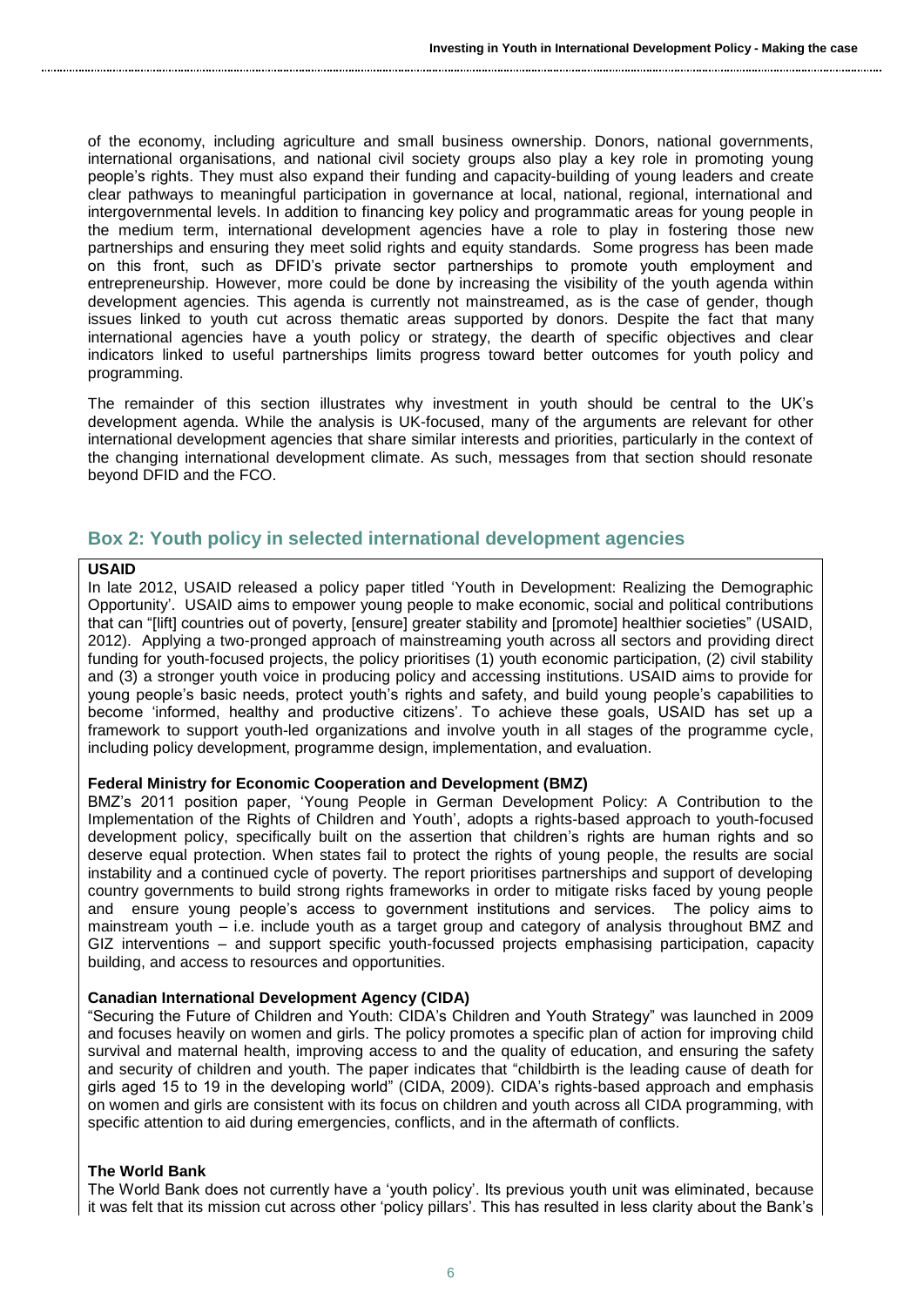focus on youth. Nevertheless, research on and support for youth-related programmes is scattered throughout different areas, including gender, social cohesion, violence, and risky behaviours, as, well as a particular focus on employment. For the Bank, the key argument for investing in youth is economic, particularly as its clients are finance and planning ministers who prioritise interventions to achieve economic growth. They are driven by the notion of investing in youth today, to contribute to economic growth and social cohesion, both now and in the future.

The World Bank Group supports interventions that improve labour market outcomes for youth, including policies to address market failures that affect employability and opportunities for self-employment and entrepreneurship. It supports active labour market and youth employment programs that use training, public works, and job search assistance in helping young people develop skills and increase employment opportunities. In collaboration with the German Agency for International Cooperation (GIZ), the Inter-American Development Bank (IDB), Youth Employment Network (YEN), and the International Labour Organization (ILO), the Bank has developed a Youth Employment Inventory that provides comparative information among more than 500 youth employment programs in around 90 countries. The Bank is increasingly using impact evaluations to generate an evidence base of the ingredients for improving the design and implementation of youth employment policies. The Bank's investment in this area has been growing, an indicator of its commitment to promote youth employment. Nevertheless, the Bank's Independent Evaluation Group's (IEG) review of work on youth employment advised that a "comprehensive approach is missing in the Bank's youth employment projects" (IEG 2012), which indicates the need for a more holistic, cross-programme approach to these projects.

### **UK Department for International Development (DFID)**

Although DFID does not currently have high-level policy guidance on youth, young women and adolescent girls are a key target group for DFID's work. As part of achieving 'value for money' in the process of 'helping countries graduate from aid', DFID ensures that interventions benefit women (especially younger women) through cash transfers, land entitlement improvements, and safe access to infrastructure and resources. DFID's targeting of girls is primarily through improving access to and the quality of education as a means of breaking the cycle of poverty, and improving maternal, sexual and reproductive health. DFID's current focus on girls and women, as well as previous efforts to develop a knowledge base on youth and development issues, demonstrate an understanding of the importance of young people in development strategy. This focus could be strengthened by a greater commitment to transformative programming interventions for youth.

DFID provides funding and support for youth through NGOs, including those that are part of the DFID Civil Society Organisations Youth Working Group, a coalition of youth centred development NGOs. In 2009/10, the Youth Working Group produced a guide for development agencies and policy makers entitled "Youth Participation in Development". The report represents the culmination of a process to increase the attention to youth within UK development policy begun by DFID. The report provides concrete examples of successful youth participation in planning, implementation and evaluation, providing a model for full integration of youth participation techniques across DFID's development activities. In 2011, DFID followed up with a Programme Partnership Arrangement with the Youth Consortium, led by NGOs also part of the Youth Working Group, demonstrating continued commitment to strengthening their performance on youth and development.

## 2.2 UK's development priorities

The UK is a major international donor and a leader in international development. The UK's commitment to challenge inequalities of opportunity globally is motivated by both a moral duty to help those in greatest need and by UK domestic interests which are served by stability, poverty alleviation and increased global trade and prosperity. The UK's current approach to aid is to encourage wealth creation and sustainability to enable communities and countries to rise out of poverty (DFID, 2011b). Achieving these objectives requires engaging young people.

As a signatory to international conventions, such as the Convention on the Rights of the Child (CRC) and the Convention on the Elimination of all forms of Discrimination Against Women (CEDAW), and a proponent of the Millennium Declaration and the MDGs, the UK is committed to addressing the effects of inequality, poverty and instability. Evidence of this commitment is its near achievement of the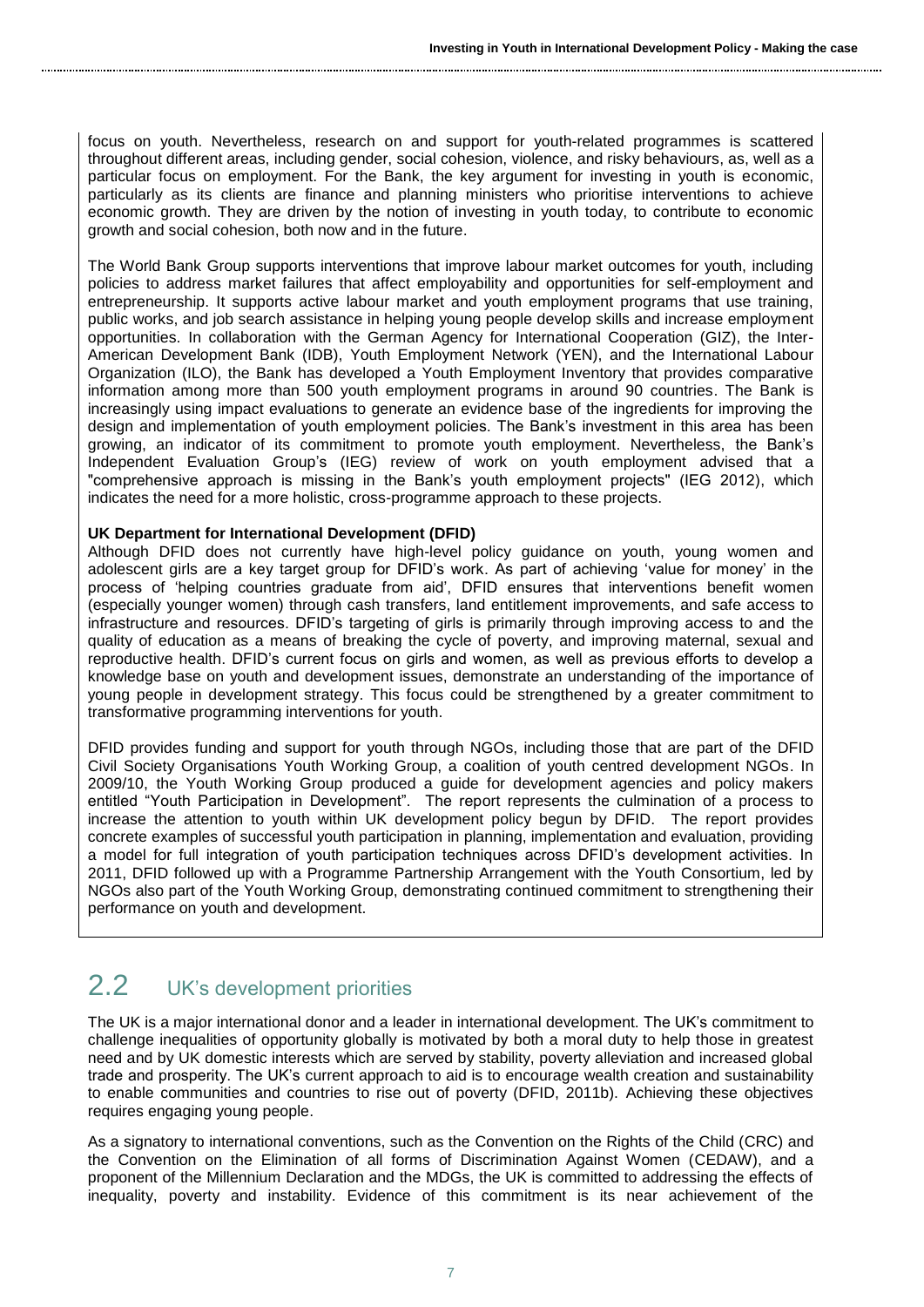development assistance target of 0.7% of GDP, as pledged in March 2002 at the International Conference on Financing for Development.

The UK has made progress in financing development targeted toward specific lifecycle stages, including childhood and youth (Marcus, et al 2012). Most recently, international funding – particularly through DFID and the FCO – has prioritised the reduction of gender inequality, with programmes focused on early-life interventions such as maternal, new-born and child health (MNCH) and improved education for women and girls. Many of these interventions are aimed at young women between the ages of 15 and 24, who are particularly affected by challenges related to their transition from primary to secondary education, a consequence of entrenched norms of gender inequality and sexual and reproductive health challenges.

DFID has initiated research into priorities for youth-focused development policy and partnered with youthfocused and youth-led organisations. DFID, the FCO and the MOD recognise the importance of addressing large-scale global processes that affect youth, such as migration urbanisation and conflict, and widespread domestic problems, such as health inequality and unemployment, and violence (DFID et al. 2011). Not only does this assistance improve the plight of youth, but it shapes the communities and countries in which they live.

DFID's investment plan focuses on deepening involvement in fewer, more unstable states; targeting women and girls; and encouraging private sector engagement (DFID, 2011c). There is an underlying drive for ensuring 'value for money' of investments to improve accountability. Below, we outline how the UK's development priorities are linked with young people, thus highlighting the importance of bringing youth to the centre of programme planning and implementation in order to better achieve development objectives.

#### **Investing in youth is value for money**

DFID's commitment to achieving the greatest value for money (VFM) seeks the greatest return for poor people for every British pound spent (DFID, 2011b). Emphasising the greatest impact rather than the lowest cost means prioritising investments that produce durable results. DFID has therefore identified foundational areas for investment that build the skills and infrastructure necessary to help countries foster economic growth and graduate from aid. Investment to foster youth inclusion and human development is good value for money, given the high economic and social costs of non-action. In Jordan, for instance, youth exclusion (joblessness, adolescent pregnancy, early school dropout and migration) cost an estimated 7.2% of gross domestic product (GDP) in 2007, and meant a loss to Egypt of 17.2% of GDP (Chabaan, 2007, in Dhillon et al., 2009).

For DFID, development of health and education systems figures prominently on the agenda, and many of the achievements in this area have benefitted children and young mothers, particularly through higher primary school enrolment and reduction in infant and maternal mortality. To increase the value of such investments DFID must support human development trajectories in the medium and long term that take into account transitions from childhood to youth.

Thus, supporting transitions to quality secondary school is a VFM objective. For example, an analysis of Latin American and Caribbean youth (Cunningham, et al., 2008) estimates that risky youth behaviour (including school dropout) reduces economic growth in the region by up to 2%. Similarly, a study by Plan International (2008) shows that investing in the secondary education of adolescent girls in particular is VFM. After adjusting for other factors such as the lower fertility rates of educated women, increasing the share of women with secondary education by one percentage point increases a country's annual per capita income growth by an average of 0.3 percentage points. DFID funding already encourages the transition into secondary school – particularly for adolescent girls – solidifying and building on gains achieved at the primary level. But beyond promoting secondary school enrolment, a greater focus is needed on better quality, and to provide relevant training and employment assistance.

Like investment in post-primary education, investment in other areas of human development such as health, should maintain its gains by following a lifecycle approach that recognises the growth of risks, opportunity and responsibility among youth and young adults.

#### **Investing in youth to foster conflict reduction and peace-building**

One of DFID's current focus areas is 'Governance and Conflict'. It is channelling a significant share of resources to unstable countries – 21 out of 28 of DFID's focus countries are fragile or conflict-affected,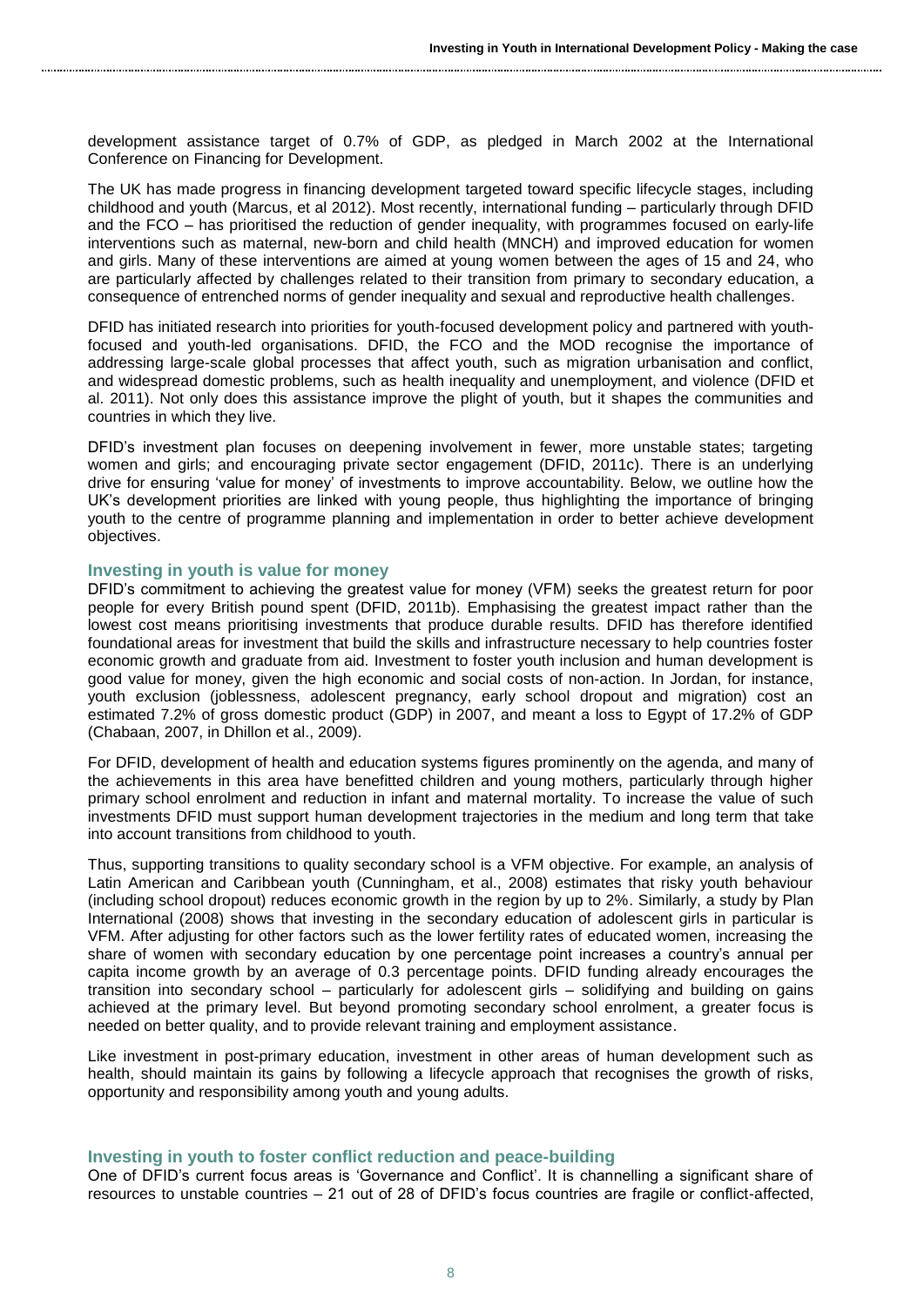and the UK Government has committed to spend 30% of Official Development Assistance in these environments<sup>5</sup>. Drawing on well established evidence (see for example OECD, 2008), this approach acknowledges that stable, well governed countries lie at the heart of prosperity and real progress, and that preventing conflict and building effective and legitimate institutions that can deliver basic services are crucial to reducing poverty. DFID's approach falls into the broader UK government's 'Building Stability Overseas Strategy' (BSOS), which lays out the case for addressing instability and conflict, not only because it is morally right, but because it is in Britain's national interest (DFID et al., 2011). The strategy explains that the cost to the international community of managing conflict and its effects are high; it is far more cost-effective to invest in conflict prevention and de-escalation (DFID et al., 2011). However, although BSOS mentions the example of the Arab Spring as a development that has helped garner international support for the development of resilience and stability (DFID et al., 2011), it does not mention the instrumental role young people played in bringing about the regime changes, and it makes virtually no references to the role of young people in both conflict and reconciliation.

Youth, especially young women, are particularly vulnerable when the economy is weak and governance is poor (Sommers, 2006). Although young people are commonly portrayed as violent, they are far more likely to be victims, rather than perpetrators of violence. In fact, young people can make a positive contribution to peacebuilding and development (McLean Hilker and Fraser, 2009). Ensuring that youth are well integrated into society and have opportunities to earn a living is the bedrock of building peace and resilience. Young people, the largest cohort in developing countries, are endowed with both the creativity to produce fresh ideas for good governance and rights to participation, accountability and transparency. Efforts to build civil society and strengthen institutions must therefore focus on youth, taking advantage of the youth dividend to develop leadership skills and social cohesion. In conflict and postconflict contexts, the engagement of young citizens can help produce the stability necessary for countries to graduate from aid.

For young people with few opportunities for education, training, and employment, the costs of turning to exploitative work or violence are low. Indeed, for some young people the informal economy and peer groups engaged in violent behaviour fill a gap in their personal development by providing alternative means of achieving status and self-sufficiency (SDD, 2009). Until these young people are given positive opportunities to achieve status within their communities, informal work and violence will remain attractive. Investing in young people therefore is an effective way to prevent conflict.

## **Box 3: Young Voters in Sierra Leone's 2012 Election**

In the run-up to the 2012 elections in Sierra Leone, Restless Development led a youth consultation process that highlighted young people's hopes and goals for the outcome of the elections, as well as charting their engagement with the political process. Preparatory research showed that a minority of young people in Sierra Leone were engaged in or felt represented by mainstream political processes stating that 'only 23% of young people are aware of a policy that influences their wellbeing, 38% are aware of community decision-making committees with young people's representation and only 6% of young people in rural areas have ever attended national level policy or decision-making meetings'. Youth alienation had been linked to violence during the civil war with an increase in youth violence around elections. The process sought to challenge the pathologisation of young people as a destabilising force in Sierra Leone, instead providing an outlet for young people's voices and a means of constructive cooperation among politicians, NGOs and young people.

73% of the population of Sierra Leone is under 35 years of age, and voters between 18 and 35 account for around 55% of the registered electorate. The failure of mainstream politicians to represent such a substantial proportion of their constituency is a clear indicator of young people's marginalisation from social institutions and decision making. However, 93% of eligible young voters had registered to participate in elections, presenting a challenge to the accepted narrative of young people as disengaged and destabilising.

The process succeeded in building partnerships among young people and civil society groups that effectively highlighted young people's positive impact on political processes and provided new pathways for youth engagement. The resulting manifesto was used through these partnerships to represent young people's aspirations for the election outcomes and to highlight the necessity of further involving young

 5 http://www.dfid.gov.uk/What-we-do/Key-Issues/Governance-and-conflict/.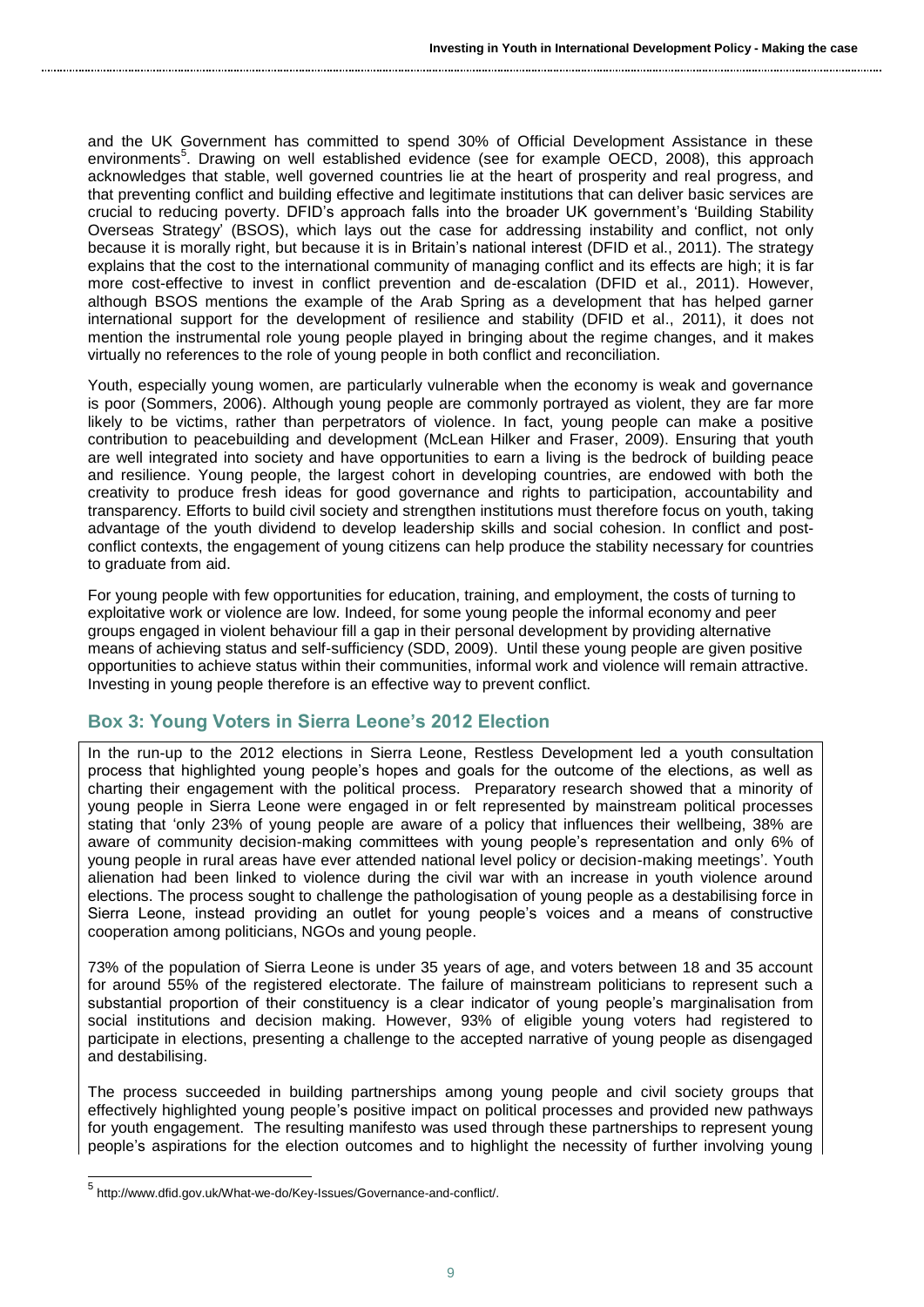people as an essential constituency and partner in development, policymaking and political processes in Sierra Leone.

Source: Restless Development (2012) Youth Manifesto for the 2012 Elections: What young people think about politics and the future of Sierra Leone.

### **Adolescent girls and young women**

International development policy, particularly in the UK (both through DFID and the FCO) has recently focused on adolescent girls, not only because of the increased vulnerability faced by young women, but also because of the impact achieved by intervening at an early age.

The four pillars of DFID's 'Strategic Vision for Girls and Women' include (1) delay first pregnancy and support safe childbirth; (2) get economic assets directly to girls and women; (3) get girls through secondary school; and (4) prevent violence against girls and women (DFID, 2011a). There is a strong focus on 15- to 24-year olds, because it is during this transitional period that young women enter sexual relationships, move to secondary school, and enter the workforce. In particular, it is young girls between 15 and 24 who are most affected by early marriage, early childbirth, and unsafe abortion, and who are failing to transition to secondary school (UNFPA, 2010). As such, improving the situation faced by young women – including their access to comprehensive sexual and reproductive health services, incomegenerating opportunities, and spaces for decision-making and political empowerment (Jones, et al., 2010) are instrumental to achieving the strategy.

Young girls and women face, among many gender-based oppressions, barriers to accessing resources, threats to personal security, and discrimination at home, school and work. Their sexual and reproductive health rights are also compromised globally. We know that changing this picture requires both direct action and a nurturing environment, including interventions with men and boys to improve social recognition of human rights and gender equality, with the intended result of improving women's status within their families and wider society.

## **Box 4: Young women's experiences with discriminatory gender practices**

Yizabu, now 17 years old, was enrolled in school but dropped when she was 12. Her parents arranged for her to get married when she was only 14 years old. Without information about family planning or support from her husband or family to receive contraceptive methods from the local health clinic, she gave birth at only 15 years of age, and as a consequence of early pregnancy and inadequate care during her delivery, she now lives with obstetric fistula. One year after her child was born, her husband went to Saudi Arabia, a common migration destination for young Ethiopians from Amhara Region. A few months later, without having made much money, he returned because he was seriously ill. He had no access to medical support and died within a few days of his arrival. So at 16, Yizabu was a widow with a baby daughter. She had no possibilities to return to school as she had to earn a living and care for her daughter. Though Yizabu is content at the moment with petty trading and the little money she makes, she does worry about eventualities. What if she falls ill and has to stay in bed for a long time? What will happen to her daughter? Yizabu recalls that she was not happy on her wedding day, she could not stop crying. She felt like she was being taken to her death, to her grave. She knew marriage would change her life forever. She can only imagine that if she had not married she would have led her life in a completely different way. She would have continued with her education for at least a few years more and then she might have migrated, as did many of her friends who have better lives now. (In-depth interview with 17-year-old girl in Ethiopia)

'It happened to me when I was in BT1. The teacher of our main subject asked me to have sex with him and I refused. It was at the time of our exams. There were more than 70 students and he put me in last place. The school head called me and asked me what was going on. I burst into tears and said I couldn't tell him [...] eventually I said this man says he wants to have sex with me and as I didn't accept he has given me a bad mark. The head said nothing. And then in class, he (the teacher) said this year was not going to be easy and there would be some people who would fail. In any case, I did not accept his offer. If I hadn't been trained as a peer educator, maybe I would have given in to him as many girls do'. (In-depth interview with 15-year-old girl in Mali)

Source: Ethiopia: Tefera and Pereznieto, forthcoming; Mali: Castle and Diallo, 2008.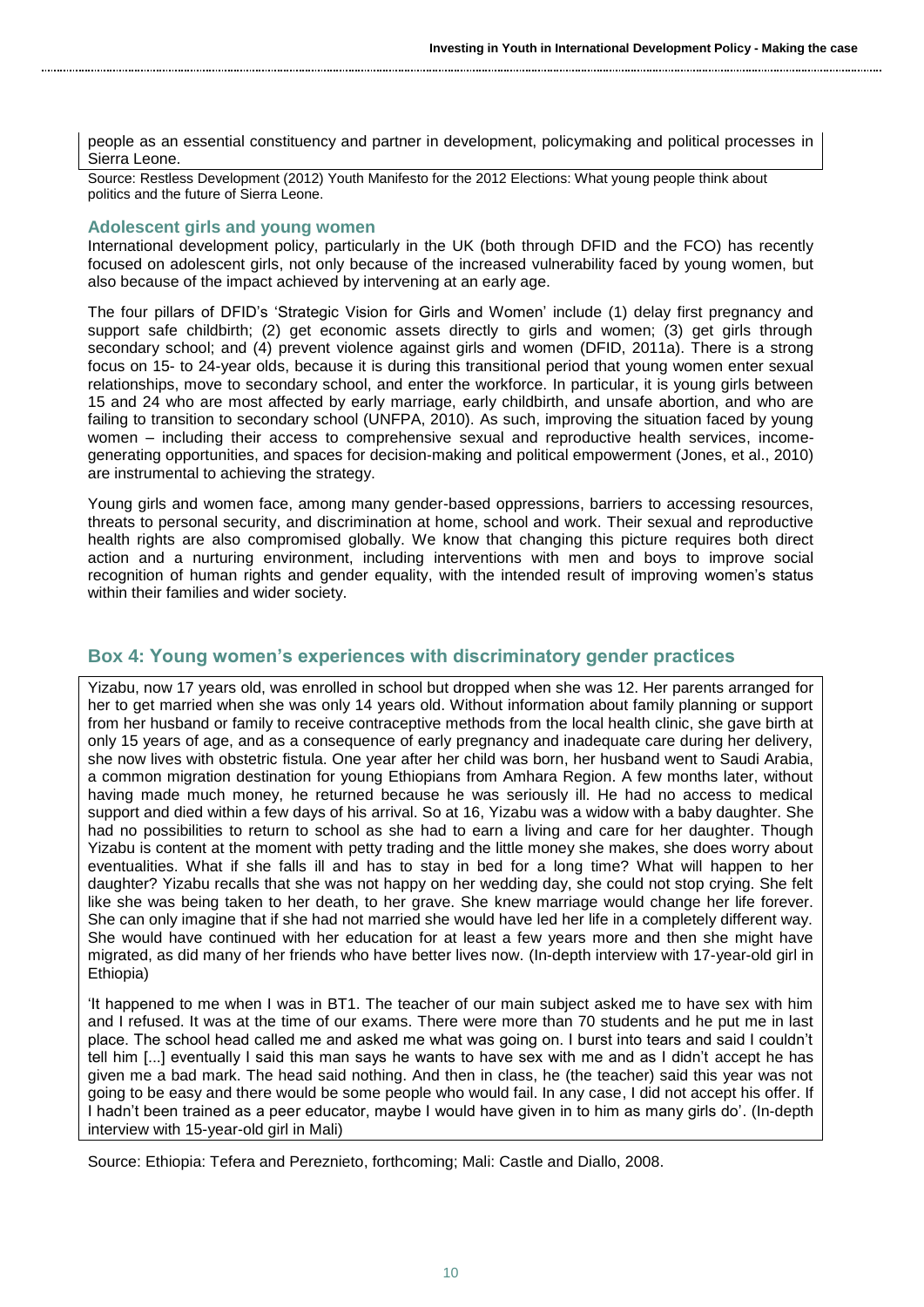Evidence indicates that focusing on adolescent girls has a multiplier effect on their household and communities. Adolescent girls represent a huge untapped potential and can be instrumental to breaking intergenerational poverty cycles. For instance, a growing number of families rely on females, often young females, as their sole support (UNFPA, 2010). Early intervention to enhance the ability of young women to find decent work and to promote recognition of young women's rights enables them to make productive contributions to their families, their communities and their own futures. Promoting gender equity requires supporting robust systems of rights, and access to justice, resources, services and opportunities that enable economic empowerment through safe, well paid work or small business creation. They are able to build a better future for themselves and their families while accelerating growth in the economies and human capital of their communities (Plan, 2009).

### **The private sector**

DFID has stated that the private sector has an important role to play in alleviating poverty and enabling prosperity by creating jobs, increasing trade, generating tax revenue and providing goods and services (DFID, 2011c). A speech by the Secretary of State for International Development in March 2013 stated that investment in international development serves both developing countries and the UK's national interests though 'market making' — creating markets for UK goods — and improving the UK's access to supplies. As such, DFID's perspective is that it is not possible to build a sustainable public sector without helping to build the private sector, including strengthening the tax base and broadening economic opportunities. DFID's role in this case is to support innovative investments and structures that can foster collaboration between the private sector in the UK and that in developing countries, as well as with governments so that more strategic ways to support national economies can be found. This is compatible with the interests of many young people who are in need of meaningful participation, productive work and entrepreneurship opportunities. Thus, the youth dividend in developing countries presents enormous opportunities for the private sector to invest in and work with young people in a number of ways.

In fact, according to the Bali Declaration, young people consider that governments should prioritize creation of jobs and a skilled workforce by stimulating investment from the public and private sector in programmes that foster youth entrepreneurship and build capacity. Specific interventions include job training using formal and non-formal curricula, education, vocational and employment counselling, quality paid internships, social protection, mentoring and expertise-sharing that will allow young people, in particular marginalized groups, to get the necessary information and skills to access decent work opportunities (ICPD, 2012).

An example of how development assistance resources can support the private sector to create decent work opportunities for youth can be found in the DFID-supported 'Trade and Global Value Chains' initiative, whereby the Waitrose Foundation, which is active in South Africa, is investing in improving the skills and job prospects of young people in the communities that support Waitrose supply chains (Gov.uk, 2013).

The Bali Declaration also highlights the right to decent work as a key issue for young people in the development agenda. It calls for governments to ensure the right to decent work for young people through effective policies and programmes that generate employment, which is stable, safe, secure, nondiscriminatory, and provides a decent wage and opportunities for career development. It also highlights the particular discrimination faced by young women, calling on 'governments and the private sector [to] support young women's leadership in the workforce, thereby contributing to sustainable development' and to 'implement and enforce policies that address discrimination [against] young women in the labour market, including equal access to a range of educational and employment opportunities, with equal pay'.

The current level of unemployment among youth and their concentration in the informal sector is partially due to a mismatch between skills and education on the one hand, and employers' requirements, on the other hand. This can be addressed through cooperation, coordination and investment. Some private companies are already doing this as a way to curb youth unemployment. Working under the principle that developing the right skills will help you get a head start on your career, Microsoft's Students to Business initiative, for example, has linked approximately 15,000 students to internships and jobs with Microsoft's partners and customers in 65 nations (The Guardian, 2012). Further, the majority of young people in the developing world will not find employment within the large-scale formal economy, but will make their living through agriculture, work in the informal sector, and small business ownership. Private sector investment is essential not only for job creation, but also for supporting the development of skills and capabilities among young people that will enable economic growth. The Bali Declaration also calls for investment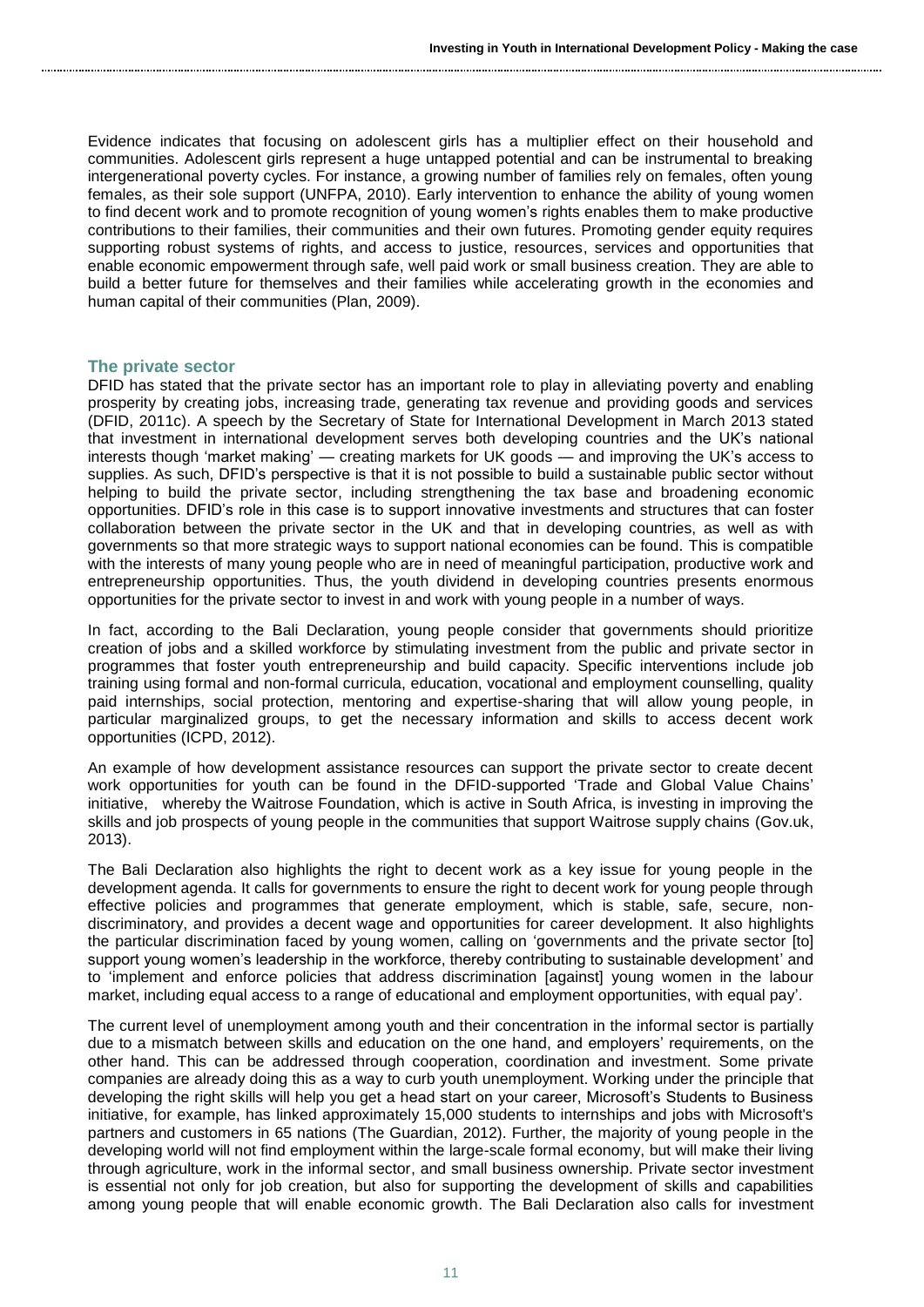'from the private sector through programmes that foster youth entrepreneurship and provide job training, using formal and non-formal curricula, education, vocational and employment counselling', and for the recognition of informal and undocumented work as work. The informal sector is also a reserve of young people's ingenuity that can drive growth and open their own path out of poverty.

Strong legal frameworks and protected rights, guaranteed by young people's access to government and decision-makers, create an enabling environment for private sector investment that supports income growth, infrastructure creation, and provision of work-related education. Thus, as the UK government further engages in this modality of development assistance, it will have an important role in ensuring that private sector involvement and trade is being conducted in a fair and equitable way by supporting adequate work conditions, minimum levels of social protection, and compliance with environmental standards

.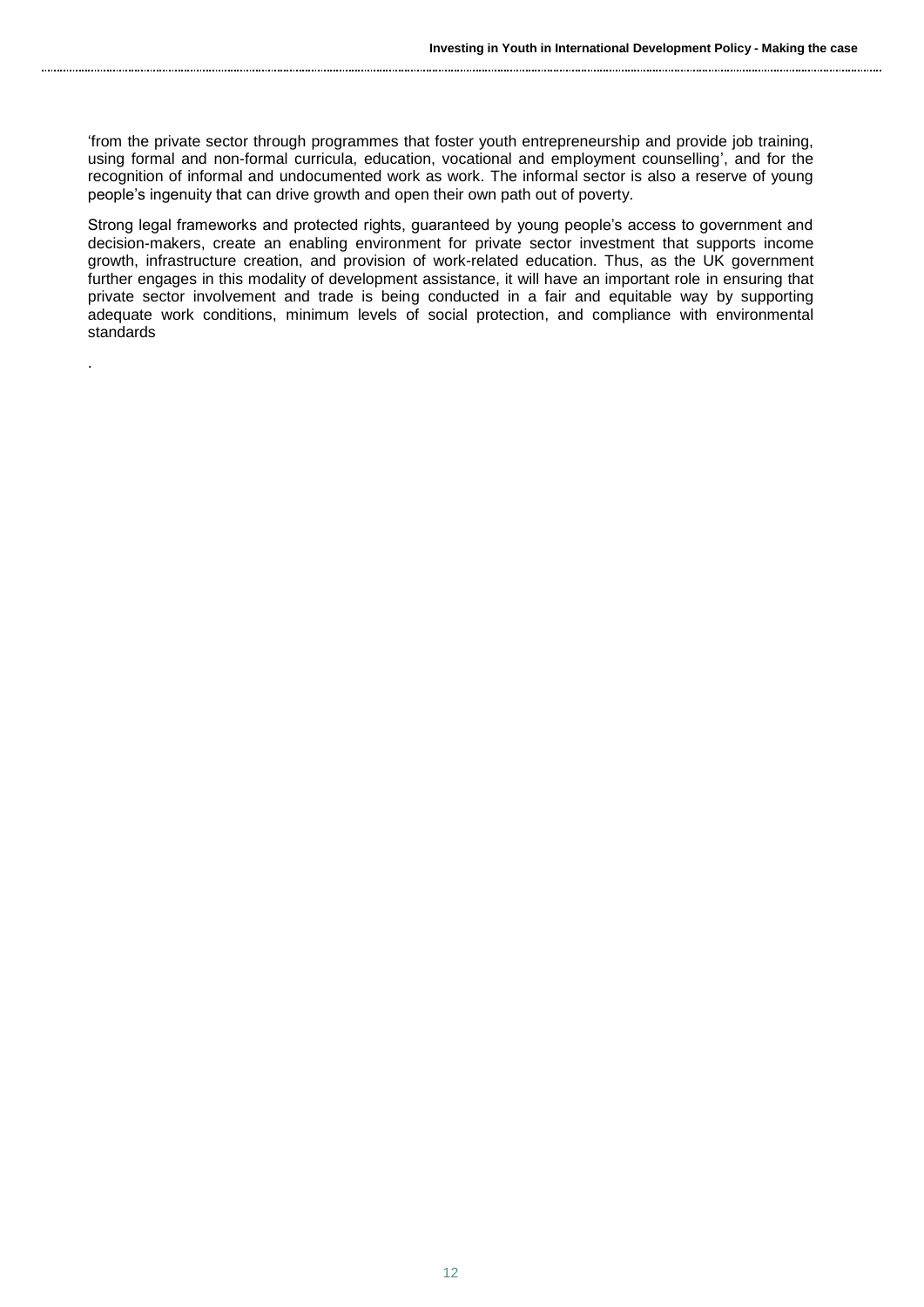# **3 Why invest in young people?**

This section brings together the most compelling evidence to argue that investing in young people is an effective, cost-efficient use of development assistance. Focusing on seven distinct, but interrelated issues, we discuss the principal benefits of investing in areas where prospects for young people are positive. We illustrate how targeted investment can generate important gains for young people today as they transition into adulthood and for future generations of young people. Likewise, improvements in the youth cohort translate into additional gains for the community and country as a whole. We discuss several challenges in these thematic areas where a lack of policy attention and funding could have dire consequences, but which strategic investment, policy commitments and the participation of young people can transform into opportunities.

## **Box 5: Youth and data**

Effective development assistance must be built on solid evidence collected through rigorous and verifiable methods. The coordination of UK and international efforts to mainstream a youth-focused approach across sectors and invest in specific youth-focused programmes requires reliable data to direct efforts toward the most effective interventions.

A lack of data disaggregated by age and gender, however, is a global problem that affects the vast majority of youth-centred work, whether carried out by governments, NGOs or international development agencies (DFID-CSO, 2010; USAID, 2012). Projects that are not specifically youthfocused but that affect youth directly or indirectly, such as employment schemes, infrastructure development or the reintegration of combatants, do not regularly collect age-disaggregated data, thereby frustrating attempts to assess their consequences for young people. Robust data are necessary to set specific, measurable, attainable, and time-bound objectives to ensure the value for money of investing in youth (DFID-CSO, 2010). In 2005, the UN General Assembly issued a resolution calling on member states to produce "data and population statistics disaggregated by age and sex on all aspects of policy formulation by all countries" (UNGA, 2006). However, data disaggregation by age is still not the norm.

Many groups of young people are hard to reach and are often missed in data collection, especially those in rural areas, women, and people from minority backgrounds (World Bank, 2012a). Similarly to the way in which gender is often elided in data collection on employment, young people's work may not appear in studies because it is often informal, undervalued or simply underestimated (UNFPA, 2010). In the wake of systemic shocks, such as wars, famines or economic downturns, there may be an increase in data collection by different actors. However, there is a dearth of long-term longitudinal studies that chart the impact of interventions, provide insight into successful work with young people in times of crisis, and allow analysis of young people's paths out of poverty (World Bank, 2012a).

Improving the opportunities available to young people requires a global effort to increase the level and quality of data collection. There should be both global and national databases on young men and women, and data on young men and women should be routinely collected and analysed. Creating better monitoring and evaluation structures is also an opportunity to expand youth participation and build local capacity and skills. As participants and leaders in youth focuseddevelopment projects, young people can be trained to facilitate focus groups, collect and analyse data, and work with expert mapping and assessment teams (USAID, 2012). The use of information and communications technology (ICT), especially mobile phones, represents an opportunity to increase the involvement of young people in data collection. The combination of robust data collection and youth participation represents a unique opportunity to build new modalities of development programming that increase community ownership, involve beneficiaries as partners, and yield a measurable and enduring impact.

Underpinning the thematic analysis are inequalities, which pose a challenge to fighting poverty by reducing the impact economic growth has on poverty reduction (UN Task Team on the post 2015 UN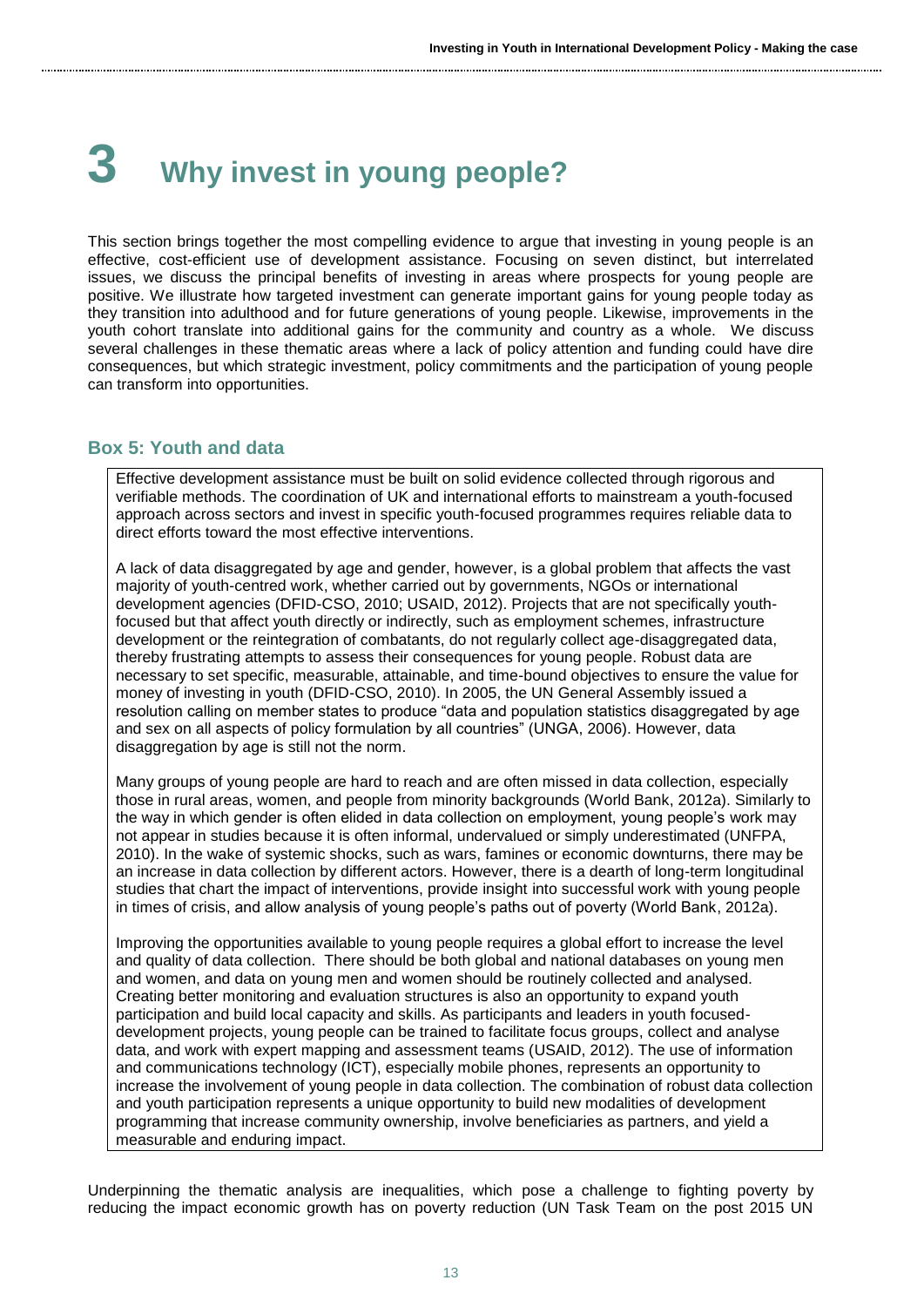Development Agenda, 2012). Age is a vector of inequality, excluding millions of young women and men from access to resources, opportunities and decision-making, while further inequalities, based on gender, class or rural/urban location, for example, can compound these exclusions. Among the numerous inequalities faced by youth today, the most frequently highlighted in terms of their impact on individuals and development outcomes are inequalities in access to employment, education/skills/training, productive resources, social capital, health and decision-making (McAslan Fraser and McLean Hilker, 2012). Inequalities can be a source of social tension and even civic unrest.

Inequalities are shaped by factors such as gender, location (rural-urban), social status, politics, ethnicity and disability, amongst others. Young women are particularly disadvantaged by entrenched discriminatory social norms (Jones, et al., 2010). The existence of intersecting inequalities have cumulative, mutually-reinforcing effects that contribute to the systematic disadvantage of youth, not allowing them to benefit from general government programmes, or from the opportunities that might be generated through economic growth. In fact, inequalities of income and opportunity are a powerful barrier to poverty reduction and human development goals, and the unequal participation of youth limits their citizenship rights and fails to capture relevant voices for policy formulation.

Supporting opportunities of young people who experience specific obstacles, working with them as stakeholders, can be a way of expanding the reach of development assistance resources to achieve broad-based goals of poverty reduction and equitable growth. In each of the thematic areas we highlight some of the ways in which inequalities present obstacles for young people. Well planned and delivered investment can help unleash young people's potential to contribute to human, social, economic and environmental development objectives.

## 3.1 Post-primary education

Education is the foundation for increasing youth employment and enhancing young people's civic participation, both of which are instrumental for economic growth and social cohesion at the national level (World Bank, 2012b). The gains in primary education over the past decade, including the near attainment of gender parity (Marcus, et al., 2012), demonstrate the impact of targeted efforts under global frameworks like the MDGs and Education for All agenda (EFA). Youth is a time of important transitions including those from primary to secondary school, from education into employment and from dependency to responsibility as an adult, provider, caregiver and citizen. By adopting a stronger lifecycle approach, the same coordinated national and international effort that pushed primary education achievements can extend this success through the transition to secondary education, tertiary education (formal or informal), or technical and vocational training, and into employment. Beyond enrolment and attainment rates, the high quality and relevance of education are the keys to building the necessary skills for these transitions.

High-quality education is recognised as the best method of building the skills required to meet labour market challenges (UN-DESA, 2011). Comprehensive education should be inclusive of all young people, with particular attention paid to girls, young people living in rural areas, and vulnerable and marginalised groups who are the most likely to be out of school. It should cover all sectors, including vocational, technical, skills-based, and sexuality, and it should be delivered through formal, informal and non-formal systems (ICPD, 2012). Foundational skills of literacy and numeracy are necessary for meeting daily needs as well as finding employment and continuing in education. Schooling, including comprehensive sexuality and risk education, is essential for building life skills that guard against early pregnancy and HIV/AIDS as well as behaviours that gain prevalence in adolescence, such as smoking or alcohol consumption. Up to 70% of premature deaths result from risky behaviours begun in youth (USAID, 2012), some of which could be prevented with better sexual and reproductive (SRH) and general health education as part of the curriculum in schools or communicated through informal education (for example, youth clubs) . Research has also found that engaging young people in organised and structured group activities, such as sports, arts or a youth groups can also be useful avenues reduce these risks (Cebulla and Tomaszewski, 2009). Fostering formal and non-formal education and structured activities for young people as a way to reduce risky behaviours would not only be an important human achievement, but would relieve important economic costs linked to such adolescent risk-taking. Cunningham, et al (2008) estimate that in Latin America, youth violence, teen pregnancy, STIs, and substance use together lower GDP by more than 1% annually. Quality, comprehensive education relevant to young people's lives can be an effective means of building resilience amongst youth and opening up alternative life paths that will enable them to better contribute to the development of their communities.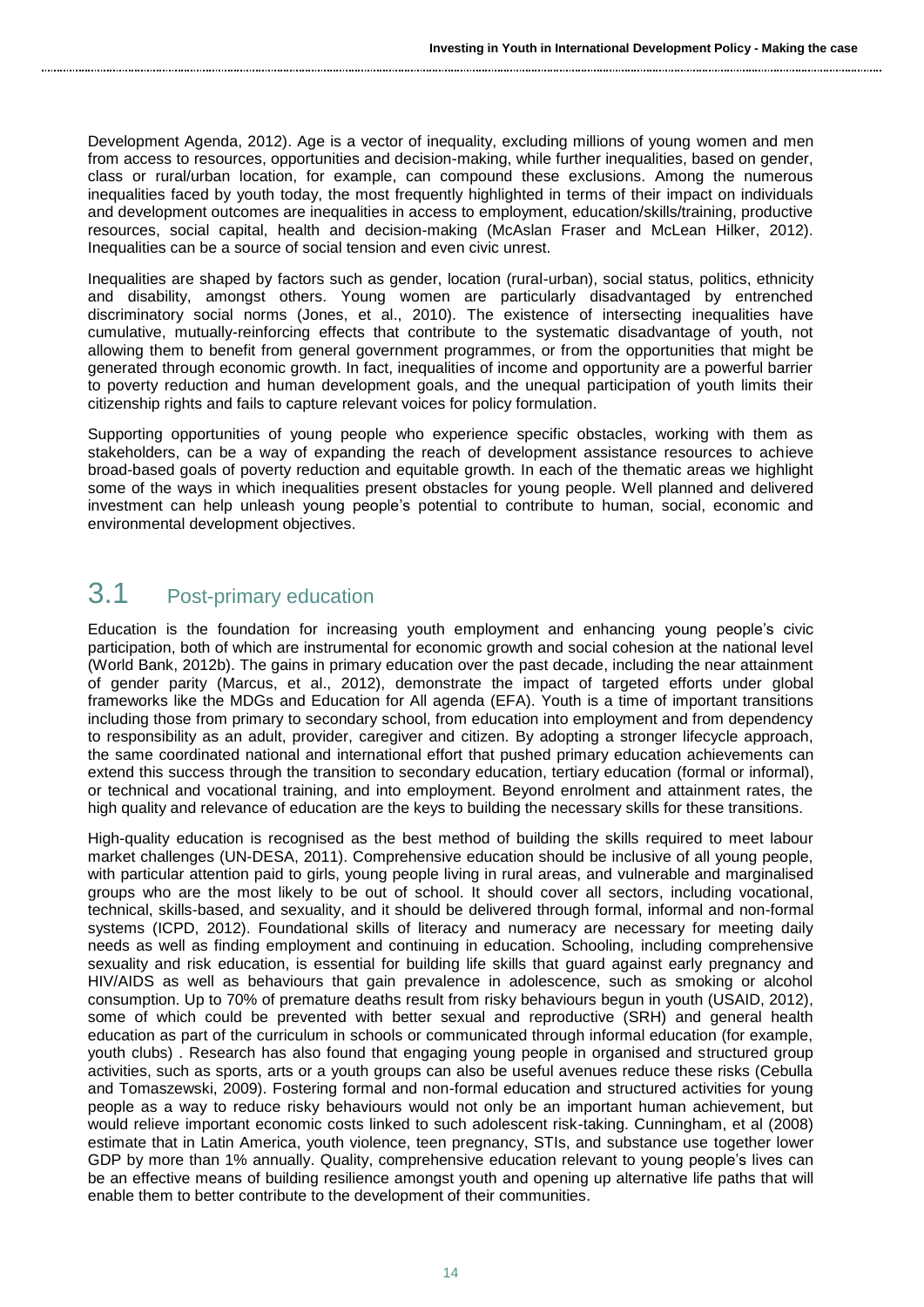Lack of education is a major obstacle to obtaining decent work (Marcus and Gavrilovic, 2010). But it is not just any education, it is the lack of the right kind of education. There is a need for formal and informal education that focuses on the learning needs of all young people (UNESCO, 2012) acknowledging their different circumstances, starting points and their potential. It should focus on providing the skills that can offer all young people, including the disadvantaged, a chance of obtaining better jobs. The contemporary employment context puts youth at increased risk of undertaking informal, insecure and exploitative labour (UN-DESA, 2011). But in addition to formal education, life skills that enable problem solving, creativity, leadership and communication are key to smoothing the transition from education to employment. These skills also support young people in developing self-determination, enhancing their ability to participate in public life and engage in entrepreneurship, all of which would contribute to developing countries' economic gains and progress across other development objectives. While governments continue to play an instrumental role in providing secondary education to all students, coordination and technical support from the private sector, facilitated by development agencies as knowledge brokers, can improve the relevance of curricula, increase youth employability, and facilitate investment in education. Additionally, young people increasingly can and should play a role in the evaluation and review of educational programmes and in the development of curricula. At the post-secondary level, the role of development assistance, not only financing, but also technical assistance, is essential to strengthen tertiary education systems. Options for development include technical and vocational training (TVET) and informal education programmes coordinated among governments, NGOs and the private sector. These are not all consistently good, but existing evidence from evaluations of existing programmes can be used by governments, with donor support, to reform or redesign the approach that best fits the national context. For instance, in a review of policies to strengthen skills-employment linkages for marginalised young people in four countries (Bangladesh, Ethiopia, Jordan and Sierra Leone), Engel (2012) found that TVET systems are currently seen as inadequate in providing skills development for the modern economy. As a result, they are undergoing substantial reforms that aim to increase the scope of formal training and increase its relevance. While the focus of skills training and youth employment programmes varies significantly, in all four countries there has been a move to integrate skills training with work experience.

For many young people unable to access formal or non-formal education - particularly the poor, women, and marginalised groups – literacy and life skills education is essential to be able to make healthier and more productive decisions. UNESCO defines life skills as abilities for adaptive and positive behaviour that enable individuals to deal effectively with the demands and challenges of everyday life. Life skills are thus abilities that help people make informed decisions, solve problems, think critically and creatively, communicate effectively, build healthy relationships, empathize with others, and cope with and manage their lives in a healthy and productive manner. This can enable them to make better use of their limited resources to improve their lives, and contribute to their families and communities. Literacy and life skills policy should be part of education sector planning, and supported through meaningful investments.

Inequalities in access to education, skills and training can perpetuate and exacerbate other disadvantages that young people face, linked to characteristics such as gender, ethnicity, poverty, language and disability. For example, young people with disabilities are amongst the most excluded 'poorest of the poor', regularly cut off from education opportunities, which can be aggravated by discrimination and social exclusion (McAslan Fraser and McLean Hilker, 2012). Although models for promoting inclusive primary education have been successful in improving access to schooling for marginalised and remotely located children, progress with secondary and post-secondary education remains slow. Enrolment of girls and young women drops off significantly after primary education. Similar effects are present for other marginalised groups including young people living with disability, lesbian, gay, bisexual and transgender (LGBT) young people, pregnant girls, married adolescents, and those living in conflict zones. Young people in poor households, where the labour of older children is valued over their education, do not complete the secondary education that would be instrumental for the acquisition of the life skills necessary to improve their long-term economic prospects. According to the 2012 EFA Report (UNESCO, 2012), if economically disadvantaged youth are to have similar chances as youth from rich backgrounds to gain access to good jobs on the basis of merit, secondary education has to be made more equitable and more inclusive, offering the widest possible range of opportunities in order to meet young people's differing abilities, interests and backgrounds. This is instrumental to achieving equity, which is a recognised development objective.

While supporting formal systems of post-secondary education is important, few countries have developed strategies to improve informal and non-formal training, which provide the vast majority of opportunities for developing applicable skills in most low-income countries (Engel, 2012). For example, an ADB survey found that 78% of skilled workers in manufacturing establishments received their skills informally on the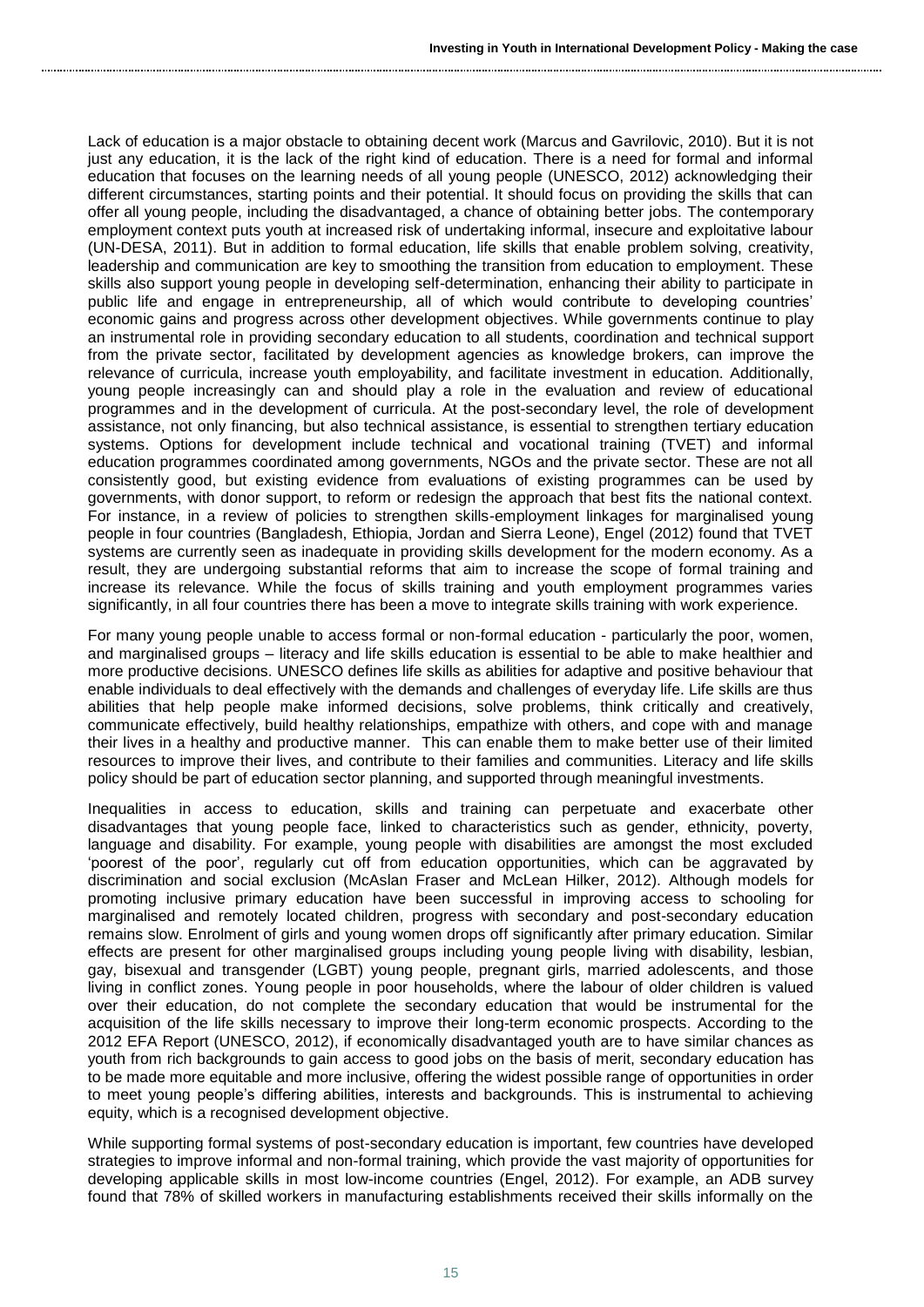job (Comyn, 2009: 24, in Engel, 2012). Broadening the concept of education to include informal and transitional education into the formal system is thus crucial and should be supported through appropriate investments. Further, informal systems should have the flexibility to adapt to the educational needs of those for whom formal education is not available. Programmes to provide second chances for training and out-of-school opportunities, such as rural learning centres and peer education, can increase young people's chances of securing employment.

Education as part of humanitarian responses is another important area for investment. Conflict and natural disasters put millions of children and young people at risk on an annual basis. Community services and normal support, including education, are disrupted. While education can be a protective and life-sustaining intervention in this environment, 42% of the world's out-of-school children and young people, (over 28 million) are found in conflict-affected states (Save the Children, 2012). For example, thousands of young people in IDP camps throughout the world do not receive education for years at a time, resulting in a 'lost generation' of young people who are being denied their right to education and the opportunity to develop the tools to help themselves out of poverty and marginalisation as they transition into adulthood.

As the political activities of students demonstrate, education develops the ability to participate in social life beyond the family. By fostering creative thinking and social interaction, schools are the incubators of tomorrow's citizens. Education promotes interaction with government and civil society, collective bargaining with employers, and creativity in developing solutions to social problems (ILO, 2012). Students' active role in social and political movements also demonstrates young people's capacity to give back to society and contribute to the process of setting priorities and policy. As much as education must be build basic skills and skills relevant to attaining employment, it must also serve young people's need to engage with the world around them and create a pathway for young people to increase their involvement in and beyond their communities. This will not only be beneficial for them, but it can also contribute to active citizenship and engagement in governance and accountability processes in their countries, contributing to social cohesion and promoting good governance.

Where education is not responsive to employers' requirements, highly educated young people still struggle to find work and remain dependent on their families or the state (in the exceptional cases of developing countries with broader state welfare systems) and face increased chances of falling into risky behaviour. Many recent protest movements, from the Arab Spring to the Canadian student strikes, include high unemployment among educated youth as contributing factors. As such, investing in relevant education that can better lead to employment should be one important axes of the UK government's strategy for conflict prevention and stability. A smooth transition through education to employment and through youth to adulthood depends on the applicability of education to daily life.

Communication technology plays an important role in young people's lives and their education. Despite inequalities in access to more expensive technology, young people are early adopters in both their educational and leisure activities (UN-DESA, 2010). ICT represents the one of the greatest growth areas for youth employment and its integration into curricula is essential to provide the skills required by the modern labour market, creating paths out of poverty and enabling mobility (UN-DESA, 2011; UNICEF, 2012b). However, ICT is only part of an education strategy that requires clear prioritisation of literacy, numeracy, problem solving, active citizenship, health and other transferable skills. Education is also important to better manage the environment so that young people can contribute to climate change mitigation and environmental risk reduction in their communities. The transition to a Green Economy also offers young people important work opportunities in new areas within agriculture, industry, research and development, services, and administration that can contribute to preserving or restoring the quality of the environment. As an important growth sector, building skills and providing relevant education for young people in this area is essential.

## 3.2 Work

Currently, half the world's unemployed are young people and youth are three times more likely to be unemployed than adults (GIZ; UNESCO, 2012), When young people are able to find work, many, especially women and those from marginalised groups, are more likely to work in the informal sector or in unsafe and exploitative conditions. Disproportionate youth unemployment is a global phenomenon, affecting high income countries (HICs) and low income countries (LICs) alike. Global youth unemployment is 12.6% compared to the adult rate of 4.8% (UN-DESA, 2012). Despite the growing youth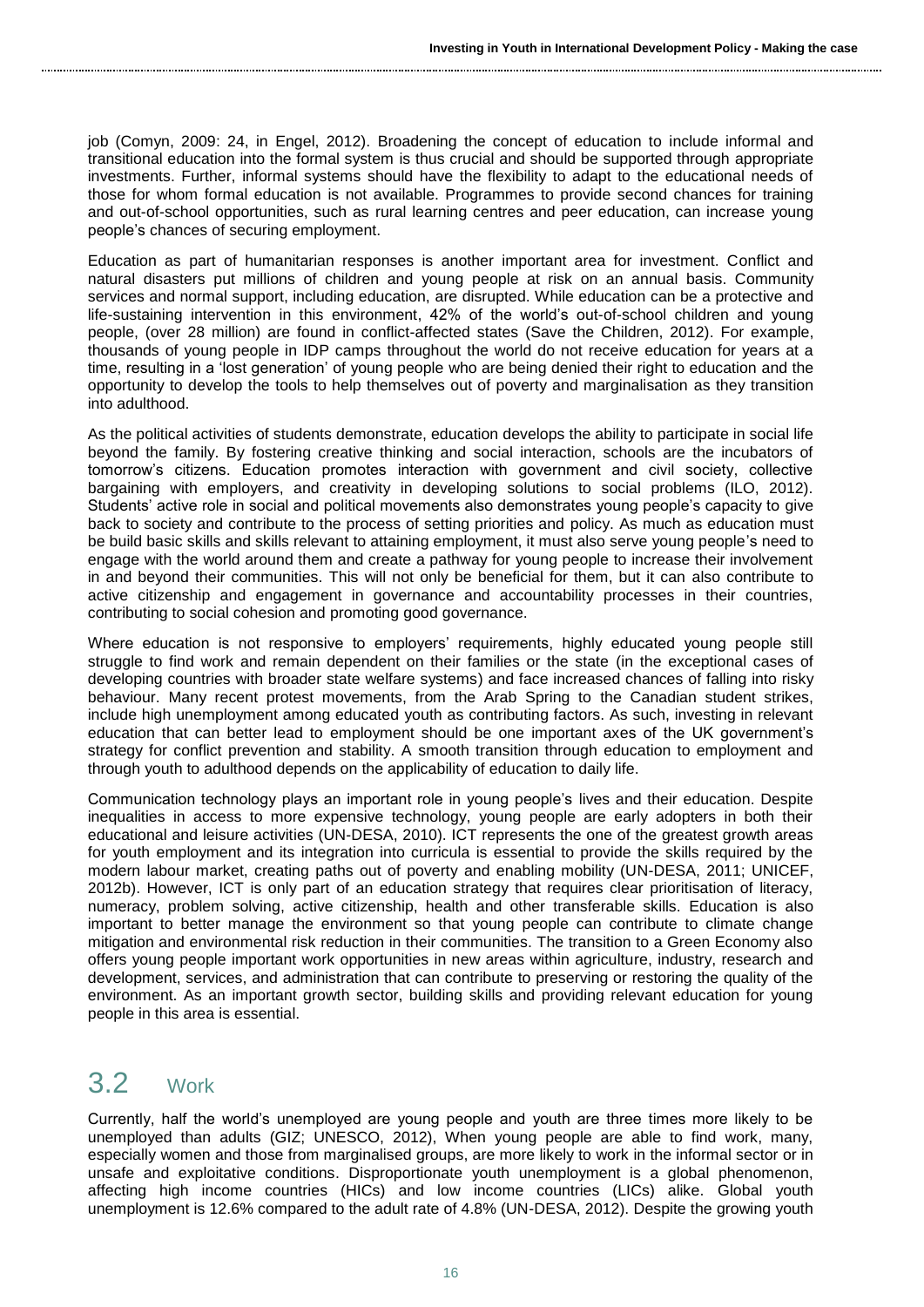population, overall, youth labour force participation is declining, which hides rising youth unemployment (UNDESA, 2012)).

Youth unemployment and situations in which young people work under poor conditions incur social as well as economic costs. Youth unemployment has been shown to be closely linked to social exclusion, as the inability to find employment creates a sense of uselessness and idleness among young people. Reducing unemployment will result in important human gains to young people themselves and social gains to their communities. Additionally, an important economic gain is recapturing the productive potential of underutilized youth. Idle youth are not contributing to the economic welfare of their country. The loss of income among the younger generation translates into a lack of savings as well as a loss of aggregate demand (ILO, 2012b). The cost of youth unemployment to the global economy is huge. For example, a recent report that estimates aggregate earnings losses to youth unemployment in Europe, the US and Canada, finds that Ireland's youth job losses will impose the heaviest burden, with an estimated impact of roughly 12% of the country's GDP over the next two decades. Spain and Greece follow, with lower, but still significant impacts (TD Economics, 2013).

While the size of the current youth population has the potential to be transformed into a demographic dividend through a growing ratio of working age adults to dependent population (lower dependency ratio), reaping the benefits of this declining dependency burden depends on the level of investment to foster the development of more employment opportunities, improvements in public health, gender equity and improved educational outcomes for young people (UNFPA, 2010). This is one of the most powerful arguments for investing in creating economic opportunities for young people. By investing in youth employment, donors can facilitate progress not only in poverty reduction, but also in health and gender equity. However, seizing the demographic bonus is highly dependent on youth being supported to find work that provides a decent wage and is stable, safe, secure and non-discriminatory. For this purpose, investment in human and physical capital is required, for which relevant life-skills and post-secondary are instrumental, as discussed above. The window of falling dependency rates can be open for about 40 years, depending on how quickly fertility rates decline, which means that young people today will influence the shape of the economy for at least two generations. Youth employment initiatives achieve the greatest impact when accurately targeted at the most disadvantaged youth and in countries that are developing or in transition (Betcherman et al. 2007). Strong evaluations are essential to achieving value for investment, but the majority of programmes suffer from inadequate or absent data collection and monitoring processes. Providing training is the most popular form of employment intervention, but to be successful, such programmes must be responsive to private sector needs and local market realities

Generating decent work and entrepreneurship opportunities can capitalise on young people's natural inquisitiveness and be harnessed for growth. In order to promote equitable work opportunities, it is important to focus on particular groups of young people that are prone to exploitation, including young women, undocumented or migrant workers, and other marginalised groups. Employment is an important vector of social inclusion, not just through wages, but through identity and social access (World Bank, 2012b; interviews with W. Cunningham and J. Dyson). Governments have a role to play in ensuring the rights of young people at work are adhered to, including the right to fair hiring, and to join and organise labour unions, consistent with international conventions (Bali, 2012).

In countries emerging from conflicts, helping young people realise their full potential by gaining access to employment should form a key component of any peace-building process. In countries that have been involved in violent conflict, youth employment is a precondition for poverty eradication, sustainable development, and lasting peace (World Bank, 2008).

Youth unemployment poses a number of challenges, which can include civil unrest, risky behaviours such as alcohol and smoking, and even unsafe or coerced sex. Most importantly, it misses out on the huge opportunities for both individuals and society to develop human capital of the youth (Cunningham et al., 2008). It is therefore important to prevent the creation of 'lost generations' who have lost the capacity or have not had the enabling environments necessary to enter into decent work alternatives during the course of their lifetime.

There is a need for urgent action to recognise the skills and potential of young people in the developing world and equip them with the means to develop their entrepreneurial potential. Adequate training that matches the demands of the private sector and access to funding are both needed to help integrate young people into employment opportunities or teach them how to create and manage their own microenterprises. Entrepreneurship and sustainable businesses generate economic growth and jobs for young women and men, as well as stimulating structural change and innovation. One of the major obstacles for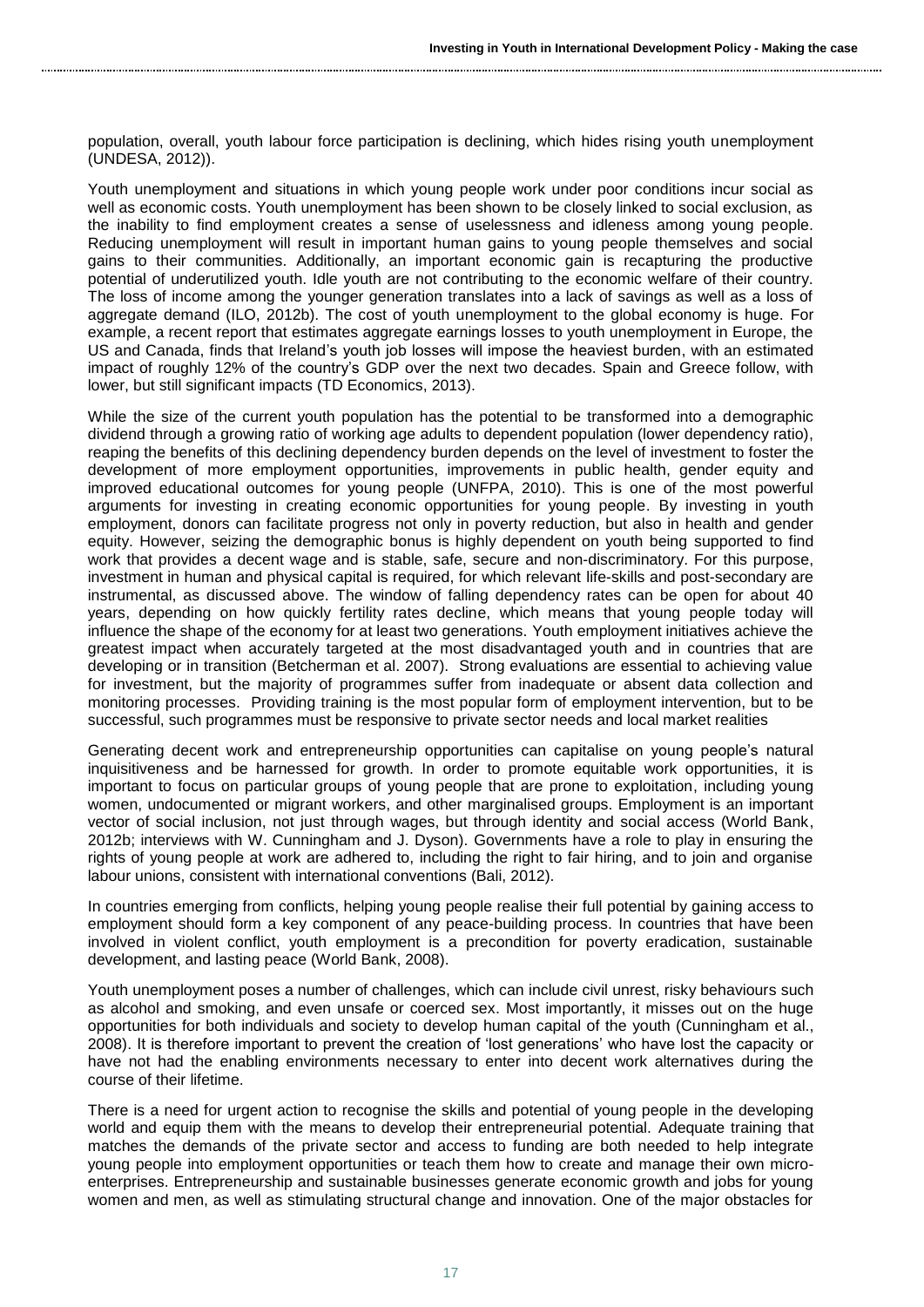successful youth entrepreneurship creation and expansion is the missing link between financial and nonfinancial services. Entrepreneurial and technical training must be combined with adequate financial services in order to deliver the full potential in terms of results. However, available financial services are often not sufficiently accessible to youth, who are perceived as a high credit risk due to their lack of collateral, limited experience and young age (Hribernigg, 2011). Some initiatives have been tackling this problem in an effective way, providing good practice examples of how to improve young people's access to financial markets. For instance, ensuring that young people have access to finance to start up a business is a core principle of Youth Business International (YBI), a global network of independent nonprofit initiatives that help young people to start and grow their own business and create employment. This can include government finance, bank loans or a loan or grant from the local YBI programme. Local conditions determine how finance is accessed. The terms of the loan facilitated through YBI recognise that young businesses might have teething problems and should not be penalised for this so that the young person does not suffer unduly should their business fail (Chambers and Lake, 2002). In 2011, YBI member NGOs disbursed US\$72 million of collateral-free loans to young people, with an interest rate below commercial rates and an average size of US\$10,000<sup>6</sup>. Aid resources thus can play an important role in the promotion and expansion of such youth centred NGOs, generating significant economic gains for young people and for society.

The dearth of work opportunities already poses a huge impact on youth who need to earn an income for themselves, but many young men and women are heads of family from a young age, so finding sustainable livelihoods is about reducing poverty for young families. Although promoting economic growth is an important measure to generate employment, there is a limit on how many jobs that growth alone can deliver. Entrepreneurship is thus instrumental as a means to decent work.

Entrepreneurship and sustainable businesses generate economic growth and jobs for young women and men, and they stimulate structural change and innovation. Innovation and economic growth will depend on future leaders with entrepreneurial skills and attitudes. Youth entrepreneurship is a key tool to develop the human capital necessary for the future, unleash the economic potential of youth, and promote sustainable growth. Many different initiatives exist to promote youth entrepreneurship, from providing training to young people who want to start their own business to venture capital funds helping to promote these businesses, yet little is known about what works best – and, in particular, what works best in different contexts. Operating context is critical to impact, yet there is very little understanding of how context affects impact in practice, or how interventions should be adapted to maximise impact, especially in the youth entrepreneurship sector. Development assistance resources aimed at plugging those information gaps, such as the case of the research project 'Maximising the impact of youth entrepreneurship support in different contexts<sup>7</sup> can be a useful way to improve investment in youth entrepreneurship.

## **Box 6:** Collaboration between a UN agency, aid resources and government to foster youth entrepreneurship

Like many other countries, Côte d'Ivoire is facing the difficult issue of how to create jobs for the country's young population. In 2008 Côte d'Ivoire had more than four million unemployed youth out of a total population of 21 million. The unemployment rate was 24.2% among 15-24-year olds, and 17.5% among 25-35-year olds. The 2011 post-election crisis has worsened the situation.

Young people have limited access to employment and are excluded from credit with which to finance income-generating activities. However, Côte d'Ivoire has many young graduates who have come through the basic education system and undergone vocational training, so providing these young people with access to decent and sustainable jobs is a key priority for the government.

The United Nations Industrial Development Organization (UNIDO) has created a support mechanism to help integrate young people into the job market. Taking into account the limited absorptive capacities of the public sector and the formal labour markets, youth entrepreneurship is a viable option to create employment. Its programme, La Chaîne de l'Emploi (The Employment Chain) combines vocational and entrepreneurship training with access to funding in order to create income-generating activities.

<sup>—&</sup>lt;br><sup>6</sup> http://www.youthbusiness.org/how-we-work/the-return/<br><sup>7</sup> http://www.yo<sup>ut</sup>iors.uk/prejacta/OEE7 movimizing.import

http://www.odi.org.uk/projects/2557-maximising-impact-youth-entrepreneurship-support-different-contexts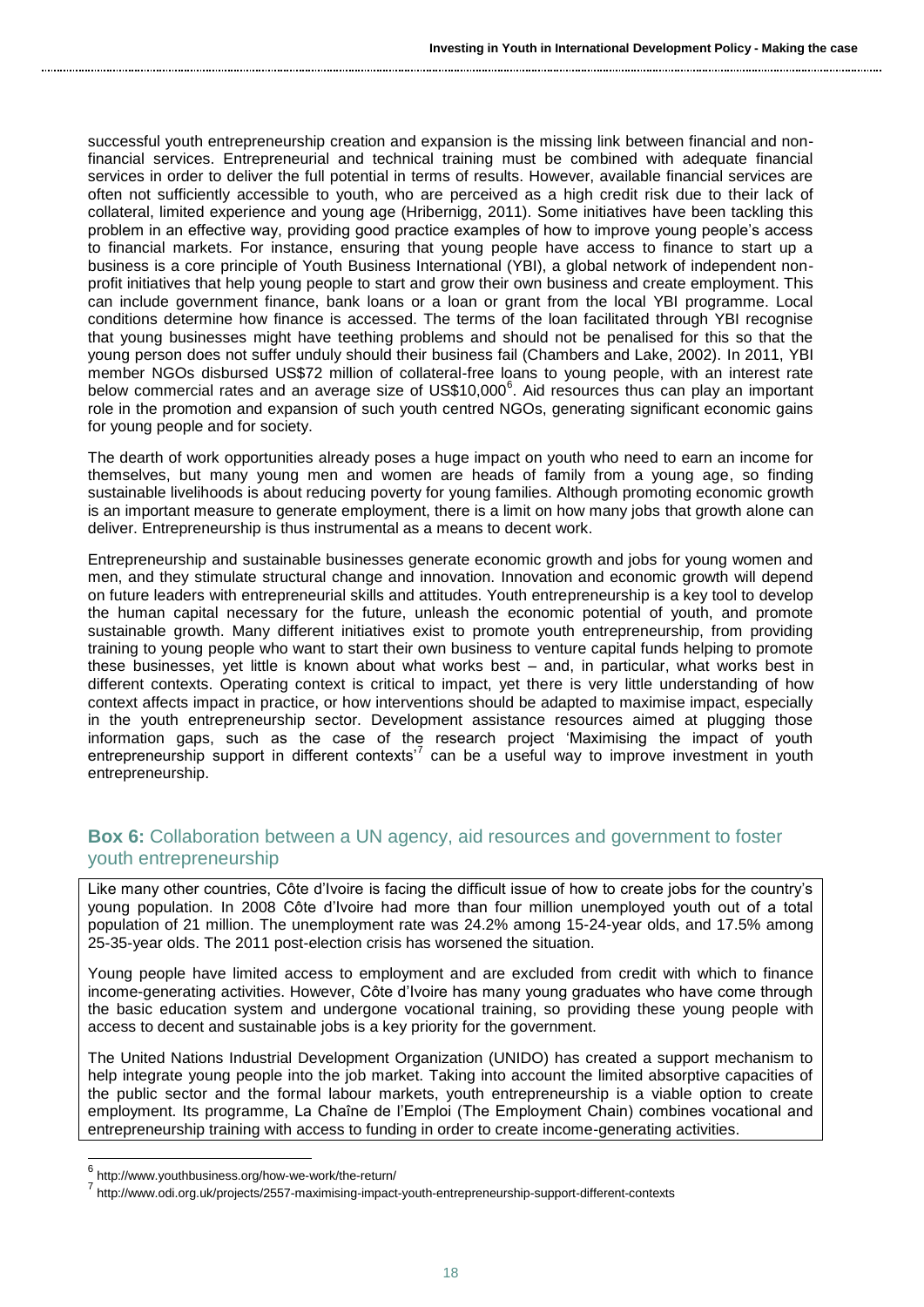Skills provided through this initiative enable young people to engage in specific occupations and find work in private companies through internships and training programmes. As part of this approach, a support fund for youth entrepreneurship has been established to provide access to finance for micro-projects with a high value added. UNIDO, with funding from the government of Austria and local Ivoirian partners, including the Ministry of Industry, the Ministry of Crafts and SME Promotion, the Ministry of Youth, and the Chamber of Commerce and Industry of Côte d'Ivoire, have established Le Fonds d'Appui à l'Entreprenariat des Jeunes (Youth Business Fund). The fund grants repayable loans to promising young entrepreneurs, aged 16 to 35, to help them establish their micro-projects, while providing them with the necessary entrepreneurship training, technical assistance and coaching over a period of 14 months.

Eligible projects include those focusing on craft production, the production of intermediate and finished products, food processing, and communications. In May 2012, the promoters of the selected 150 projects began their training programme. On completion of the programme, the best 100 – a selection based on the potential profitability of the project and the market demand for its services – will receive a loan of up to a maximum sum of €7,500.

Source: Doris Hribernigg, Creating Jobs through Youth Entrepreneurship in Côte d'Ivoire [http://www.businessfightspoverty.org/profiles/blogs/doris-hribernigg-youth-entrepreneurship-in-c-te-d](http://www.businessfightspoverty.org/profiles/blogs/doris-hribernigg-youth-entrepreneurship-in-c-te-d-ivoire-the)[ivoire-the](http://www.businessfightspoverty.org/profiles/blogs/doris-hribernigg-youth-entrepreneurship-in-c-te-d-ivoire-the)

Governments, NGOs and the private sector can work with young people who live in different circumstances to find solutions that are appropriate to their needs and their lives, mitigating the reach of inequalities in the area of employment and opportunity. In addition to micro-entrepreneurship, these might include non-traditional employment opportunities (Interview with Hartley, March 2013), which draw on the competitive advantage of specific groups of young men and women and can contribute to a sustainable way for them to develop their livelihoods, and should be supported. An important fact is that the livelihoods of a huge number of young people in the developing world depend on agriculture – for example, up to 65% of African youth are employed primarily in agriculture (World Bank, 2008). As such, development assistance focused on promoting trade, open markets, micro-finance for young farmers to be able to invest in their lands, amongst other interventions is instrumental to supporting the decent livelihoods of many young people.

Some of the solutions that can come from support for educational investments, whether from development assistance or the private sector, include support for youth entrepreneurship, apprenticeships, on-the-job training, training contracts and other non-traditional routes into employment (ILO, 2012). ICT represents an important opportunity for employment among youth. However, access to ICT is uneven and user support and training should be locally available.

## **3.3** Sexual reproductive health and healthy lives

Young women throughout the developing world face significant challenges in the fulfilment of their sexual and reproductive health rights, and it is one of the main exacerbating factors linked to gender inequality (UNFPA, 2010). Girls and young women are disproportionally affected by sexual and reproductive health challenges when they are unable to exercise decisions over their sexual and reproductive health in the context of gender-based power imbalances and discriminatory social norms and institutions (Jones et al., 2010). Inadequate or unequal access to education contributes to this challenge. Young women are thus denied their rights to determine their own sexual and reproductive health choices. Early and forced marriage, unplanned pregnancy and exposure to sexually transmitted diseases undermine young women's progress in education, cut off their access to better work opportunities, and generate enormous costs to their health that also affect their families, partners, and the next generation.

A multi-country study by Chabaan and Cunningham (2011) calculate the economic costs of girls' and young women's exclusion in terms of early school dropout, joblessness, and unplanned or unwanted pregnancy to measure the depletion of human capital. They show that investing in girls so that they can complete the next level of education would lead to significant lifetime earnings that translate into higher GDP**.** In Burundi, for example, if today's cohort of girls were to complete an additional level of secondary education, their lifetime earnings would be equivalent to 68% of the country's annual GDP, with significant knock-on effects for economic growth.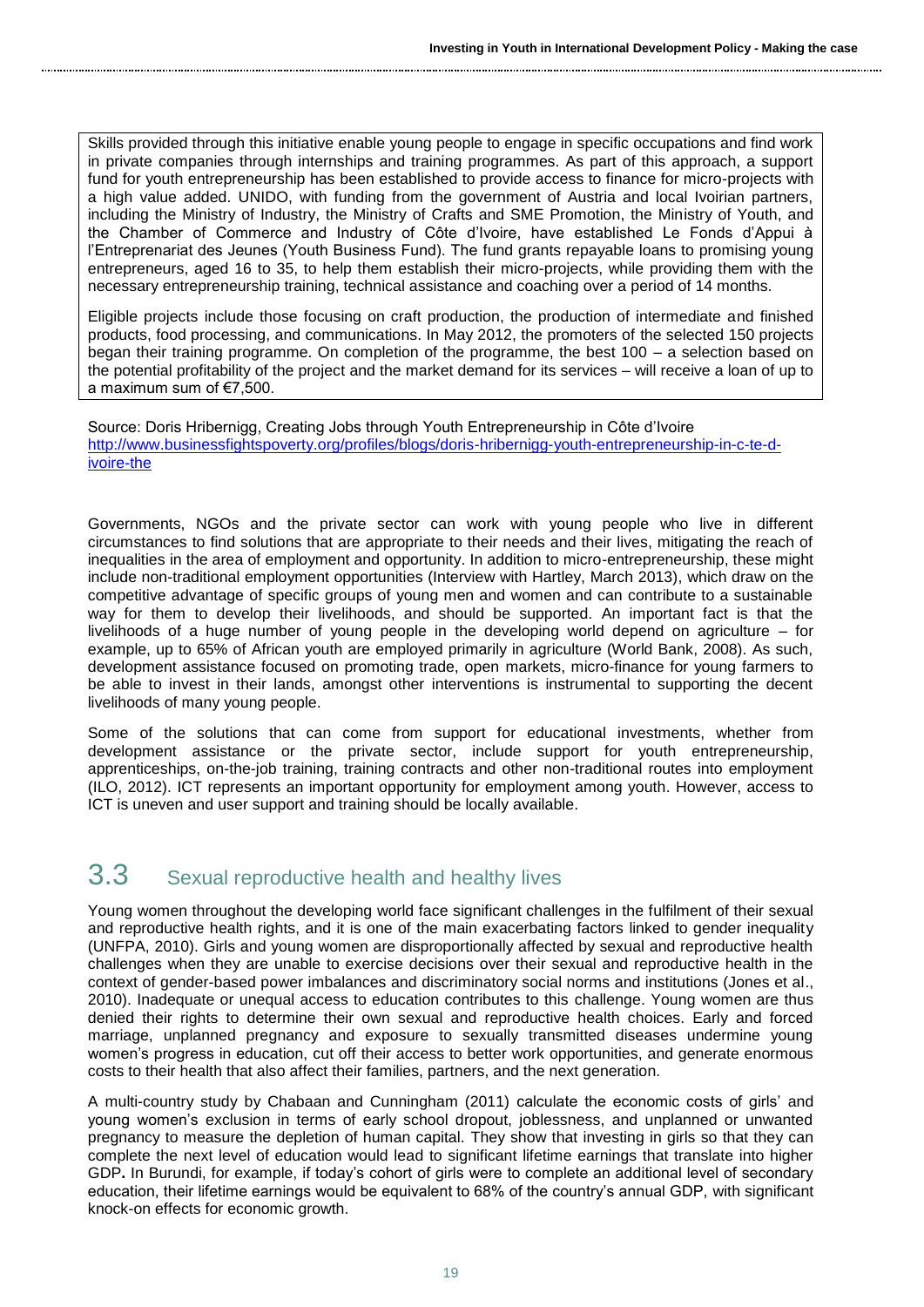There is a strong push by donors to achieve the MDGs on gender equality, health and maternal and child mortality, progress on which is lagging behind that for the other MDGs. In particular, the MDG target on Universal Access to Reproductive Health, was only added into the MDG framework in 2007 and is considerably behind the other goals. Other targets on MNCH and HIV/AIDS are also lagging behind despite significant political commitment, and it will be key to the post-2015 agenda that these goals are continued and strengthened so as not to lose what progress has been made.

In addition to sexual and reproductive health, young people have a basic right to lead healthy and productive lives. 'Staying Healthy' was, in fact, one of the Bali Declaration's themes. Young people agreed that governments need to work in partnership with them to ensure equitable and affordable access to comprehensive health services, which are currently not available to most young people.

Some of the health challenges faced by young people in particular include tobacco use, drug use, excessive alcohol consumption, unprotected sexual behaviour that increases the likelihood of sexually transmitted diseases, and inadequate diet and physical activity. These behaviours affect young people while they are still young, but many of the most significant adverse consequences show up when they grow older, in the form of non-communicable diseases such as lung cancer, diabetes, and heart disease (World Bank, 2007). Risky behaviour during youth can deplete productive human capital many years into the future.

## 3.4 Sustainability

Climate change is one of the main challenges of the  $21<sup>st</sup>$  century, with a global impact and global solutions, but developing countries are likely to be among the most seriously affected by and the least able to address the consequences of climate change. Although climate change affects individuals of all ages, young people can expect to bear a particularly heavy burden because they will live longer and will face this challenge throughout their lifetimes (UN-DESA, 2010).

Young people's livelihoods are affected by climate in many different ways, particularly in rural areas, but also in urban high-risk areas (such as settlements along river beds). Young people – particularly young men – who are more mobile migrate nationally or internationally in search of better opportunities, but often end up in precarious settlements in peri-urban areas that pose significant risks to their health and wellbeing.

Yet youth are instrumental to altering the trajectory of climate change through knowledge and action. Young people need to be well-informed about climate change science and mitigation options and to be made aware of the consequences of their consumption behaviour so that they can play a strong role in combating climate change and promoting changes in attitudes and behaviours (UNDESA, 2010).Through formal and informal education and access to information, including through ICT and media outlets such as radio, television and the internet, young people are in a position to understand and improve resource management. This can result in knowledge-sharing with their communities about how to better manage climate change mitigation and adaptation and reduce costly exposure to such risks. Education and training in the field of climate change can also prepare young people to take advantage of new employment opportunities arising from the shift to a greener economy.

## **Box 7: Young people's involvement in climate change mitigation in Viet Nam**

ODI undertook a small scale participatory research project in eastern Viet Nam to understand young people's perceptions of climate change and their involvement in preventive actions against effects of severe whether events triggered which are believed to be triggered in part by climate change. Research was undertaken in the eastern coastal district of Hau Loc in Thanh Hoa Province, an area known for its vulnerability to natural disasters, such as typhoons, floods and droughts, all of which occur on an annual basis.

Young participants at both sites explained that unexpected weather changes and extreme events over the past decade have caused many problems for young people and their families, especially with agriculture production and fisheries, resulting in crop failure and the abandonment of crop lands. Hurricanes and floods exacerbate these problems, causing long-lasting damage to agriculture and livelihoods.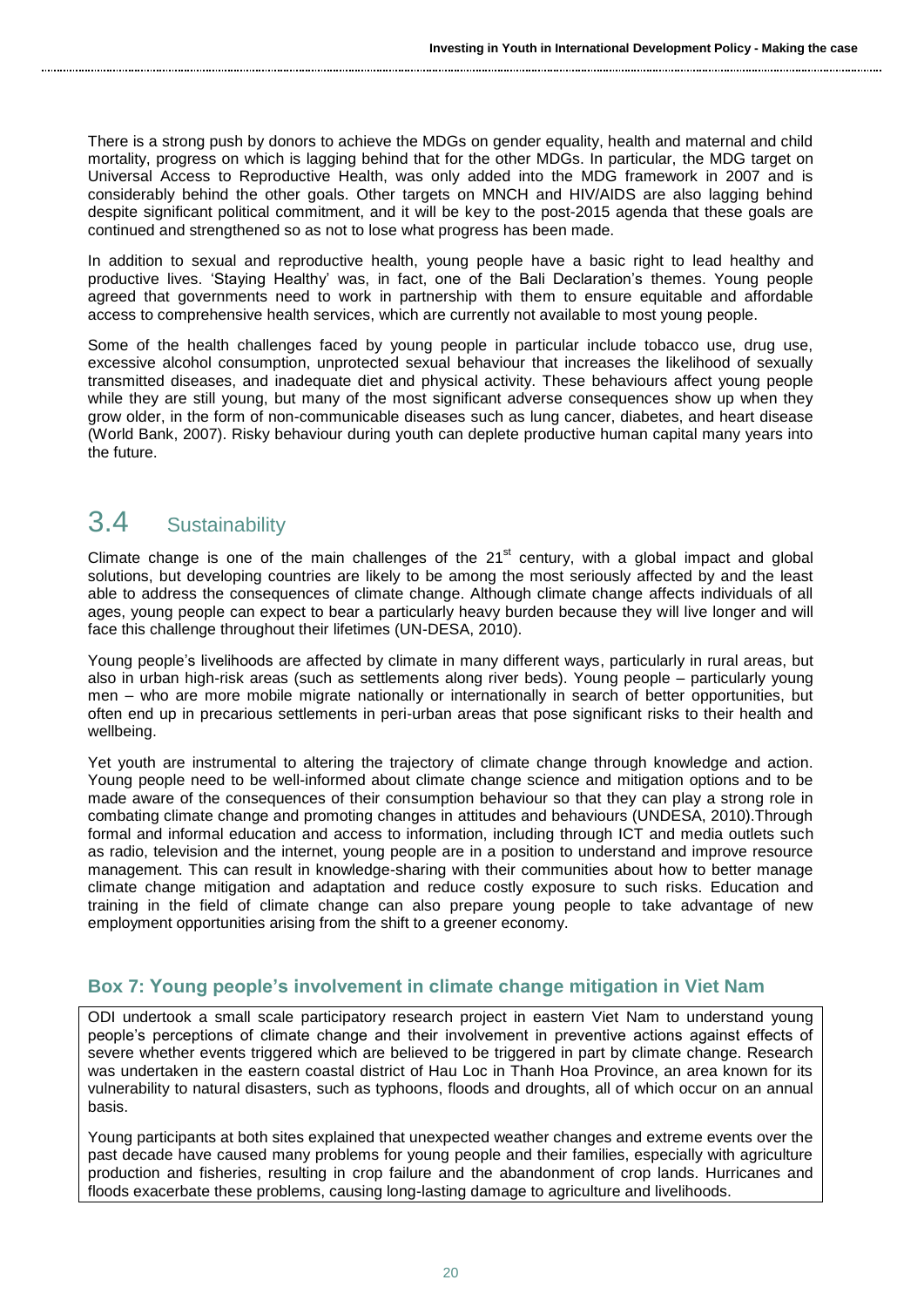'*Ever since the storm went through my house and flooded the area here in 2005, when we grow crops, the productivity is not as good as in the past years'* (Female, 23 years old, Da Loc).

In one of the localities researched, CARE has been helping the community to plant a mangrove forest in the coastal area as a sustainable way of protecting the sea dyke against the effects of typhoons. Young people have been particularly involved in these activities. All dykes were destroyed by the heavy waves of the 2005 typhoon, except a 500-metre section behind a mangrove forest. This was identified as a good intervention.

Young people are considered adept at organising propaganda campaigns for awareness-raising activities and for participating in community efforts to prevent and mitigate natural disasters. In the two communities, the youth union has developed entry points for young people to participate in decisionmaking processes at commune level, including in relation to adaptation and mitigation strategies.

Source: Pereznieto et al., 2011

Climate finance is a growing development assistance modality, with a strong focus on green growth i.e., sectors of the economy that can generate innovative solutions for climate mitigation and sustainability. Economic opportunities for preserving and restoring the quality of the environment can be found in agriculture, industry, research and development, services, and administration. Young people who are looking for training and work opportunities, and who are open to innovation and new knowledge are well suited to take up jobs in this sector.

While climate change did not have high profile in the MDGs, it is one of the most salient areas in the post-2015 agenda and SDG discussion, and one for which there is growing support from developed and donor nations. Given the role young people can play in climate change prevention, mitigation and development of innovative solutions, youth should be central to planning and investments in relation to climate change.

## 3.5 Conflict and crime

Violence and conflict can affect young people in multiple ways. Firstly, witnessing and living through violence can result in displacement and trauma. In and out of wars or civil conflict, young people, particularly the most marginalised, can also be involved in interpersonal violence, causing loss of livelihoods, opportunities and social cohesion. There is evidence of strong linkages between poverty, lack of opportunities, inadequate education, and violence amongst youth, resulting in a negative cycle that entrenches the disadvantages of marginalised youth (McLean Hilker and Fraser, 2009). Despite their exposure to violence, youth should not be defined as 'violent' – most young people do not get involved in violence and can make a positive contribution to peace-building and development.

There is statistical evidence of a connection between high relative youth populations and risk of armed conflict. This can therefore indicate which countries are likely to be at higher risk of violent conflict and provide one means for prioritising when and where governments and other partners should engage with youth to take preventative action. However, these statistical relations have some limitations which need to be recognised. The key issue is to figure out how this dynamic can be transformed.

Investing resources in young people can improve national security and lessen a country's exposure to civil disorder and possibly armed conflict. Young people are disproportionately the victims and perpetrators of violence, which is linked, as mentioned above, to a number of socio-economic factors (UNPFA, 2010). In addition to the social costs of conflict and violence, there are important economic costs (Cunningham et al., 2008; UNFPA, 2010). For example, in Latin America the costs of violent acts committed by young people ages 15–24 reach 1.4% of annual GDP as a result of forgone output from premature death, lower productivity at work, and forgone lifetime productivity associated with incarceration (Cunningham, et al., 2008).

Acting on the link between youth populations and instability means tackling exclusion, supporting the creation of opportunities for education and employment, addressing past inequalities and promoting transparent and accountable governance (McLean Hilker and Fraser, 2009). Thus, investments that help young people meet their socio-economic demands, including those for equity, better governance, greater social cohesion, higher-quality education and more income generating opportunities can have benefits to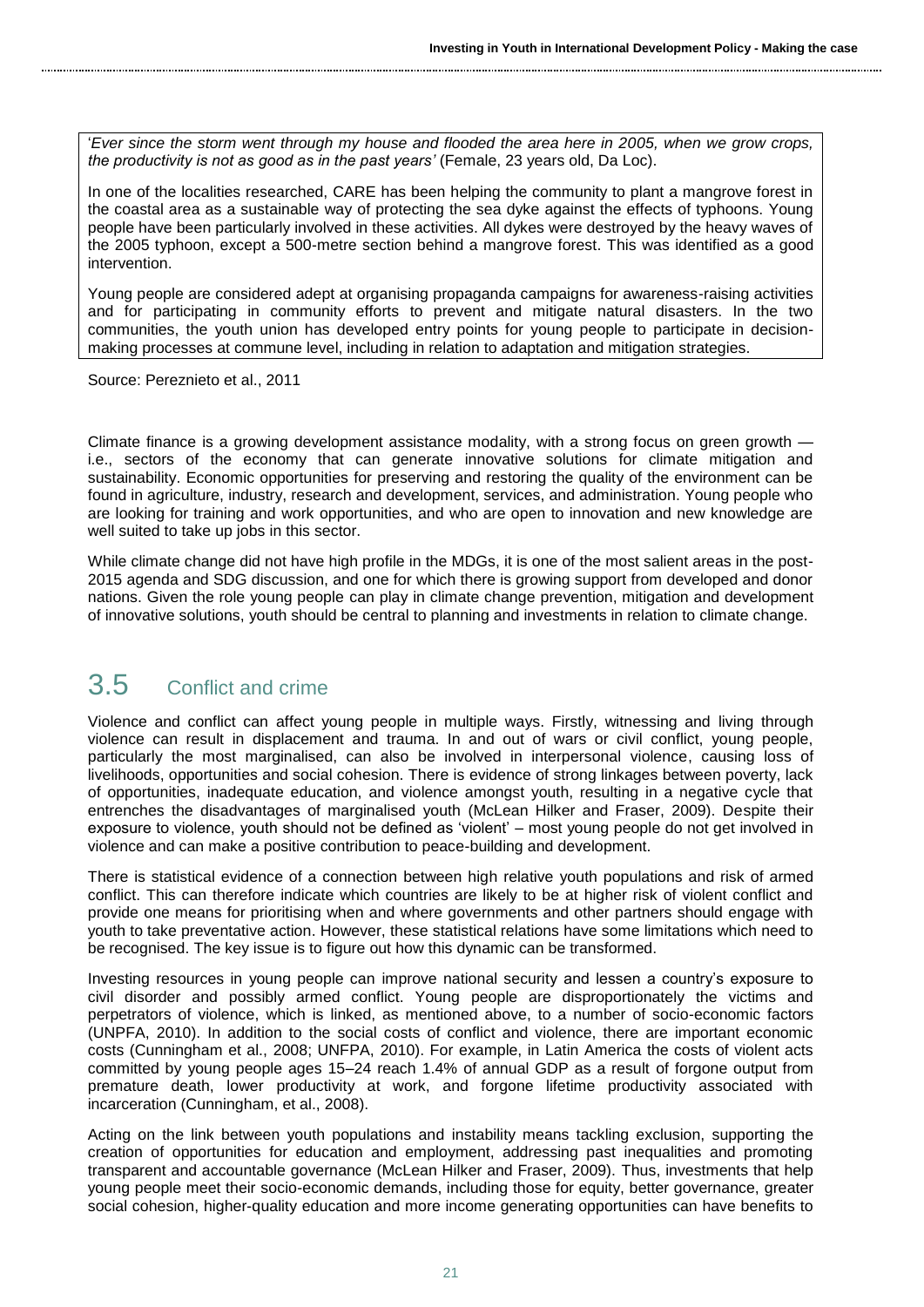national security and lessening exposure to civil disorder and even armed conflict nationally and globally. Further, with adequate educational and technical support, young people can be change agents, working as partners for peace-building in conflict affected countries.

The Bali Declaration affirms that all forms of violence, including harmful traditional practices, psychological, physical, sexual and gender-based violence, are an abuse of human rights, and must be addressed, in particular by repealing laws and policies that permit violence and/or discrimination against young people, especially those who are marginalised. Additionally, young people should have access to workplaces, education and health services that free from coercion, discrimination, violence and stigma (ICPD, 2012).

## 3.6 Civic engagement

Youth are the future of our societies, active shapers of their own communities, as teachers, voters and leaders (DFID/CSO Youth Working Group, 2010). Adult civic participation is determined by participation habits developed during youth and is positively correlated with education level and employment status (World Bank, 2007). Supporting young people to engage socially, politically and economically and creating opportunities for them to contribute to development processes not only creates the most effective policy, but also helps to build a generation of invested and productive citizens.

However, young people's engagement in policymaking can be inhibited by traditional, customary and legal structures that do not value youth perspectives. Perceived primarily as dependent or inexperienced, young people often figure erroneously in development policy as a problem to be addressed rather than having their interests or viewpoints represented by policy makers. For example, less than half of African youth have confidence in the honesty of elections. Youth voter turnout has declined since 2000 across the continent, except in Tanzania, Uganda and Malawi (Mo Ibrahim Foundation, 2012). Dramatic examples of youth engagement in political and social processes, such as the Arab Spring, are often treated as threats to stability rather than opportunities to harness the creative input of young people and their energy to transform societies and promote democracy. Young people are frequently barred from taking part in formal policy or democratic processes by age limits that restrict them from holding office or by structural barriers to entry into political participation. Fostering youth participation is a bulwark for democracy and an opportunity to harness the creative contributions of the next generation.

## **Box 8:** Opportunities for youth in northern Uganda

Two decades of insurgency, instability, and conflict led to high rates of poverty in northern Uganda. By 2005, a measure of peace and stability had returned to the region, allowing for the demobilization and reintegration of former combatants and other war-affected populations. In 2006, the government launched the Youth Opportunities Program to stimulate income generation and employment growth among young adults aged 16 to 35. The program provided cash grants for vocational training and business materials to groups of participants with successful grant proposals. Groups had an average of 22 members, and most expressed interest in tailoring, carpentry, metalwork, mechanics, or hairdressing.

An evaluation two years after the intervention found increased investment in skills and participation in skilled work, resulting in greater incomes and higher savings.

Grantees were 4% more likely to attend community meetings and 9% more likely to be community mobilizers. Participants also reported receiving more social support from their family and the community. Furthermore, men who received grants reported a 31% decline in aggressive behaviour relative to the control group. This finding is consistent with theories that link aggression to stress levels, low social standing, and perceived injustice— all potentially alleviated by higher employment and incomes.

Source: Blattman, Fiala, and Martinez, 2011

Youth-focused strategies must be renewable and funding durable to ensure that changing youth interests are identified and addressed over time. The current youth bulge in Asia, North Africa and Latin America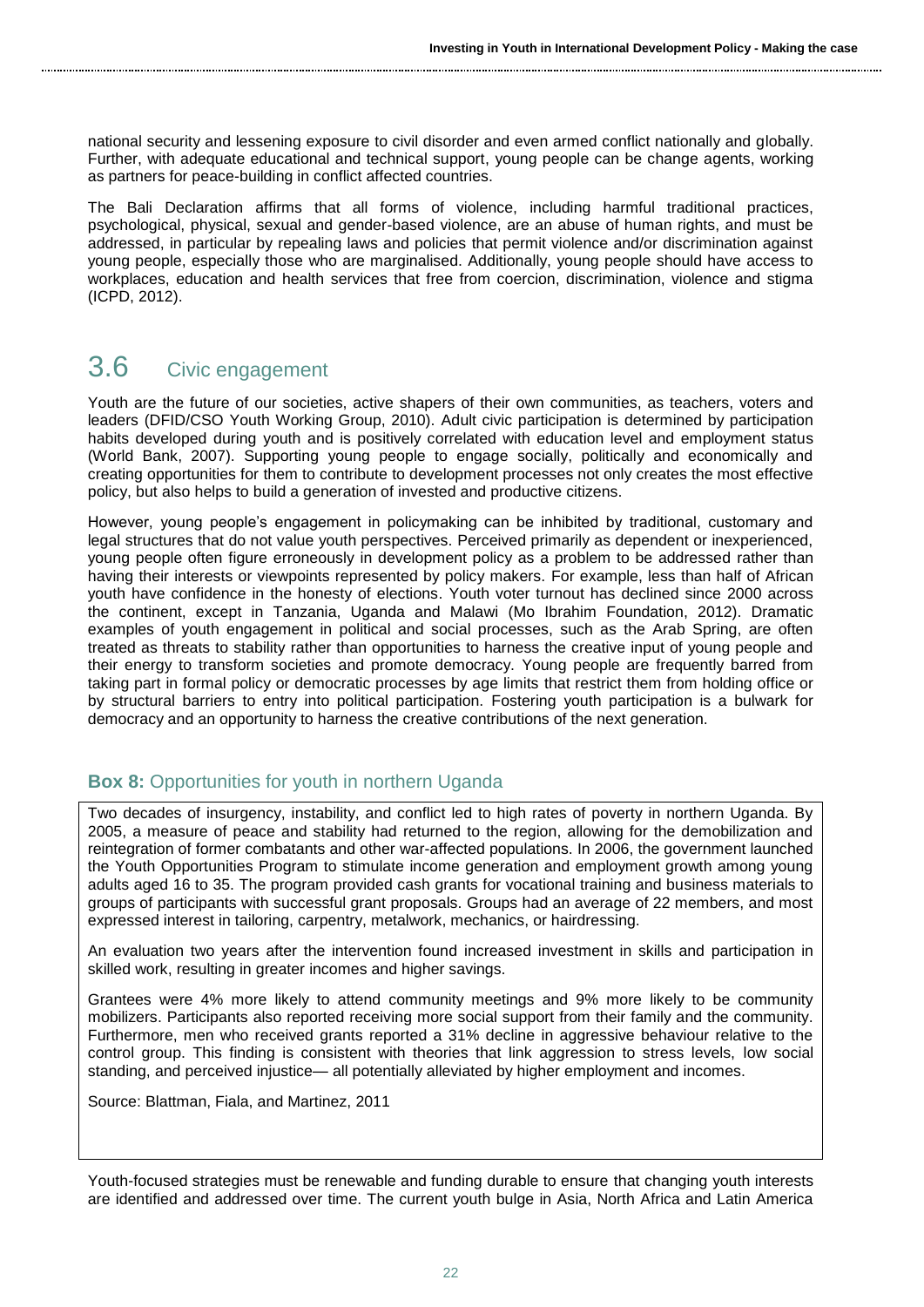will be repeated in the coming generation in Africa. Development agencies and international organisations are aware that youths are essential beneficiaries and partners in development – as illustrated by the greater visibility of youth participation in high level consultations in the post-2015 process and a growing number of youth-focused strategies among major donors. National and international frameworks are required to provide mechanisms for governments, the private sector, the UN and other international institutions to enable youth to participate in all levels of decision-making and create applicable and effective programmes that will help them, their communities and society generally. The Bali Declaration calls for recognition of existing and potential youth leadership that is representative of their numbers and diversity.

Capitalising on the youth dividend is not just a question of mobilising available labour, but relying on youth to guide the way toward opportunities for peace, growth and development. Young people have direct experience of the current context of rapidly changing social and political relations as well as the increasing speed and availability of information. The post-2015 agenda is a chance to learn lessons from the marginalisation of today's youth and put in place mechanisms that can enable them to provide greater opportunities for their successors.

Promoting good governance has emerged as a major concern in the post-2015 agenda, as its absence undermines accountability and transparency, and it adds unnecessary and often illegal costs to interventions, reducing their value for money. Young people have also recognised governance as critical issue in both the post-2015 consultation with youth (DFID/CSO Working Group, 2013) and in the Bali Global Youth Forum. Young people spoke about the need for agents of governance to be held accountable, including elected leaders, and highlighted the need for fair representation of all population groups, for marginalised groups (gender, youth, people with disabilities and others) to be actively participating in law and decision-making and establish programmes to encourage active citizenship and knowledge of rights, particularly for young people. Young people who are already participating can and should have a role in enhancing governance and accountability, which can contribute from the grassroots to the efforts donors are making to improve governance.

An enabling environment for youth participation requires ingrained mechanisms for youth consultation, opportunities for youth leadership and effective targeting of young people for interventions. The latter is particularly important as the provision and protection of basic needs and rights is the necessary foundation for youth participation. Young people's participation is most significant at the grassroots levels where they know their context and can best contribute to solutions and forward planning with innovative ideas, reflecting the views a significant share of the population. High-level youth forums and online consultation projects are an important means of channelling youth voices, but tend primarily to reach those already privileged and engaged. Rather, youth voices must be integrated throughout policy, programming and implementation, sharing decision-making and increasing accountability (DFID CSO, 2010). Youth are not a homogenous group and significant inequalities marginalise many from established mechanisms of participation. Young women, urban poor, rural and ethnic minority young people are among those populations whose contributions need to be actively sought and supported. Empowerment activities, including leadership training, can help overcome inequalities. Additionally, political reform among governments and international organizations should be undertaken to remove the legal, policy and regulatory barriers that hinder the meaningful participation and empowerment of young people to exercise and claim their rights (ICPD, 2012). Linked with education, employment training, out-of-school groups, sports and cultural activities, youth engagement can build cross-generational partnerships, foster capacity building and help to increase the voice of vulnerable and marginalised youth.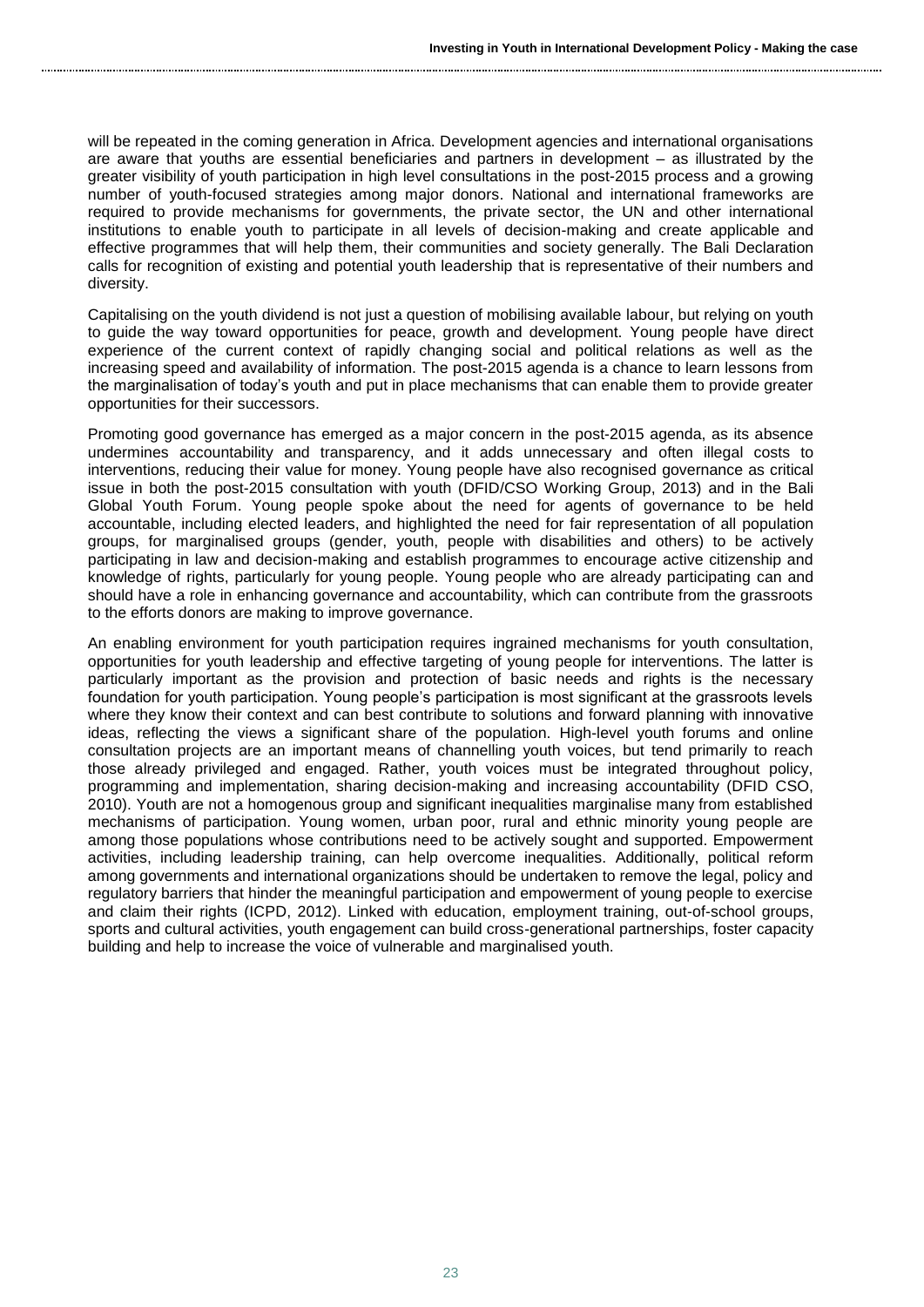# **4 Youth and the post-2015 agenda**

Youth are central to the achievement of the MDGs. In the run-up to 2015, there is a stronger push to achieve them, and an international commitment to focus support on policies and programmes targeted toward young people can move us closer to success.

Several of the goals, including those related to education and employment attainment, maternal health and child mortality (via adolescent pregnancy), gender equality, and combating HIV/AIDS relate to issues that affect predominantly young people (UNFPA, 2010). Continued donor investment in policies and programmes that have worked - for example social protection programmes aimed at reducing income poverty while improving human development outcomes for children and young people– whether directly, through programme and budget support, or indirectly by supporting NGOs and the private sector – is therefore crucial to meeting the goals. In the run-up to 2015, there is a stronger push to achieve them, and an international commitment to focus support on policies and programmes targeted toward young people can move us closer to success.

The time is ripe to ensure that priorities critical to the progress of young people over the next 20 years are part of the post-2015 agenda, particularly leading up to the May 2013 High Level Panel meeting, where initial agreements about the themes to be included may be reached. Currently, the thematic areas that feature prominently in discussions around the agenda include growth and employment; health (including sexual and reproductive health); education (with a stronger focus on quality of education and post-primary education); governance; peace and security; and continued poverty reduction.

The Rio+20 Conference confirmed a common global vision for an economically, socially and environmentally sustainable future for the planet, underlining that many challenges remain to be addressed. Rio+20 recognised the green economy as an important pathway for achieving sustainable development and eradicating poverty; set in motion a process to develop universal sustainable development goals (SDGs); and agreed to take action towards sustainable development (EC, 2013).

Although these post-2015 and SDG processes are currently parallel, there has been a strong push toward convergence of these agendas, recognising the fundamental link between poverty reduction, environmental sustainability and economic growth, which can be seen as the pillars of the sustainable development agenda: economic development, environmental sustainability and social inclusion (Sachs, 2012).

Where does youth fit into this post-2015/SDG agenda? in developing countries, the youth bulge discussed in section one is going to continue for the next 15 years, while trends in population growth in lower-income countries, urbanisation and migration, largely driven by young people, will be challenges affecting many aspects of development planning. At the same time, because one-third of the world's population is currently between 15 and 24, their transition to adulthood over the next 10 to 15 years presents a critical window for developing human capital, nurturing respect for the environment, and promoting active citizenship and participation in the workforce. Seizing this opportunity to achieve economic growth, reduce poverty, and ensure environmental sustainability could establish a positive trajectory for children throughout the developing world as they transition to youth, with more equitable opportunities for development than those that young people have today.

Although the goals that are agreed from 2015 might remain thematic rather than focus on any population subgroups, youth – like gender – needs to remain a cross-cutting issue so that the different themes are seen through a youth lens. Setting a specific target for youth, possibly related to employment, equality, opportunities and participation, would be a way to ensure their visibility. This target would require data for different age groups in order to have a baseline and measure progress. Since such data is currently inadequate, there should be an important push by stakeholders to finance the collection of relevant data on youth, including with young people's participation. This youth focused target should reflect the current constraints faced by young people – for example, the over representation of youth amongst the world's unemployed.

Because inequality of any type presents fundamental barriers for young men and women to be able to develop, become active citizens and economic actors, and contribute to their own and their communities' development, the long-term costs and consequences of persistent youth inequality are enormous. This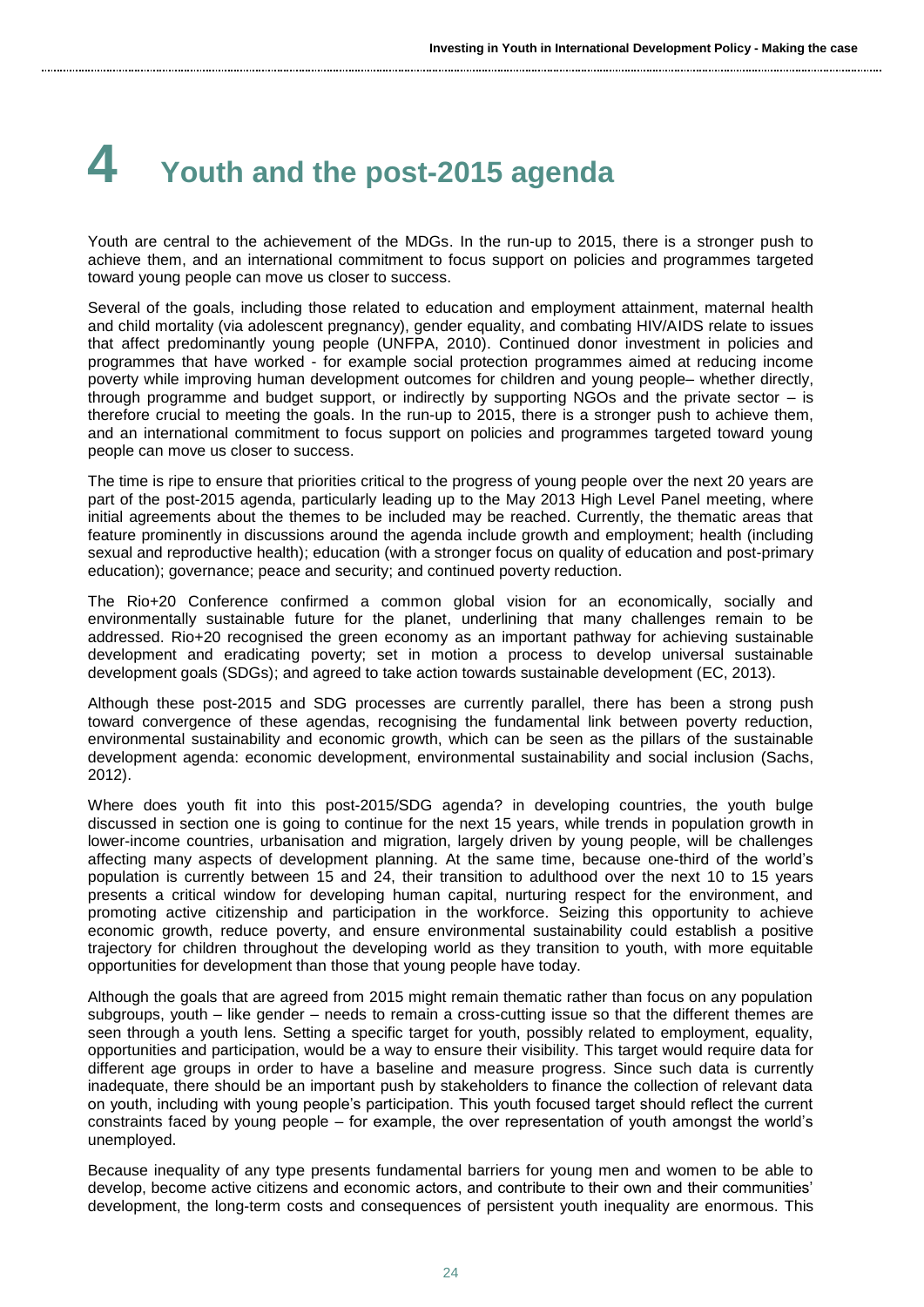can be a catalyst for action both for and with youth, which would also engender clear gains in the shortand medium-term.

Let us consider a potential thematic area of a post-2015 agenda — growth and employment — through a youth lens. As discussed in section 3, youth unemployment is a global challenge, with youth overrepresented amongst the unemployed. In order to transform the potential of the 'youth bulge' into a 'youth dividend,' with significant contributions to economic growth in the next 15 to 20 years, focusing on effective education and job creation for young people is paramount. Ensuring the sexual and reproductive health of young people – particularly young women – is also critical, because young women who are better able to control their reproductive decisions will be more economically empowered. Economic growth is also fuelled by improvements in the quality of education and assurance of equitable access to secondary and post-secondary education, which is essential to the development of young people's human capital. If the goals agreed are at a macro level – such as fostering employment – a specific target on youth employment would be require. Similarly, while a goal on public health might be agreed, it is critical that targets under this goal include progress in sexual and reproductive health for both young men and young women.

Two additional areas for which the transformational potential of young people needs to be harnessed are governance and peace and security. Related to the other thematic areas, particularly education, equality in opportunities, and employment, young people play an important role in social cohesion. This was explored in sections 2 and 3, but is important to highlight: young people are important partners in the pursuit of peace and security. Also, ensuring that young people today are guaranteed the enabling environment to exercise their citizenship can be instrumental in promoting good governance, as young people are increasingly active in holding their own governments to account, from the grassroots upward. This implies that if a goal on improving governance and accountability through strong partnerships is agreed, targets need to specifically include greater youth civic participation.

Achieving many of these goals is not a task for governments in developed and developing countries alone, though they have a central role. Civil society – including young people – and the private sector are also instrumental to achieve progress. In particular, the private sector is essential to promoting employment, either through small and large companies or through the financial sector, which facilitates self-employment. In order to promote the potential for youth to engage more actively in new and existing productive sectors depending on the context such as ICT, green growth, small enterprises, and trade, the role of the private sector and how to foster investment (that drives growth and creates jobs) also needs to be feature as part of the post-2015 agenda (Lucci, 2013).

In moving along the SDG/post-2015 trajectory, young people must be partners and active agents from the earliest consultations to programme rollout. The current consultation process for the post-2015 agenda has already created interesting spaces for young people to voice their priorities, including through the participation of youth activists in the High Level Panel meetings, and in online and other consultations that have taken place in countries. Box 7 presents the main outcomes of a global consultation with young people organised by the DFID/CSO Youth Working Group through its partner organisations in country.

Ultimately, there is growing consensus that the post-2015 agenda needs to have a clear focus on young people, not only by having youth-specific goals and targets, but also by ensuring that key areas are seen though a youth lens.

## **Box 9:** Youth consultations on youth participation in development planning and implementation

A number of high-profile meetings with young people from around the world have taken place to give voice to youth viewpoints on the post-2015 agenda. These include the ICPD Beyond 2014 Global Youth Forum, young people's participation in three post 2015 UN High Level Panel Meetings and the Youth Consultations for a Post-2015 Framework organised by the DFID/CSO Youth Working Group. Young people have called for an increase in their cohort's participation in the design, delivery and evaluation of development policy to increase the appropriateness and effectiveness of interventions. Going forward, it will be important to follow up on the role young people take at all levels, and the impacts that their proposals have on individuals and on society more generally.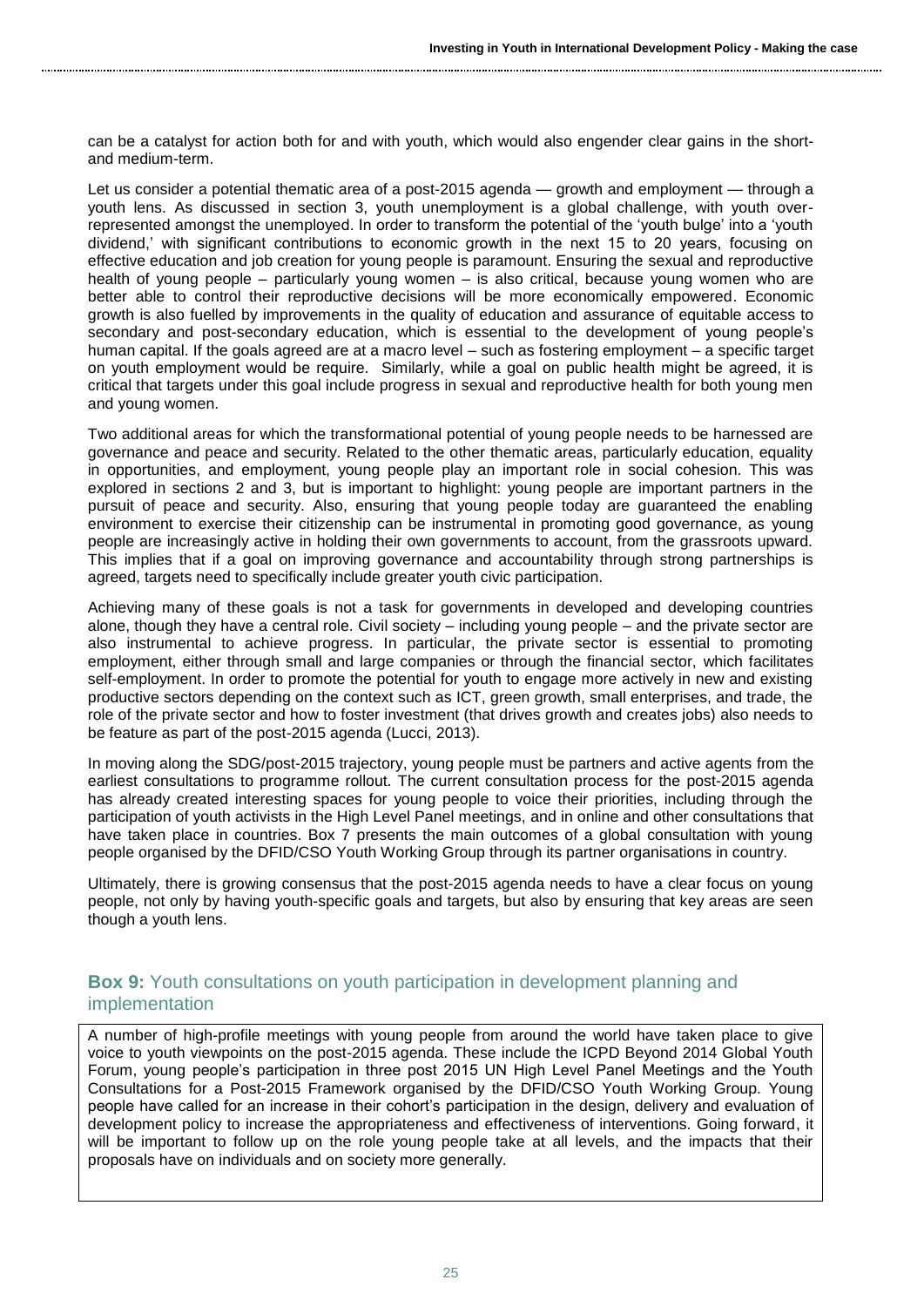### **High Level Panel Meetings**

There were three UN High Level Panel Youth Sessions. In November 2012 in London, young people participated in a roundtable session with panellists focusing on addressing 'Household Poverty' through the post-2015 framework. Participants reflected on their lived experiences of household poverty in their own national contexts and used this to frame discussion with panellists. Two principles were established during the meeting: (1) Inclusion: as the largest demographic group, young people will be the difference between the success and failure of any global commitments made; (2) Innovation: Young people bring nuanced perspectives, fresh solutions and insights to persistent national and global challenges.

In January 2013 in Monrovia, the theme was 'National Building Blocks for Sustained Prosperity'. Youth participants discussed what they felt to be the main barriers and enablers to positive economic transformation in their countries. In the roundtable with panellists they identified four pillars for inclusive economic transformation:

- 1. Active and dignified insertion of youth in the workplace ensuring them a good wage and jobs;
- 2. Quality, relevant education;
- 3. Social dialogue to facilitate a successful matching of labour demand and supply;
- 4. Access to resources, in particular land and finance.

In Bali, in March 2013, the theme of meeting was 'Global Partnerships and Means of Implementation'. A key area of focus for the youth roundtable was accountability. Participants highlighted that young people can and should be effective monitors in development, with an important role to play in data collection and analysis to ensure all stakeholders are fully accountable for their post-2015 commitments.

### **Global Consultations on the post 2015 framework**

A coalition of youth-focused/led organisations, led by Restless Development, coordinated a series of consultations, run in twelve countries, from October 2012 to January 2013 with the aim of understanding better young people's views on what should come after the Millennium Development Goals. 346 young people were given the space to discuss the local and global issues of importance to them, and articulate their solutions and visions for a world beyond 2015. Young people expressed strong and concrete recommendations for reducing barriers to youth participation in governance and civil society; enabling access to resources, education and employment; and exercising their rights to health, safety and a secure future. Some of the key points from the consultation are presented below.

#### *Removing Barriers*

Challenging cultural and legal barriers to young people's social, political and economic engagement, especially for marginalised groups and women, is a fundamental priority for youth representatives. Key recommendations include raising awareness of these barriers and youth issues generally, creating opportunities for national and international collaboration across generational divides, and empowering young people and marginalised groups to increase civic participation and accountability. Fighting corruption, improving accountability, establishing legal regimes to protect rights and individual determination, and increasing the inclusive and representative nature of governments are seen as routes to addressing inequalities and improving civic engagement. Importantly, young people recognize the requirement of access to comprehensive and quality information to enable these reforms.

#### *Governance*

Young people look to governments and international organisations to improve accountability on legal commitments such as human rights. The consultations illustrated that youth participation in governance and leadership is essential to hold decision-makers to account. Meaningful youth participation from the local to the international level, especially the inclusion of youth-focused and youth-led civil society organisations, is necessary to ensure the civil rights of young people. The development of leadership skills through education, employment and access to resources as well as specific capacity development interventions, such as peer-support programmes and services for young entrepreneurs, can only be realised in a context of protected basic rights to health and safety and freedom from discrimination. Youth are key stakeholders in peace-building and increased civic participation of young people, especially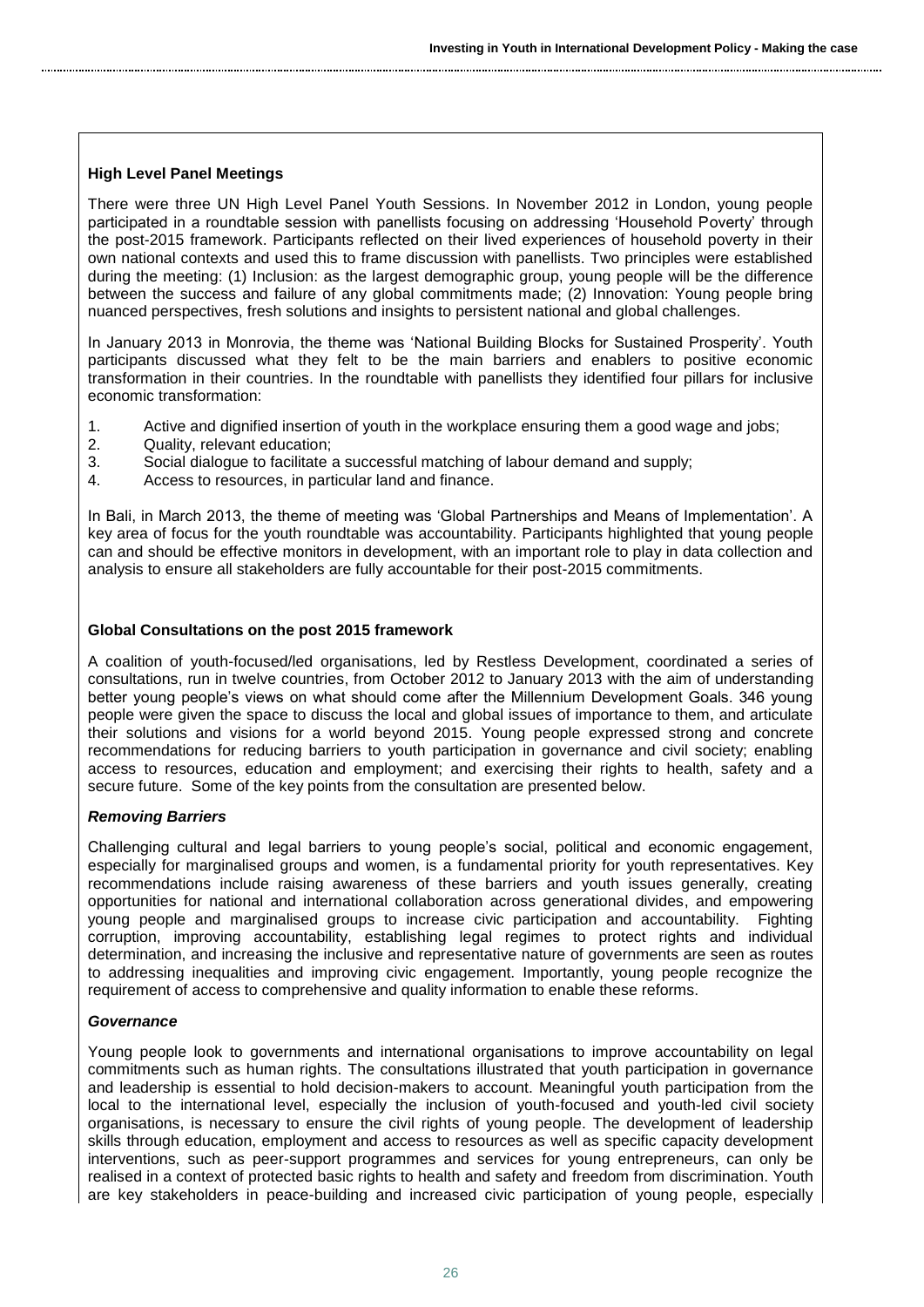women and youth from minority cultures, supports conflict prevention and resolution. Addressing genderbased violence is a necessary component of youth engagement in governance and peace-building.

### *Health*

The right to healthcare is of particular importance to young people. In addition to reducing barriers to access to healthcare for all people, young people are committed to reducing the spread of HIV/AIDS and addressing its impact. Young people advocate increased access to information and education on sexuality and reproductive health, including safe abortion and family planning. An important aspect of reducing barriers to accessing healthcare is reducing the influence of traditional institutions that entrench harmful practices, such as female genital mutilation, and providing legal services and counselling resources to victims.

### *Education*

Youth representatives urged governments and international actors to increase access to education along two streams: (1) adopting a rights-based approach that emphasizes removing discriminatory barriers to education, especially for women and girls, and (2) promoting a range of alternative education opportunities, including informal and non-formal education, vocational centres, polytechnics, extracurricular activities and youth-focused programmes. They emphasize the need for increased quality in education through better teacher training, more advanced technological resources, and improved infrastructure, such as toilets, electricity and water. Finally, young people advocate improving the relevance of education toward building skills required by employers and developing capabilities for everyday life, such as financial management. Overall, youths see education as a primary means of producing engaged and productive citizens.

## *Employment*

Employment is a primary concern for young people and their recommendations revolve around increasing access through developing appropriate skills and reducing significant barriers to obtain work and advance in it. Young people are committed to smoothing the transition from education to employment by reducing restrictions on financing that would allow youths to attain appropriate skills; replacing exclusionary practices like unpaid internships with paid positions and work experience programmes; and increasing access to and use of information technology and other skills relevant to employers. Young people are looking to governments, investors and other international actors to increase opportunities by investing in youth entrepreneurship and social enterprise. Finally, young people require strong legal and regulatory frameworks to guarantee safe, equitable and stable work conditions.

## *Sustainability*

Young people are keen supporters of environmental sustainability. Youth representatives advocated creating legal structures that penalize businesses for not taking efforts to protect biodiversity or use green technology. Furthermore, young people acknowledged the need to increase awareness of climate and environmental issues, both through formal education and broader public campaigns. Many young people make their living through agriculture, and support for farmers is important to promoting both youth interests and sustainability. Young people support mobilising resources to increase links between local farmers and the global economy, including through the modernization of farming practices, while endorsing fair trade and protecting farming as an important livelihood.

Sources: Restless Development and Youth Forum Declaration and DFID-CSO, 2013.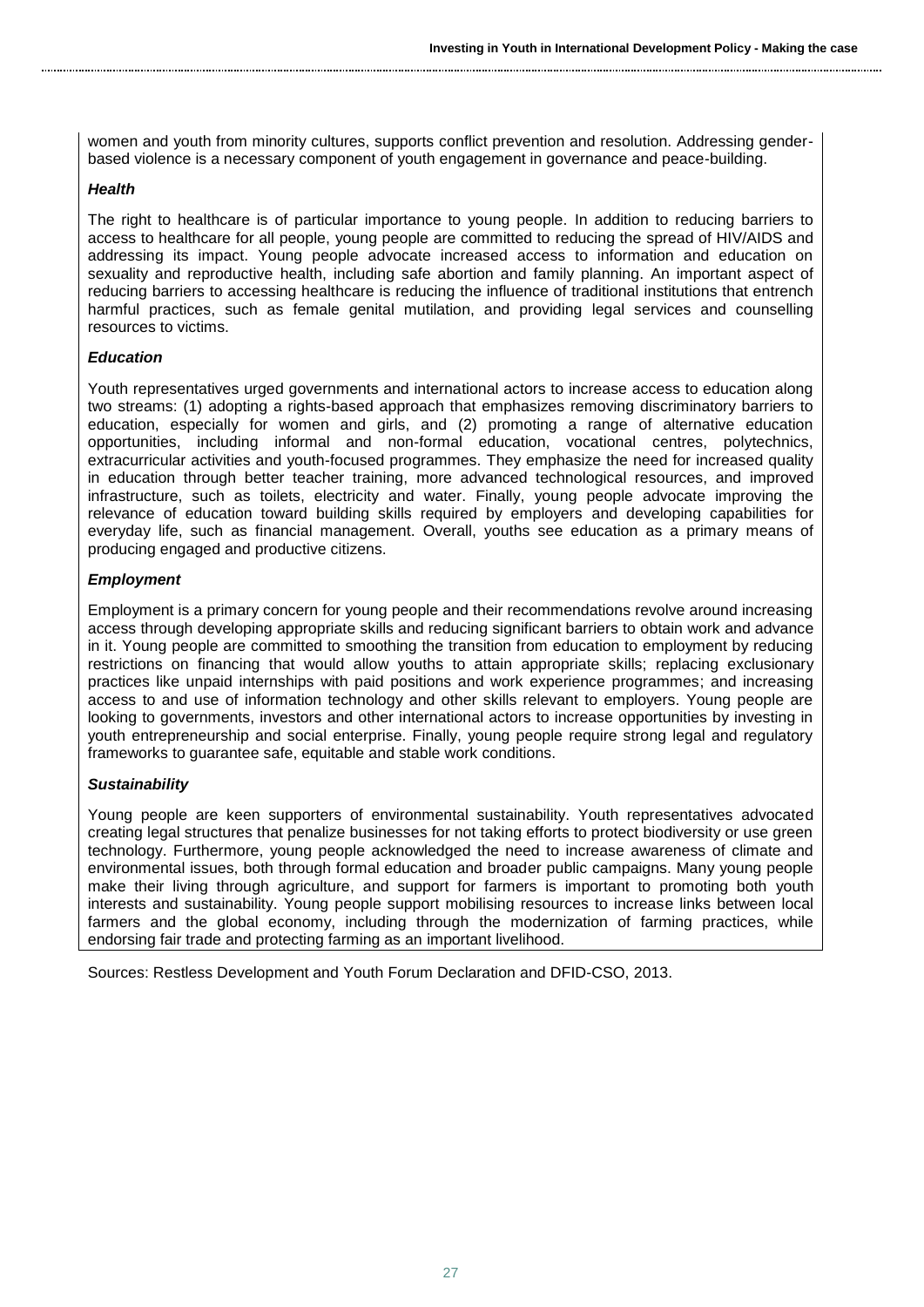# **5 Conclusions and policy recommendations**

## 5.1 Conclusions

Investing development assistance resources in youth has clear economic, social and human rights benefits for this and future generations. The analysis above has focused on some of the key areas for investment in light of international development priorities, particularly those of the UK government. These areas comprise important and interrelated building blocks of more equitable development for young men and women, their communities, and their countries. Below are specific ways in which investment in youth can be put to work to achieve the greatest benefits.

## 5.2 Recommendations

- Young people play a central role in development. Young women and young men must continue to become more engaged in transforming the lives of their communities and their countries. Development assistance can foster enabling environments by continuing to fund CSO and NGO work in developing countries; working with young people so that their voices are heard; ensuring that young people's right to participation remains on the agenda; and providing technical assistance to governments to support spaces for youth participation.
- Social protection is a useful policy tool that has not yet been sufficiently used to benefit young people. Some examples include cash transfer programmes that enable young people to transition from primary to secondary school; work programmes that harness the comparative advantage of young people in certain sectors; and asset transfer programmes, particularly for rural youth, that include strong capacity-building components to provide pathways out of poverty. These must take into account gendered vulnerabilities to ensure young women are able to benefit.
- There is a need for disaggregated data by age, gender, disability, and other risk factors for exclusion. DFID should disaggregate data collected in all its programmes and projects — including those carried out with partners — according to these criteria. DFID and the FCO should advocate internationally for age-disaggregated data to become the norm in all development and humanitarian programming in accordance with UNGA Resolution 60/135.
- DFID should introduce a data marker to indicate all policies, projects and programmes that address or affect youth. Monitoring and evaluation is key to producing high quality investments that achieve value for money. Being able to track DFID's commitment to and impact on issues affecting young people is essential to the accurate assessment of the effectiveness of youth-focused development assistance.
- There is a need for more real-time data, including that captured through mobile devices; young people can be part of the data collection effort.
- The UK should advocate for youth-focused targets and indicators to be included in the post-2015 development agenda. Based on the evidence base of investments in young people, an international agenda focused on extending education and expanding employment opportunities should be the cornerstone of development planning.
- DFID should adapt its focus on women and girls to take specific account of youth-associated challenges and aid young women's SRH rights, access to education, access to employment, and entrepreneurship opportunities.
- The Stabilisation Unit should adopt a youth lens for all development, diplomatic, military and investment interventions in unstable and conflict affected countries. Young people's multiple roles as victims, combatants, peace-builders and thought leaders must be addressed in cross-departmental policy to prevent the stigmatisation of youth, and particularly young men, as destabilising agents.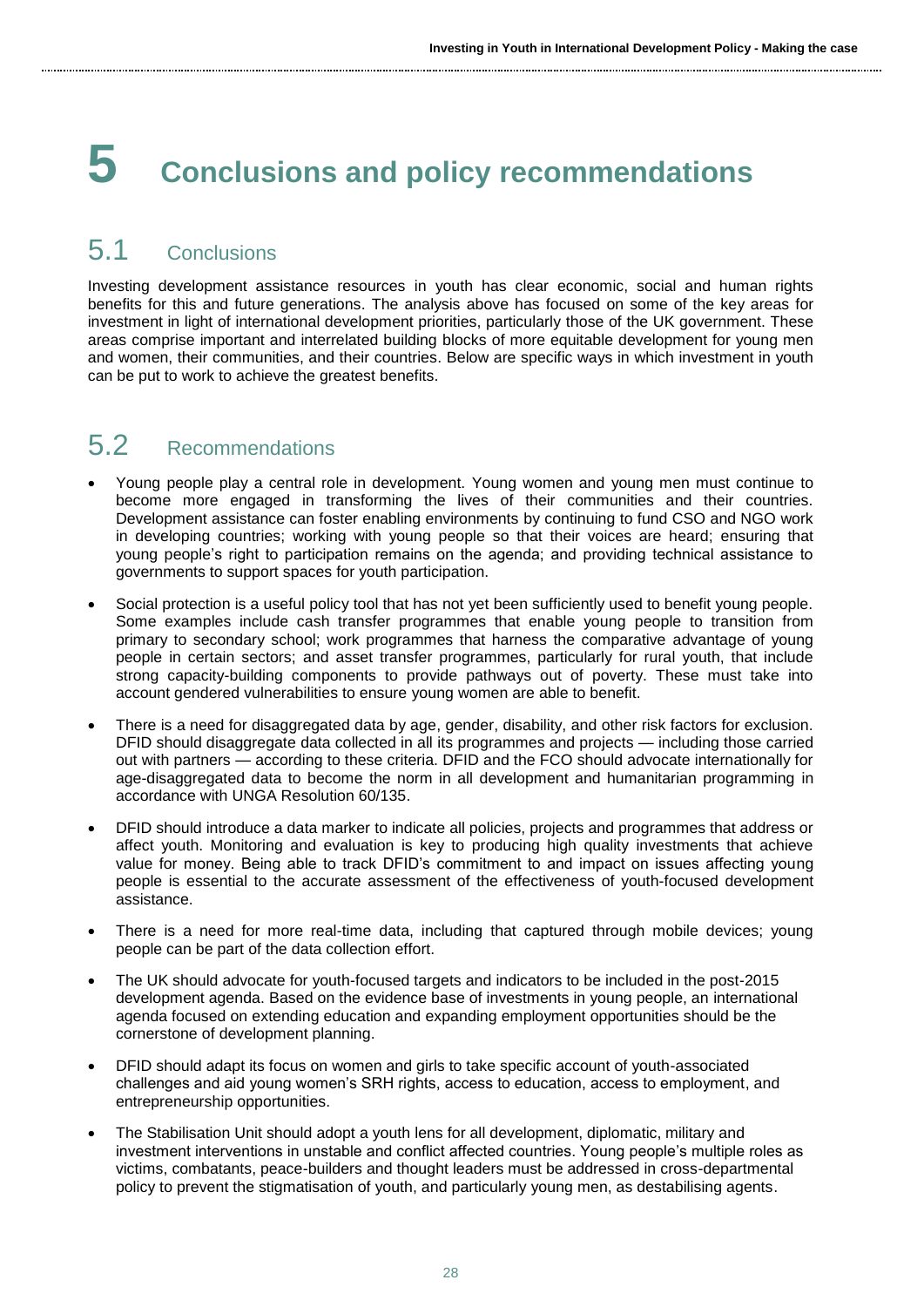## **References**

- Beyond 2015 (2013) 'Population Dynamics: Realizing the Future We Want for All'. The Post–2015 Development Agenda Global Thematic Consultation. February 2013.
- Betcherman, G. et al. (2007) 'Global Inventory of Interventions to Support Young Workers Synthesis Report', World Bank.

http://siteresources.worldbank.org/EXTECAREGTOPYOUTH/Resources/YEI\_Synthesis\_Paper\_Fi nal\_July\_13\_2007.pdf

- Blattman, C., Fiala, N. and Martinez, S. (2011) 'Employment Generation in Rural Africa: Mid-term Results from an Experimental Evaluation of the Youth Opportunities Program in Northern Uganda'. The World Bank.
- Castle, S. and Diallo, V. (2008). 'Desk Review of Evidence about Violence within Educational Settings in West and Central Africa.' Report for Plan West Africa, Save the Children Sweden, ActionAid and the United Nations Children's Fund (UNICEF).
- Canadian International Development Agency, CIDA, (2011) *Securing the Future of Children and Youth: CIDA's Children and Youth Strategy*.
- Cebulla, A. and Tomaszewski, W. (2009). 'Risky Behaviour and Social Activities. Research'. Report No. DCSF-RR173. Department for Children, Schools and Families. National Centre for Social Research. UK.
- Chaaban, J. and Cunningham, W. (2011) 'Measuring the Economic Gain of Investing in Girls: The Girl Effect Dividend'. The World Bank Human Development Network. Children and Youth Unit & Poverty Reduction and Economic Management Network. Gender Unit.
- Chambers, R. and Lake, A. (2002). 'Youth Business International: Bridging the gap between unemployment and self-employment for disadvantaged youth'. Skills Working Paper No. 3. InFocus Programme on Skills, Knowledge and Employability. International Labour Office. Geneva.
- Cling, J.P, Gubert, F., Nordman, C. and Robilliard, A.-S. (eds) (2007) Youth and Labour Markets in Africa. A Critical Review of Literature. Paris: DIAL.
- Comyn, P. 2009. "Review of the Structure & Coordination of Skills Development in Bangladesh." TVET Reform Project.
- Cunningham, W. et al. (2008) *Youth at Risk in Latin America: Understanding Causes, Realizing the Potential*. World Bank, Washington DC.
- Department for International Development, DFID, (2011a) *A new strategic vision for girls and women: stopping poverty before it starts*.
- Department for International Development, DFID (2011b) *Operational Plan 2011-2015*, DFID Human Development Department.
- Department for International Development, DFID (2011c) *UK Aid: Changing Lives, Delivering Results*.
- Department for International Development Civil Society Youth Working Group, DFID-CSO (2010) *Youth Participation in Development: A Guide for Development Agencies and Policy Makers*.
- Department for International Development, the Foreign and Commonwealth Office and the Ministry of Defence (2011) 'Building Stability Overseas Strategy'. July.
- DFID-CSO Youth Working Group (2010) 'Youth Participation in Development: A Guide for Development Agencies and Policy Makers'.

DFID-CSO Youth Working Group (2013) 'Youth Voices on a Post 2015 World'. Report from a global consultation with youth.

- Dollar, D. and Gatti, R. (1999) 'Gender Inequality, Income and Growth: Are Good Times Good for Women', World bank Policy Research Working Paper 2881, Washington, DC: World Bank.
- European Commission (2013) 'A Decent Life for All: Ending Poverty and Giving the World a Sustainable Future'. Communication from the Commission to the European Parliament, the Council, the European Economic and Social Committee and the Committee of the Regions. Brussels: EC
- German Federal Ministry for Economic Cooperation, BMZ (2011) Young people in German development policy – a contribution to the implementation of the rights of children and youth.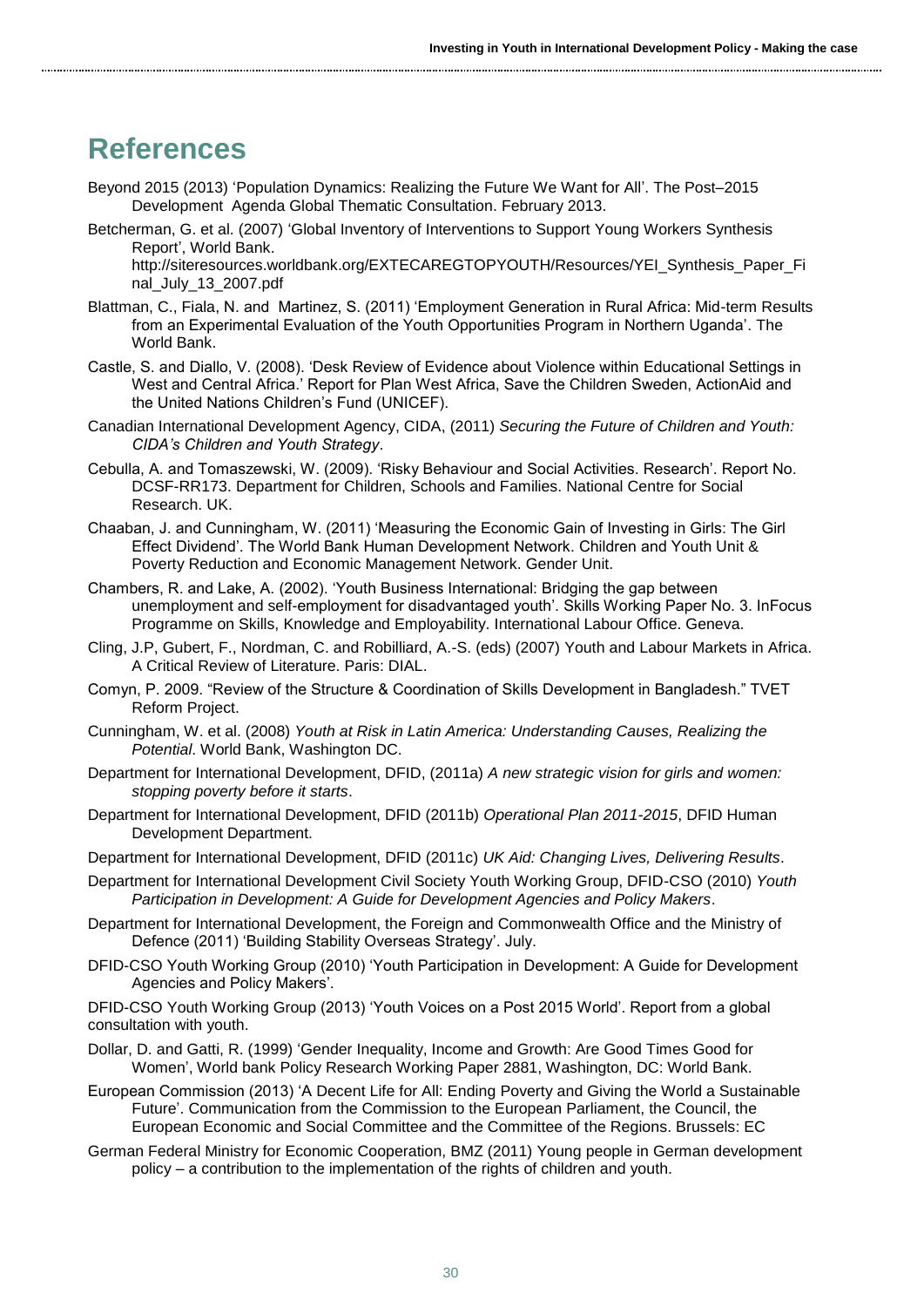- German Agency for International Cooperation, GIZ, Facts and figures on the situation of children and youth, [http://www.giz.de/Themen/en/26367.htm,](http://www.giz.de/Themen/en/26367.htm) accessed 11 March 2013.
- Greenhill, R., Prizzon, A. and Rogerson, A. (2013) 'The age of choice: developing countries in the new aid landscape. A synthesis report'. ODI Working Paper 364.
- Health and Education Resource Team, HEART (2013) Engaging the Private Sector in Skills Development.
- High Level Panel, HLP (2013) 'Communiqué: Meeting of the High-Level Panel of Eminent Persons on the Post-2015 Development Agenda in Bali, Indonesia, 27 March 2013'
- Hribernigg, D. (2013). 'Creating Jobs through Youth entrepreneurship in Côte d'Ivoire'. .Blog. Business Fights Poverty. February 17, 2013 [http://www.businessfightspoverty.org/profiles/blogs/doris](http://www.businessfightspoverty.org/profiles/blogs/doris-hribernigg-youth-entrepreneurship-in-c-te-d-ivoire-the)[hribernigg-youth-entrepreneurship-in-c-te-d-ivoire-the](http://www.businessfightspoverty.org/profiles/blogs/doris-hribernigg-youth-entrepreneurship-in-c-te-d-ivoire-the)
- Independent Evaluation Group (2012) Youth Employment Programmes: An evaluation of World Bank and IFC Support. [http://ieg.worldbankgroup.org/content/dam/ieg/ye/ye\\_eval.pdf](http://ieg.worldbankgroup.org/content/dam/ieg/ye/ye_eval.pdf)
- International Conference on Population and Development Beyond 2014, ICPD (2012) Bali Global Youth Forum Declaration.
- International Labour Organisation, ILO (2011) *Key Indicators of the Labour Market*, 7th Edition. Geneva: ILO.
- International Labour Organisation, ILO (2012a) *Global Employment Trends for Youth 2012*. Geneva.
- International Labour Organisation, ILO (2012b) *The Youth Employment Crisis: A Call for Action*.
- International Rescue Committee, IRC (2012) *Investing in a Youth Dividend*.
- IPPF (2010). *I Decide: Young women's journeys to seek abortion care.* London: IPPF
- Jones, N., Harper, C. and Watson, C. (2010) *Stemming girls' chronic poverty: Catalysing development change by building just social institutions*. ODI and CPRC: London.
- Lucci, P. (2013). 'Business and a post-2015 development framework: where next?'. ODI Research Paper. London: ODI.
- Macedo, S. (2005) *Democracy at Risk: How Political Choices Undermine Citizen Participation, and What We Can Do About It*. Washington, DC: Brookings Institution.
- McAslan Fraser, W. and McLean Hilker, L. (2012). 'Age inequalities: are youth falling between the cracks of the MDGs?' *Social Development Direct*. The Heart of the Post-2015 Development Agenda and the Future We Want for All Global Thematic Consultation.
- Marcus, R. and Gavrilovic, M. (2010). 'The Impacts of the Economic Crisis on Youth Review of Evidence'. Research Report. London: ODI
- Marcus, R., Pereznieto, P., Cullen, E. and Carter, P. (2012) 'Critical drivers of change for child-sensitive development'. Report commissioned by Save the Children UK and UNICEF. Overseas Development Institute. April.
- McLean Hilker, L. and Fraser, E. (2009). 'Youth exclusion, violence, conflict and fragile states'. Report prepared for DFID's Equity and Rights Team. Final report: 30th April.
- Mo Ibrahim Foundation (2012) *African Youth: Fulfilling the Potential*.
- Norton, A. and Rogerson, A. (2012) 'Inclusive and sustainable development: challenges, opportunities, policies and partnerships'. Two challenge papers by ODI, prepared for the International High Level Conference to mark DANIDA's 50th Anniversary: 'Development policy in a changing world'.
- Organisation for Economic Cooperation and Development, OECD (2011). *Perspectives on Global Development 2012: Social Cohesion in a Shifting World*.
- Organisation for Economic Cooperation and Development, OECD (2012). *African Economic Outlook 2012*.
- Ortiz, I. and Cummins, M. (2012) 'When the Global Crisis and Youth Bulge Collide: Double the Jobs Trouble for Youth'. UNICEF Social and Economic Policy Working Paper
- Pereznieto, P., Gbedemah, C. Monjane, C. and Roesen, G. (2011). Youth vulnerabilities and adaptation: Exploring the impact of macro-level shocks on youth: 3F (food, fuel, financial) crisis and climate change in Ghana, Mozambique and Vietnam. Research Report. London: ODI.
- Plan International (2007). Because I am a Girl: The State of the World's Girls 2007. London: Plan.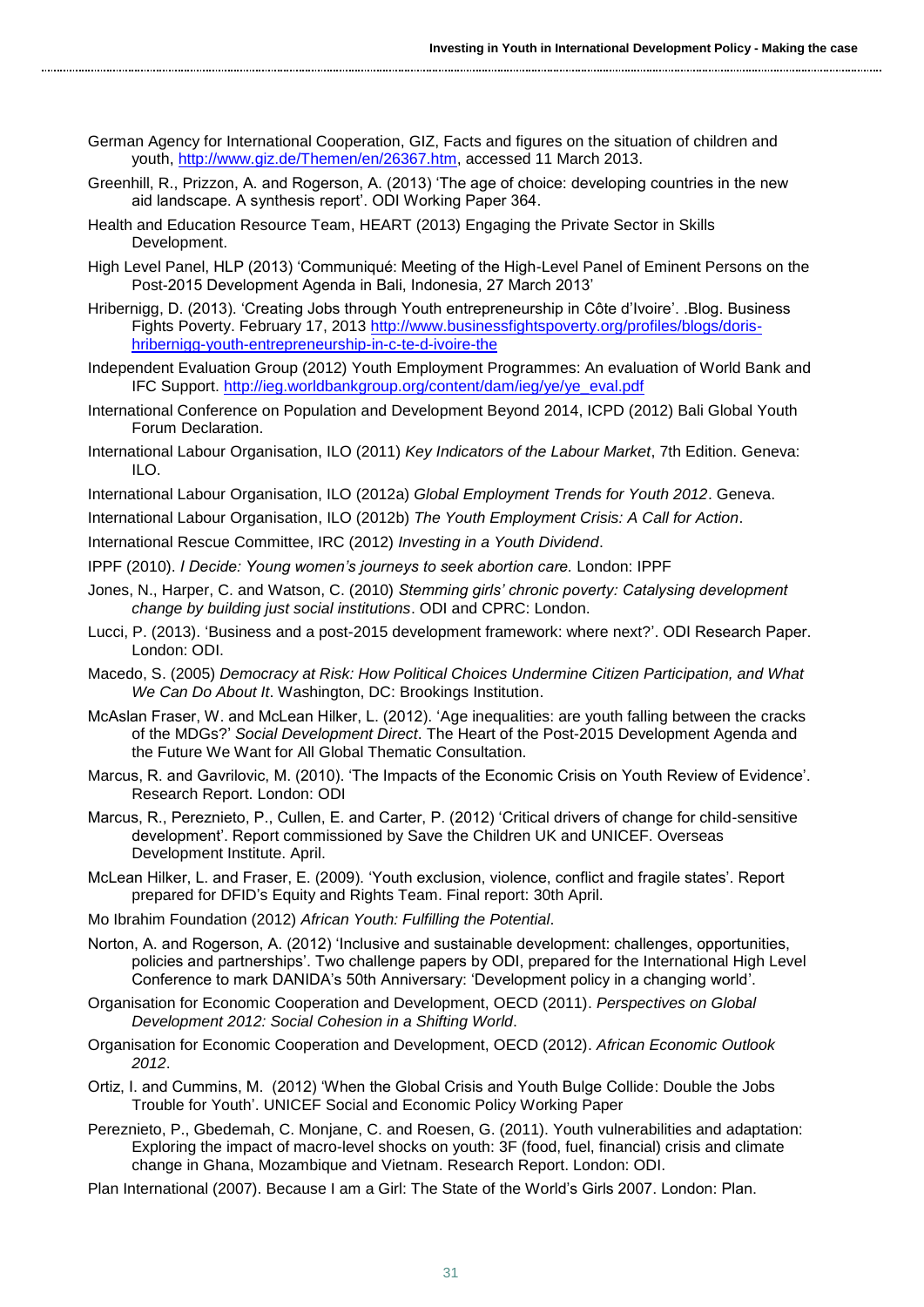Plan International (2008) 'Paying the price The economic cost of failing to educate girls'. Children in Focus report. Woking: UK

Plan International (2009) *Because I am a Girl: The State of the World's Girls 2009*.

- Psacharopoulos, G., and Patrinos, H. (2002) 'Returns to investment in education: a further update', Policy Research Working Paper Series, (2881), World Bank, p. 111-134.
- Restless Development (2012) Youth Manifesto for the 2012 Elections: What young people think about politics and the future of Sierra Leone. [http://www.restlessdevelopment.org/file/youth-manifesto](http://www.restlessdevelopment.org/file/youth-manifesto-final-email-pdf)[final-email-pdf](http://www.restlessdevelopment.org/file/youth-manifesto-final-email-pdf)
- Sachs, J. (2012) 'From Millennium Development Goals to Sustainable Development'. The Lancet. Vol 379 June 9, 2012
- Social Development Direct, SDD (2009) *Youth Exclusion, Violence, Conflict and Fragile States*. London.
- Sommers, M (2006) *Youth and Conflict: A brief review of available literature*. Washington, DC: USAID. UNESCO (2012) *Youth and skills: Putting education to work*.
- UN Department of Economic and Social Affairs, UNDESA (2007) *World Youth Report 2007. Young People's Transitions to Adulthood: Progress and Challenges*. New York: UN.
- UN Department of Economic and Social Affairs, UNDESA (2010) *World Youth Report 2010. The Youth and Climate Change*. New York: UN.
- UN Department of Economic and Social Affairs, UNDESA (2012) 'Youth Employment: Youth Perspectives on the Pursuit of Decent Work in Changing Times', Summary Report of *UN World Youth Report*, New York: UNDESA
- UNFPA (2007) *UNFPA Framework for Action on Adolescents and Youth: Opening Doors with Young People: 4 Keys*.
- UNFPA (2010) *The Case for Investing in Young People as Part of a National Poverty Reduction Strategy*, Second Edition.
- UNGA (2006) Resolution 60/135: Follow-up to the Second World Assembly on Ageing. <http://www.globalaging.org/agingwatch/GA/ares60135.pdf>
- UNICEF (2010) The State of the World's Children Special Edition: Celebrating 20 Years of the Convention on the Rights of the Child.
- UNICEF (2010) Progress for Children: Achieving the MDGs with equity.
- UNICEF (2011) State of the World's Children 2011: Adolescents: and Age of Opportunity
- UNICEF (2012a) State of the World's Children 2012: Children in an Urban World.
- UNICEF (2012b) Progress for Children: A Report Card on Adolescents.
- USAID (2012) Youth in Development: Realizing the Demographic Opportunity, Youth Policy.
- UN Task Team on the post 2015 UN Development Agenda (2012) 'Addressing inequalities: The heart of the post-2015 agenda and the future we want for all Thematic Think Piece'. ECE, ESCAP, UNDESA, UNICEF, UNRISD, UN Women
- World Bank (2012a) Children and Youth in Crisis: Protecting and Promoting Human Development in Times of Economic Shocks.
- World Bank (2012b) 'Jobs'; 2013 World Development Report, The World Bank
- World Health Organisation (2007). *Unsafe abortion: Global and regional estimate of the incidence of*  unsafe abortion and associated mortality in 2003, 5<sup>th</sup> ed Geneva: World Health Organisation World Health Organisation, WHO (2011) Young people: health risks and solutions (Fact sheet N°345), [http://www.who.int/mediacentre/factsheets/fs345/en/index.html,](http://www.who.int/mediacentre/factsheets/fs345/en/index.html) accessed 11 March 2013.
- World Health Organisation, WHO (2012) 'Adolescent pregnancy' Fact sheet N°364. May 2012 <http://www.who.int/mediacentre/factsheets/fs364/en/>